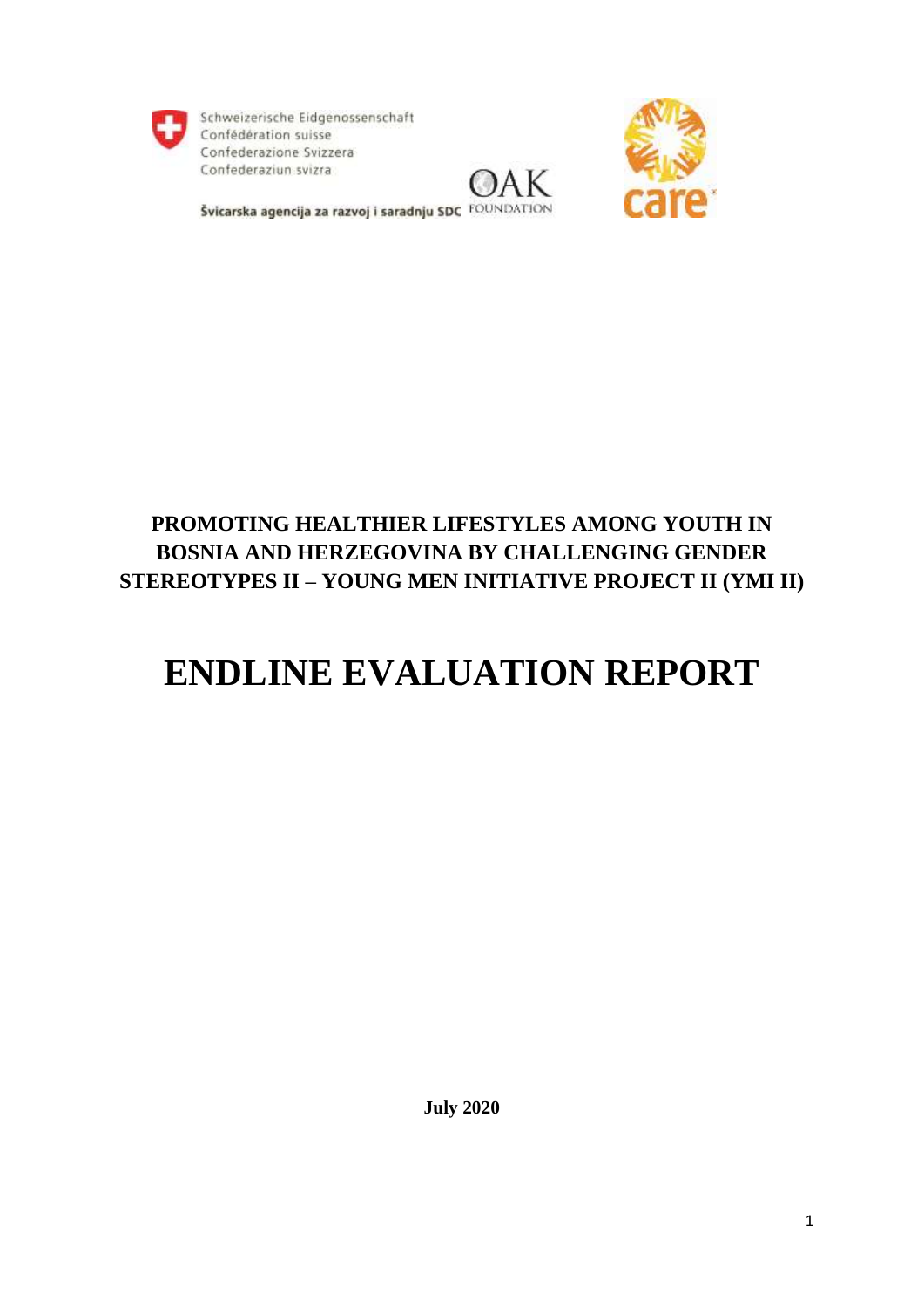| oit or coments                                                                             |  |
|--------------------------------------------------------------------------------------------|--|
|                                                                                            |  |
|                                                                                            |  |
|                                                                                            |  |
|                                                                                            |  |
|                                                                                            |  |
|                                                                                            |  |
|                                                                                            |  |
|                                                                                            |  |
|                                                                                            |  |
|                                                                                            |  |
|                                                                                            |  |
|                                                                                            |  |
|                                                                                            |  |
|                                                                                            |  |
|                                                                                            |  |
|                                                                                            |  |
|                                                                                            |  |
|                                                                                            |  |
| Participation of young men and young women in the intervention program and its effects  35 |  |
|                                                                                            |  |
|                                                                                            |  |
|                                                                                            |  |
|                                                                                            |  |
|                                                                                            |  |
|                                                                                            |  |
|                                                                                            |  |
|                                                                                            |  |
|                                                                                            |  |
|                                                                                            |  |
|                                                                                            |  |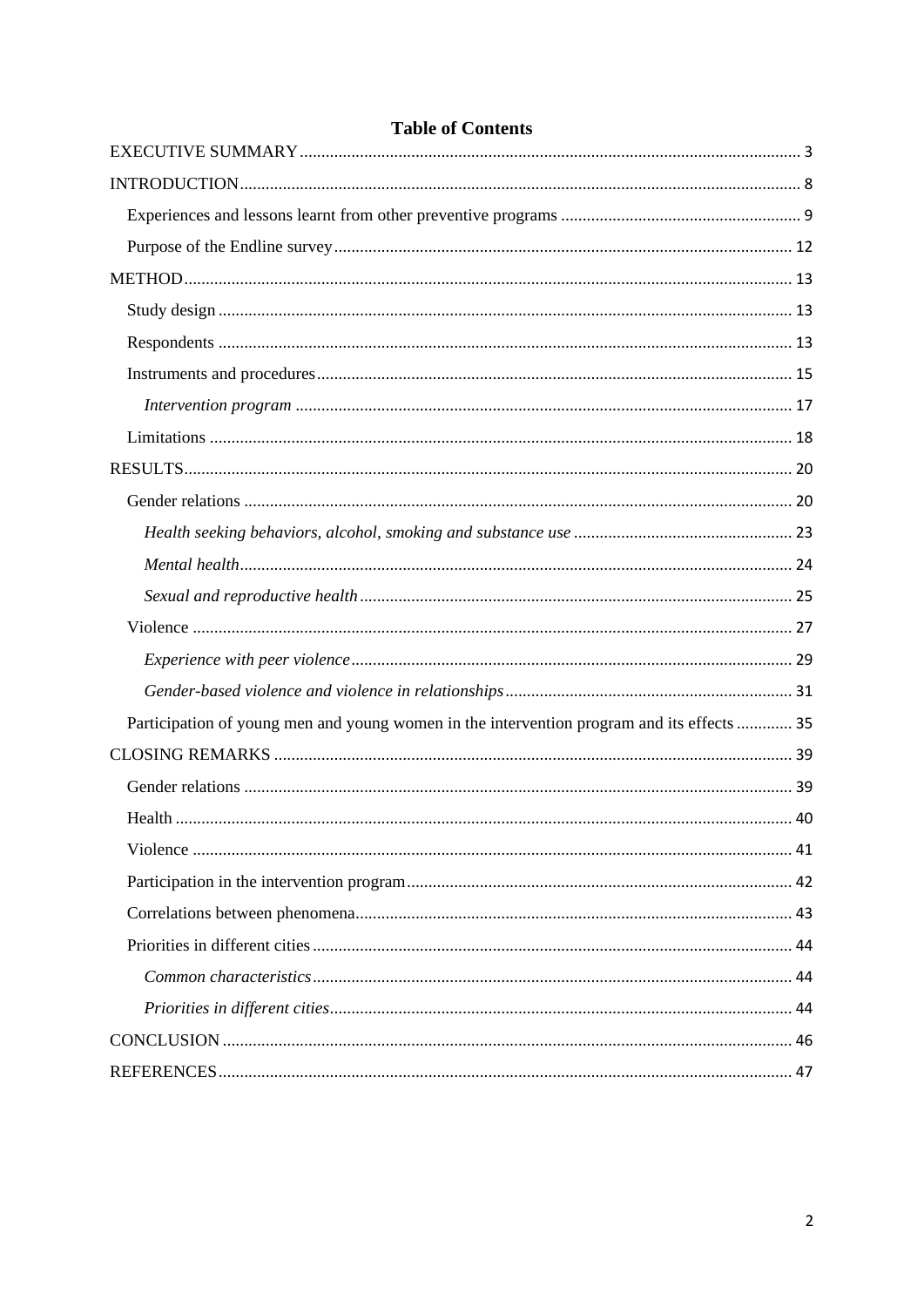# **EXECUTIVE SUMMARY**

### **Introduction**

<span id="page-2-0"></span>Young Men Initiative – Promoting Healthier Lifestyles among Youth in Bosnia and Herzegovina by Challenging Gender Stereotypes II or Young Men Initiative II (YMI II) project builds upon CARE´s comprehensive and programmatic effort to fight interpersonal and gender-based violence (GBV) as well as to improve gender equality in Bosnia and Herzegovina and address preventative issues related to youth extremism and violence. The project's overall goal was to increase the uptake of healthy, nonviolent and gender-equitable lifestyles among young men and young women in Bosnia and Herzegovina.

The endline survey is carried out to contribute to a comprehensive understanding of the overall project progress focusing on changes in knowledge, attitudes and behaviors related to gender-based violence, gender equality, healthy lifestyles among young men and young women from Bosnia and Herzegovina who were participating in the 'Program Y' in target schools in the period from 2018-2020. It assessed whether there were differences in attitudes, knowledge and behavior of young men and young women before and after the completion of the project activities in high schools. The endline survey examined the effects of project activities on the following spheres: views regarding gender relations; health of young men and young women, including mental health and the use of psychoactive substances; knowledge about sexual and reproductive health; experience of youngsters with suffered and perpetrated violence.

The project is organized and supported by CARE International, the Swiss Agency for Development and Cooperation (SDC) and the Oak Foundation. It was implemented with the cooperation of local youth and non-governmental organizations: Association "XY" (Sarajevo), Perpetuum mobile – Institute for Youth and Community Development (Banja Luka), NGO "Youth Power" (Mostar) and youth NGOs: Forum Theatre (East Sarajevo), New Vision, (Novi Travnik), Otaharin (Bijeljina), Zemlja djece u BiH (Tuzla), Proni (Brčko), Youth Club "Pod istim suncem" (Jablanica).

# **Method**

Methods included self-administered quantitative surveys completed by respondents before and after the intervention program. The survey was conducted in several phases. In 2018, the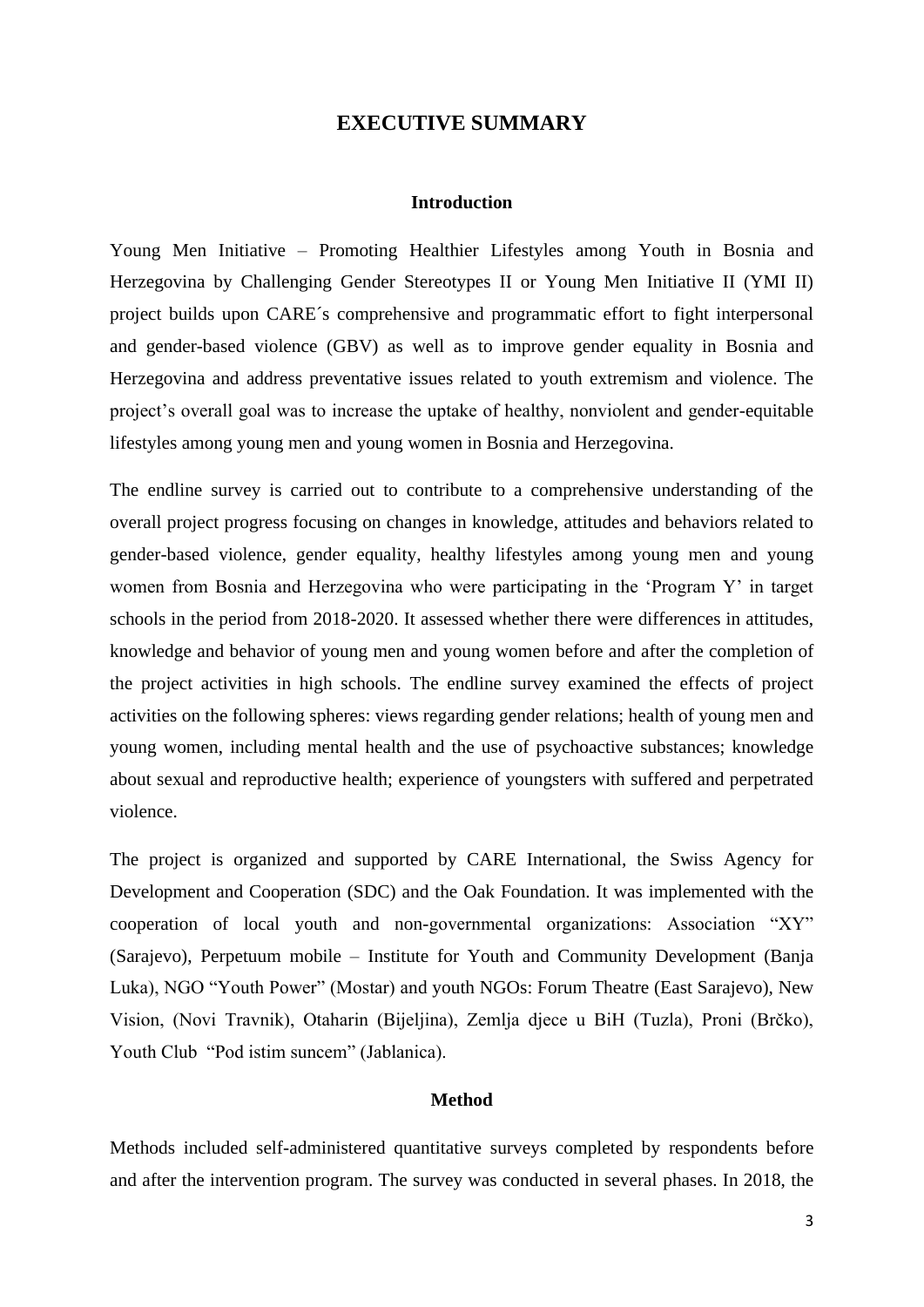first phase of the survey was conducted – baseline survey. Respondents were filling-in the questionnaires (pen-paper method). In the second phase, most of the young men and young women took part in the educational (intervention) program - Program Y, which included group experiential workshops and campaign activities organized by 'Be a Man Clubs'. In the third phase, in May 2020, final endline survey was conducted. The endline survey was conducted as an online survey due to the epidemiology crises caused by the COVID-19 pandemic.

The survey respondents were young men and young women, aged 15-18 years, from nine cities in Bosnia and Herzegovina. The cities were: Sarajevo, Banja Luka, Mostar, Bijeljina, Brčko, East Sarajevo, Jablanica, Novi Travnik, and Tuzla. A total of 1816 respondents took part in the baseline survey (1005 young men and 811 young women). In the endline survey, 1216 respondents (590 young men and 626 young women), from all project target schools where intervention was implemented, filled-in the survey. In the endline survey, the number of respondents was lower due to several reasons, but the main reason was the COVID-19 pandemic, which resulted in the closure of schools which led to the decision that the endline survey would be implemented online. The closure of schools also resulted in teachers not having direct and personal contact with students and they were unable to influence students' participation in the endline survey. More so, some students in some cities did not have access to the internet at home. In addition, in the period between the two surveys, a number of students dropped out of school.

### **Results**

Survey results show that in the area of gender relations progress has been achieved in all the cities. Generally, attitudes of young women are more gender-equal than those of young men. In the endline survey, respondents have a more tolerant attitude toward gender roles, gender norms and persons with a homosexual orientation. The progress mostly varies by up to 20%. The progress has been achieved but we can conclude that indices of gender equality are still low in all the cities (the range in the endline survey is 19-76%), so the work with young people on this issue should be continued.

In the health sphere we tested the use of psychoactive substances, mental health, and knowledge of sexual and reproductive health. Between 12 and 57% of young men and 5 and 28% of young women drink alcohol (several times a month or more). The highest percentages are in Banja Luka, Bijeljina, Brčko and East Sarajevo. In most of the cases, 20-30% of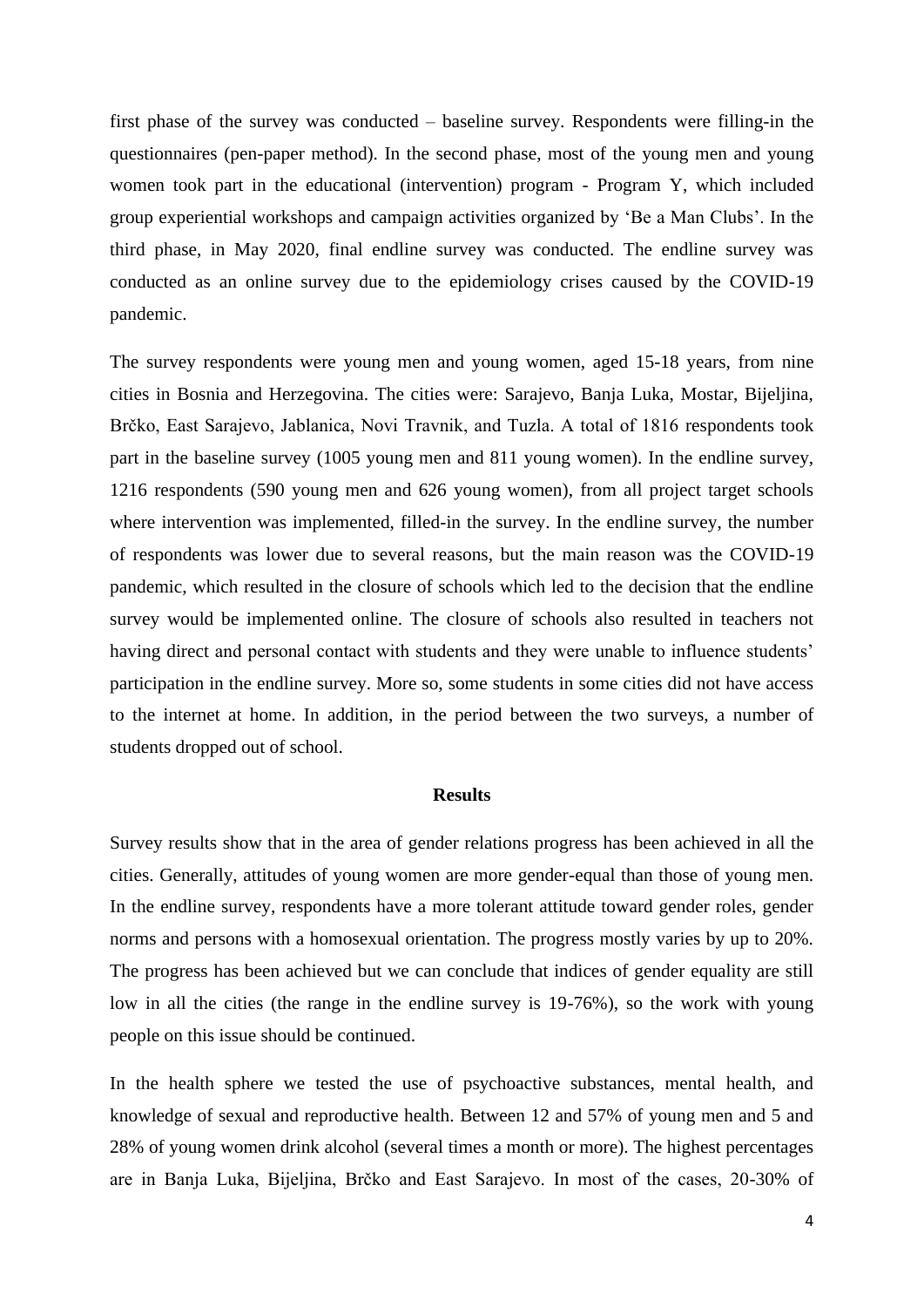youngsters smoke cigarettes, and 2-15% of youngsters use marijuana. The endline survey results show that higher percent of young men and young women in all cities drink alcohol, smoke cigarettes and marijuana.

In the statement on mental health, state of happiness (64-82% of young men and 63-86% of young women) dominates in the last month. Nervousness was the least present (11-33% of young men and 16-37% of young women). Significant differences between baseline and endline survey were not seen.

Knowledge of sexual and reproductive health in all cities (except Novi Travnik) varies from 21 to 71%. Knowledge in the endline survey is better than in the baseline survey. Results are usually better by 5-15%. These results undoubtedly indicate the positive impact and value of the implemented program. Among youngsters who had intercourse, the greater percentage was of those who used contraceptives (21-52% among young men; 4-20% among young women). Despite the improvement, it is still necessary to implement educational campaigns on the importance of contraception in the future.

A positive thing is that in the majority of cases perception of violence and forms of violence in the endline survey are more mature and deeper than in the baseline survey. In the endline survey, 16-38% of young men and 9-21% of young women participated in perpetrating verbal and psychological violence in the last three months. It is most evident with young men from Brčko and Tuzla. When we compare the baseline and endline survey, consistent differences were not seen.

In the endline survey physical violence was confirmed by 15-29% of young men and by 5- 14% of young women. In terms of young men, the lowest level of physical violence was seen in Novi Travnik (15.6%), and among young women in Jablanica (5.3%). The highest level is among young men in Tuzla and Sarajevo, and young women in Banja Luka. The physical violence in most of the cities is less expressed in the endline survey. Progress, in comparison to the baseline survey, is 8-25% of young men, and 5-20% of young women. Results show that other types of violence (group violence, cyber violence, gender-based violence, violence toward gay people, etc.) are also less present in the endline survey than in the baseline. The progress, in comparison to the baseline survey, in most of the cases, is 5-15%. Another positive thing is that in the endline survey greater percentage of youth would try to prevent violence that is happening in their surroundings and would not be passive.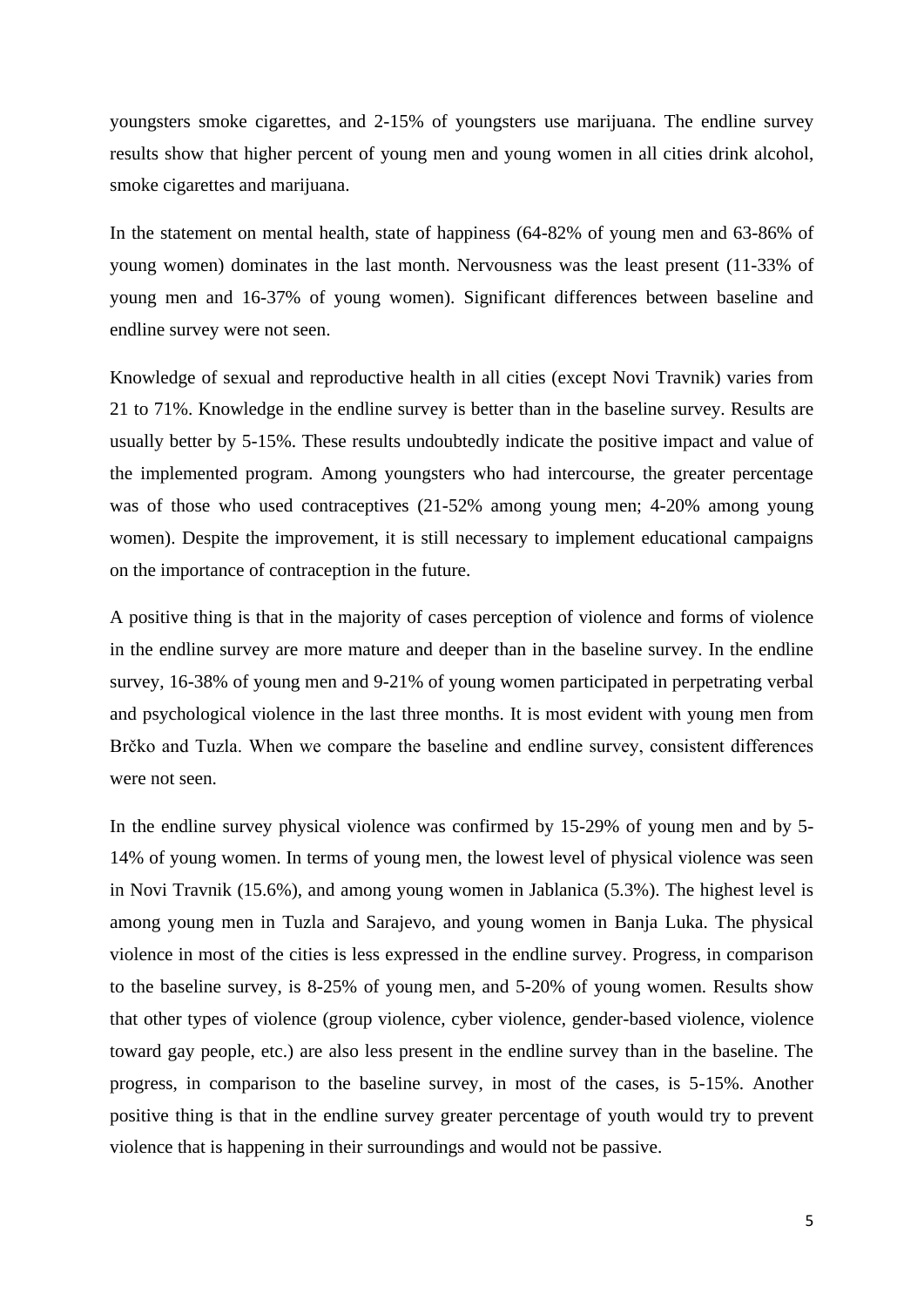When it comes to violence in a relationship, psychological violence is present among 5-19% of young men and young women, while physical violence is differently represented. It varies between 4 and 9% among young men, and 3-17% among young women (except Novi Travnik where it is higher). If we compare results between baseline and endline survey, a positive thing is that in the majority of cases experience with psychological and physical violence in an intimate relationship is less present in the endline survey. Physical violence is particularly lower, usually lower by about 10%.

In the endline survey, the majority of young men and young women (52-91%) feel capable and ready to prevent possible violent behavior in an intimate relationship. In the endline survey, respondents declared themselves more ready and empowered. On average, that percentage is higher by 5-15%.

In general, the majority of respondents (40-60%) are satisfied with different aspects of the project. Respondents in almost all the cities highly valued communication and socializing, followed by the work of trainers, as well as methods used during the work. The majority of respondents highly valued and showed satisfaction with the project as a whole. The greatest level of satisfaction was recorded in Tuzla, Bijeljina, and Banja Luka.

### **Conclusion**

In nine BiH cities baseline and endline surveys have been conducted, through which we tried to test the effects of intervention program that aimed at developing healthy lifestyles among young men and young women.

In all the cities, the most significant progress has been achieved in the area of gender relations and knowledge about sexual and reproductive health. In the endline survey, perpetrated physical violence, group violence and gender-based violence decreased in most of the cities. Likewise, the majority of respondents in all the cities aim to constructively act and resolve conflict if it appears. We have not found progress or consistent changes in the field of mental health. The only weaker result is related to the use of different psychoactive substances (alcohol, cigarettes and marijuana) which correlates to peer norms accompanying that period of growing up, as well as to some traditional and cultural norms in our area.

In general, the majority of respondents are satisfied with different aspects of project activities. Respondents in almost all the cities highly valued the work of the trainers and peer educators, communication and socializing, as well as methods used during the work.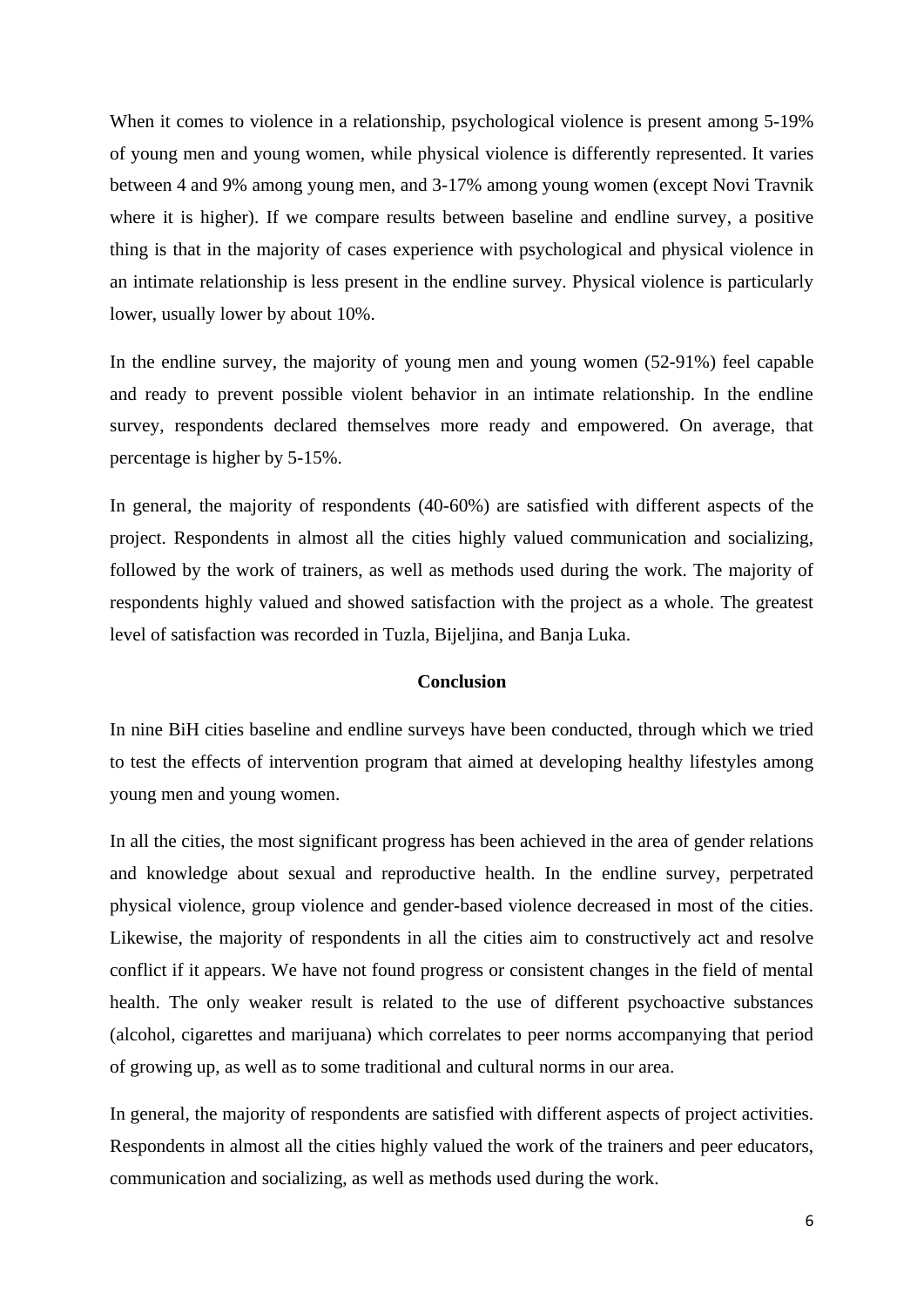We can conclude that the obtained evaluation results point out to the purposefulness of this program. Young men and young women in BiH express numerous personal and social problems, but it is obvious that the majority of those problems could be solved through adequate, interactive and youth-friendly work with youngsters. We hope that the program will encourage competent state educational institutions and schools to work more actively on the establishment of regular school curricula that would lead to improvement in the lifestyle of young people.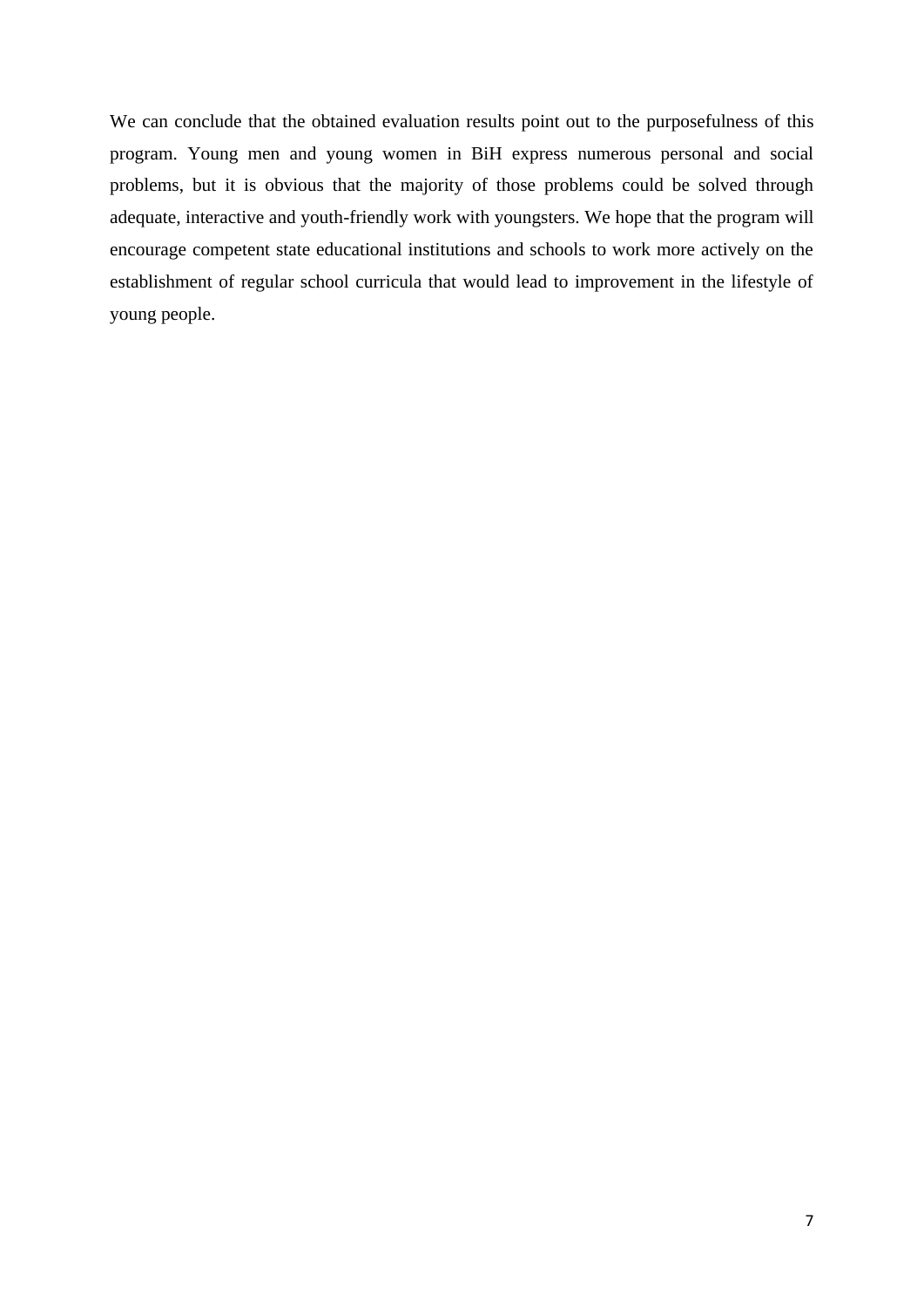# **INTRODUCTION**

<span id="page-7-0"></span>Young Men Initiative – Promoting Healthier Lifestyles among Youth in Bosnia and Herzegovina by Challenging Gender Stereotypes II or Young Men Initiative II (YMI II) project builds upon CARE´s comprehensive and programmatic effort to fight interpersonal and gender-based violence (GBV) as well as to improve gender equality in Bosnia and Herzegovina and address preventative issues related to youth extremism and violence. The YMI II project was implemented in Bosnia and Herzegovina, targeted youth, in particular young men vulnerable to violence and their anti-social behaviors by strengthening the relevant skills, knowledge, and attitudes leading to improved behavior around genderequitable norms and non-violence.

The project that CARE International Balkans implemented continued to build on the success of the first phase and contributed to bringing positive changes in attitudes and behaviors with young people of the secondary school age group that relate directly to health, violence, extremism, and gender equality. This was done by addressing the issues on multiple levels through five main directions of the intervention: 1) increasing capacities of youth organizations' staff to deliver specialized curriculum, Program  $Y$ , and Program  $Y$ + to socially marginalized population, out of school youth and youth offenders, and Program Y++, adapted Program Y, for higher grade pupils in elementary schools; 2) increasing the number of cantons and/or entity ministries that accredit the program and support its scaling up in more schools; 3) developing new online tools and promoting the use of technology for developing low-cost models for implementation and evaluation in target schools; 4) raising awareness and changing attitudes of youth toward various aspects of health, violence and gender equality; and 5) supporting and/or engaging with existing coalitions of NGOs and citizens to advocate for comprehensive life skills education in the schools.

The project's overall goal was to increase the uptake of healthy, non-violent and genderequitable lifestyles among young men and young women in Bosnia and Herzegovina. The intervention intended to address harmful lifestyles that impact both young men and young women. Also, the intention in this phase was impacting social movements and citizen coalitions in order to encourage the government to actively promote/address gender equality, prevent gender-based violence, life skills and health education in schools. Through the work with local NGOs active in gender equality promotion and youth development, a higher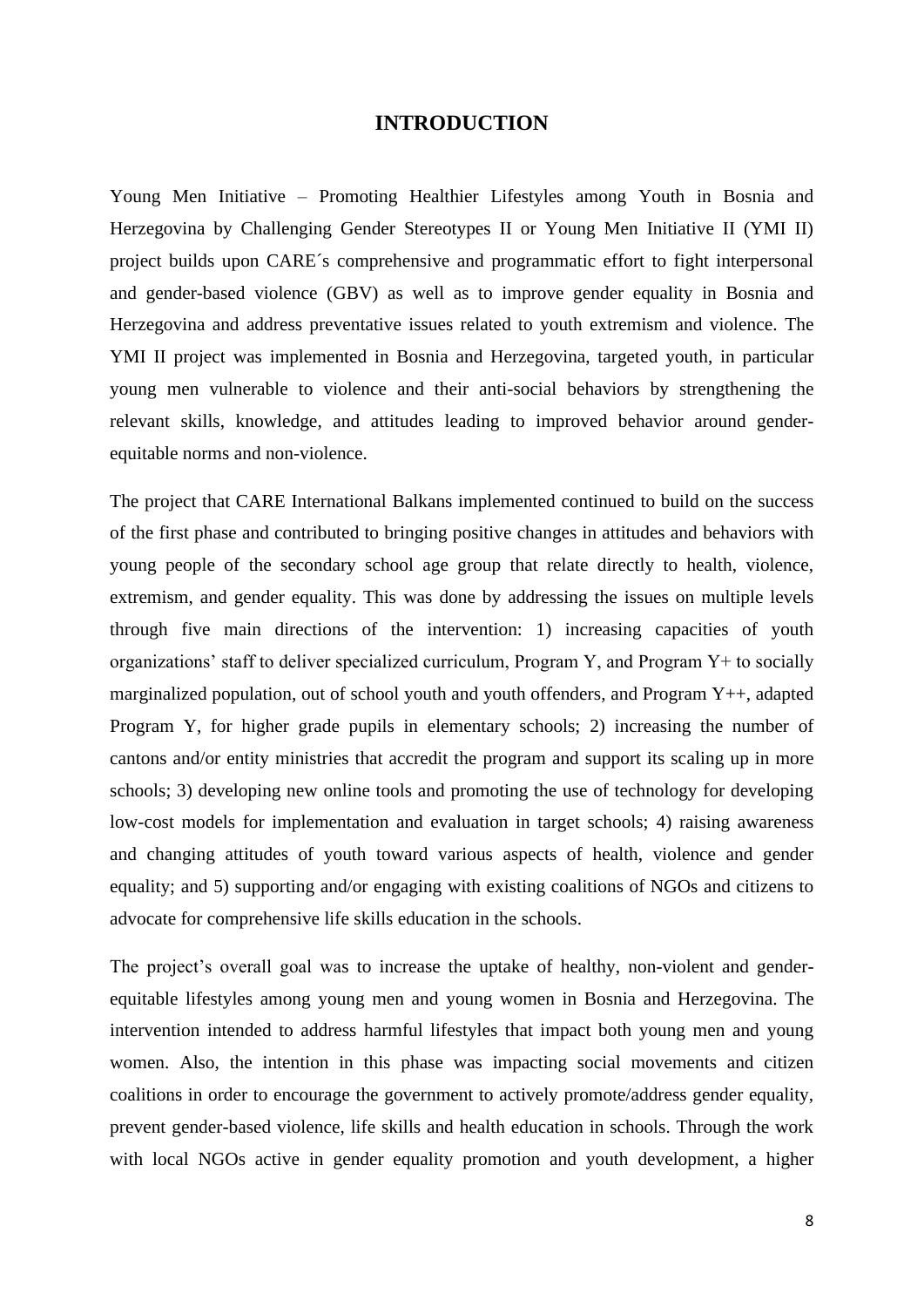percentage of young people were reached in order to learn important life skills and consequently practice more gender-equitable attitudes and behaviors. In cooperation and synergy with other similar initiatives implemented by the government and other local and international NGOs, this project contributed to an overall decrease in school and community based violent incidents involving youth as well as increased healthy, non-violent and genderequitable attitudes and behaviors reported by the targeted youth.

The project is implemented and supported by CARE International Balkans, the Swiss Agency for Development and Cooperation (SDC) and the OAK Foundation. It was implemented with the cooperation of local youth and non-governmental organizations: Association "XY" (Sarajevo), Perpetuum mobile – Institute for Youth and Community Development (Banja Luka), NGO "Youth Power" (Mostar) and youth NGOs: Forum Theatre (East Sarajevo), New Vision, (Novi Travnik), Otaharin (Bijeljina), Zemlja djece u BiH (Tuzla), Proni (Brčko), Youth Club "Pod istim suncem" (Jablanica).

In the following text, we will present examples of some prevention programs and their effects on youth development.

### **Experiences and lessons learned from other preventive programs**

<span id="page-8-0"></span>Young people, especially young men, face different challenges during adolescence (Roth et al., 1998). Most of the adolescent deaths (especially of young men) are caused by injuries, homicide, and suicide. Consequences of substance use, injuries and disabilities related to motor and car accidents, repercussions of unprotected sexual activity, emotional and behavioral disorders, chronic illness, and eating disorders account for significant sources of adolescent morbidity (Millstein, Petersen, & Nightingale, 1993). Engagement in risky behaviors (drug and alcohol use and tobacco addiction; unprotected sexual intercourse; juvenile delinquency, etc.) limit adolescents' life chances. Some of the adolescents with health and behavioral problems have difficulties with academics, engagement in school and other institutions, civic responsibility, and families and peers. These problems also reflect the challenges that young people in the Balkans face.

Due to the mentioned problems of young people, it is necessary to organize preventive programs in the community. Studies on the effects of international preventive programs are encouraging for this project as well. In several international programs, it has been concluded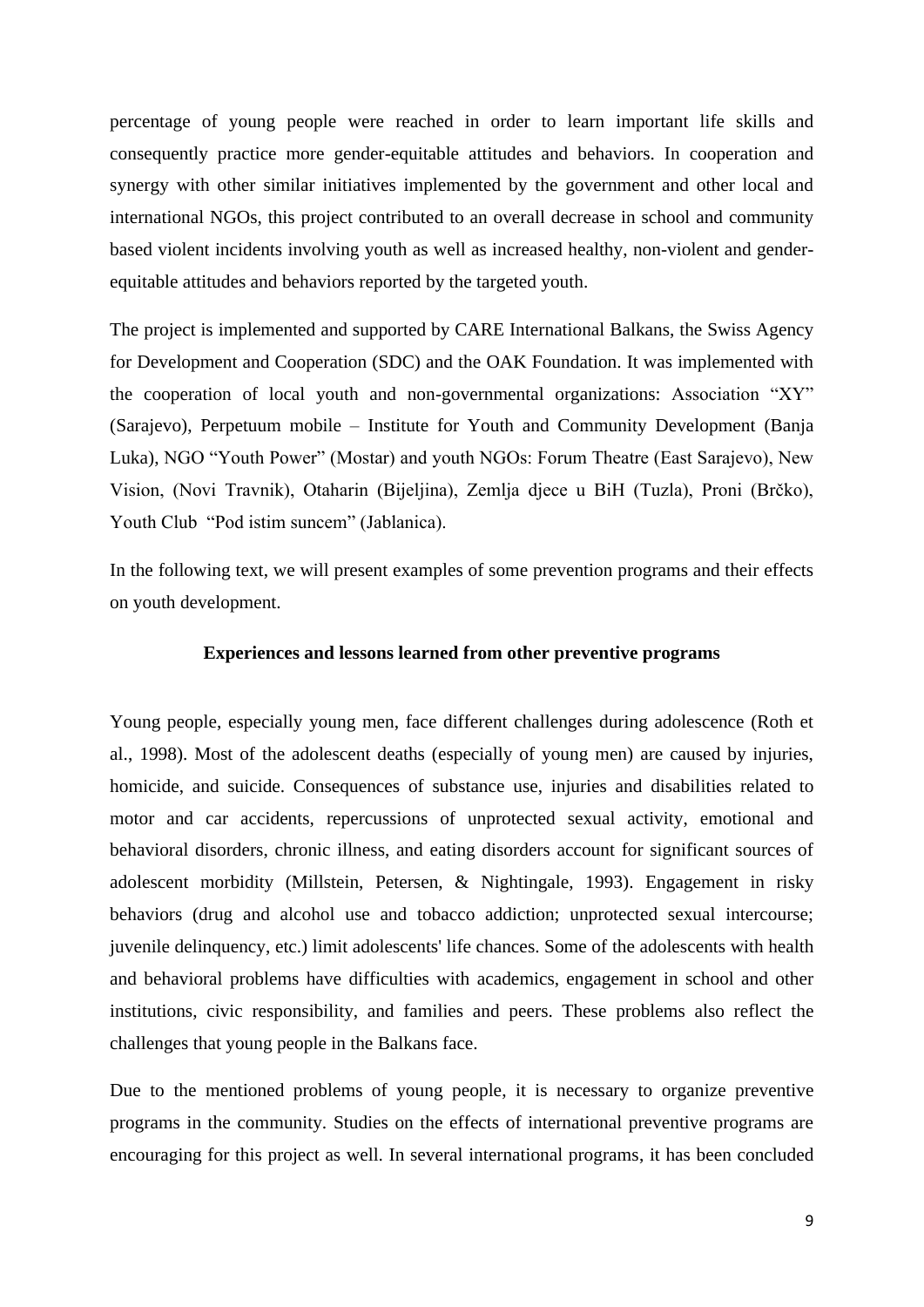that preventive-educational programs in a community can affect the attitudes and behavior of young people and generally their lifestyles and health. We will describe some examples of such programs.

In the report of Gaffney, Ttofi and Farrington (2019), an updated systematic and metaanalytical review of the effectiveness of school-bullying intervention and prevention programs is presented. In their review they found that school-based anti-bullying programs are effective in reducing both bullying perpetration and bullying victimization. They recommend that further research is needed to identify specific components of anti-bullying programs that work best to reduce bullying behaviors.

Evans, Frazer and Cotter (2014) in their meta-analysis evaluated intervention programs published in the period between June 2009 and April 2013, focusing on substantive results across 32 studies that examined 24 bullying interventions. Of the 32 articles, 17 assess both bullying and victimization, 10 assess only victimization and 5 assess only bullying. Of the 22 studies examining bullying perpetration, 11 (50%) observed significant effects; of the 27 studies examining bullying victimization, 18 (67%) reported significant effects. Although overall findings are mixed, the data suggest that interventions implemented with homogeneous samples are more successful than programs where samples tend to be more heterogeneous.

Stice et al. (2009) in a meta-analytic review summarizes the effects of depression prevention programs for youth. They identified 47 trials that evaluated 32 prevention programs. The average effects for depressive symptoms from pre-to-post were small, but 41% prevention programs produced significant reductions in depressive symptoms and 13% produced significant reductions in risk for future depressive disorder. Larger effects emerged for programs targeting high-risk individuals, samples with more females, samples with older adolescents, programs with a shorter duration and homework assignments, and programs delivered by professional interventionists.

Programs that focus on a single risky behavior may be successful in reducing specific risk behavior but rarely have a positive effect on other aspects of young peoples' lives (Petrosino, Turpin-Petrosino, & Buehler, 2002). Young people can be supported to develop adaptive coping skills, positive attitudes and values, healthy behaviors, and supportive social networks by changing the emphasis of programs from reducing risky behaviors to promoting positive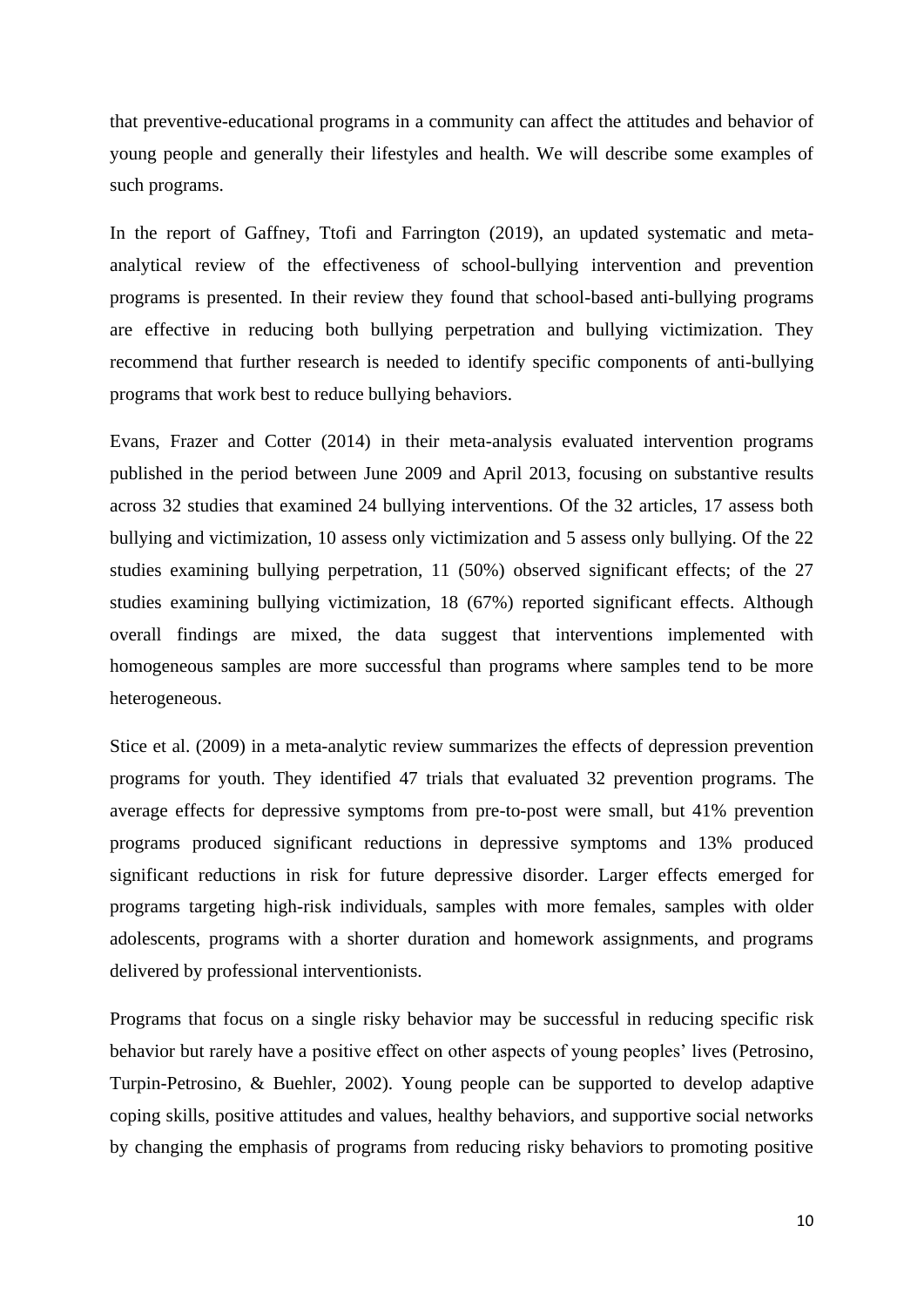mental health and building resilience. As a result, health risk behaviors are less likely to be taken up or to become lifelong patterns (Komro & Stigler, 2000; Saewyc & Stewart, 2008).

Programs that were designed to foster greater connection with schools, and social and emotional competence demonstrated strong reductions in risk behaviors (Patton et al., 2006).

Wright et al. (2006) evaluated a year-long community arts-based skill-building program outside of the school setting. Over 37 weeks the youth explored different arts media and created a community production or presentation. In addition to developing artistic skills, participants reported improvements in communication, cooperation, conflict resolution, social connections and teamwork skills, and reductions in emotional problems when compared to a control group.

According to Keleher and Armstrong (2005), the effectiveness of media-based campaigns for youth development is increased when a campaign is complemented by a mix of focused community activities and used over time rather than as a brief intervention. Campaigns should also develop culturally sensitive and appropriate materials and practices. It seems likely that such interventions may improve respondents' knowledge but are less likely to affect change in behaviors. As with other knowledge-based initiatives, these resources may be best used in tandem with other, more interactive efforts.

There is strong evidence that community-based programs are helpful in promoting positive youth development. Community programs that help a young person to establish and maintain relationships with parents, siblings and friends can assist youth to improve their responsibility-taking and problem-solving capacity and ensure an easier transition through adolescence and into adulthood (O'Brien et al., 2004).

A good example of a preventive program is the US Teen Outreach program implemented in schools, in partnership with local community agencies (Allen, Philliber, Herrling, & Kuperminc, 1997). The program's goal was to reduce teen pregnancies and academic failure. The youth followed a curriculum that included discussions and skills training on selfawareness, life skills, dealing with family stress, decision-making, human growth and development, as well as volunteering in the community. After the intervention that was held during one school year, youth who took part in this program showed significant decreases in school failure, school suspension, and teen pregnancy, compared with a matched control group.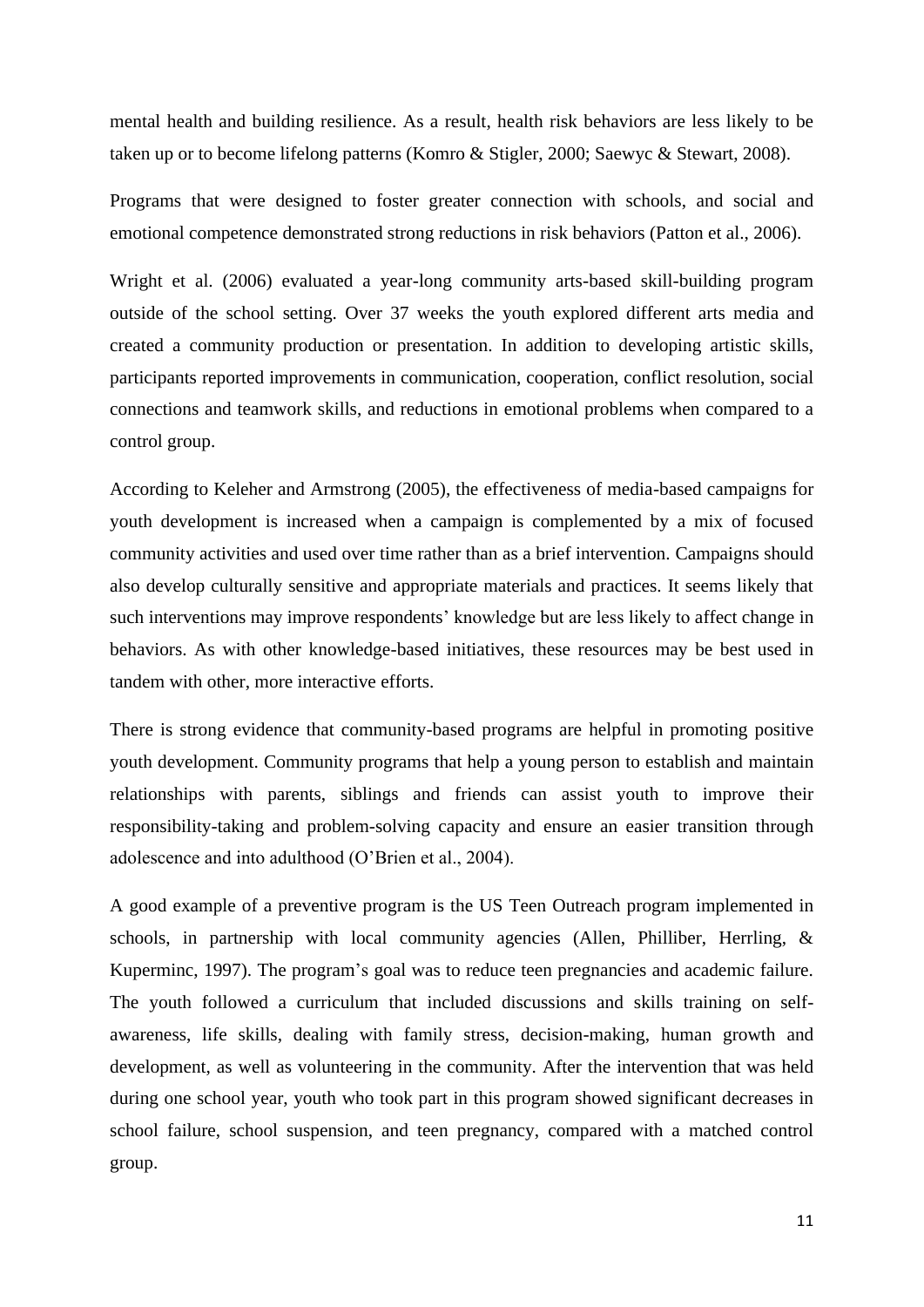These examples of prevention programs indicate that they can positively influence the prosocial behaviors of young people and generally healthier youth development. These data are also a strong basis for our hypothesis that Program Y may have a positive impact on young people.

## **Purpose of the Endline survey**

<span id="page-11-0"></span>The Endline survey is carried out to contribute to a comprehensive understanding of the overall project progress as well as the change in knowledge, attitudes and behavior related to gender-based violence, gender equity and healthy lifestyles amongst young men and young women from Bosnia and Herzegovina who are participating in the program. We assessed whether there were differences in attitudes, knowledge and behaviors of young men and young women before and after the completion of the project activities. We examined the effects of project activities on the following spheres of life of young men and young women:

- Views of young men and young women regarding gender roles and attitudes;
- The health of young men and young women, including consuming alcohol, smoking, substance abuse;
- Experience of young men and young women with suffered and perpetrated violence;
- Level of mental health of young men and young women;
- What knowledge do young men and young women have about sexual and reproductive health, contraception, sexually transmitted infections;
- Participation of young men and young women in different project activities.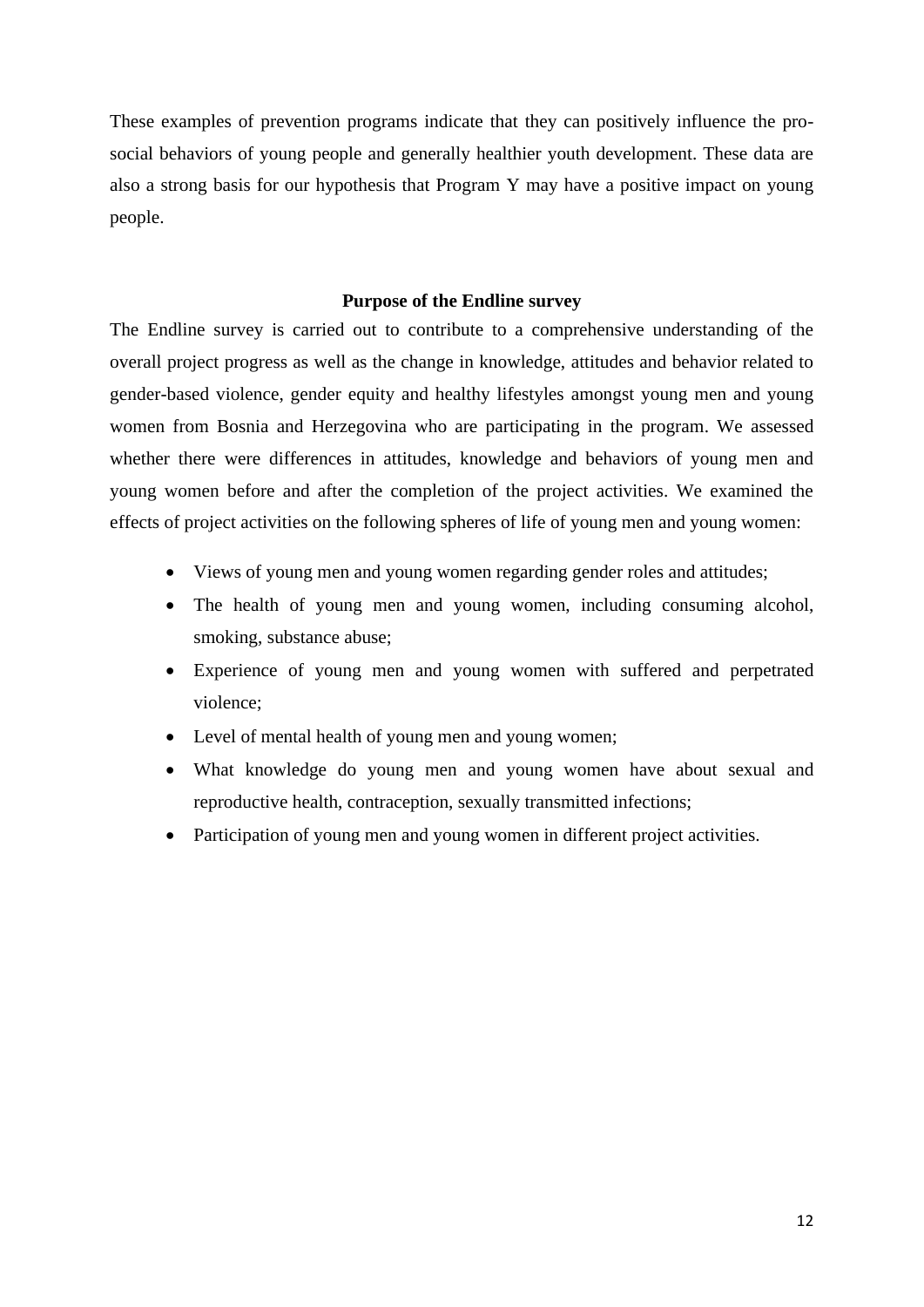### **METHOD**

#### **Study design**

<span id="page-12-1"></span><span id="page-12-0"></span>Methods included self-administered quantitative surveys completed by respondents before and after the program intervention. We used a questionnaire that was tested in previous studies implemented by CARE International Balkans. The survey was conducted in several phases. In 2018, the first phase of the survey was conducted. Respondents were filling in the questionnaires (pen-paper method). In the second phase, most of the young men and young women took part in the educational (intervention) program - Program  $Y - Y$ outh - Innovative Approaches in GBV Prevention and Healthy Lifestyle Promotion for Young Men and Women. In the third phase, in May 2020, we conducted the final survey. The endline survey was conducted as an online survey due to the epidemiology crises caused by the COVID-19 pandemic. This survey allows us to compare results before and after the intervention program and to determine whether there have been certain changes in respondents.

The endline survey was conducted collaboratively between CARE, local partner NGOs, school representatives, and the consultant. Local partner NGOs secured permissions to enter the schools and collect questionnaires. CARE's Project Manager had a leading coordination role.

#### **Respondents**

<span id="page-12-2"></span>All respondents were young men and young women. In terms of age, the survey respondents were similar across all locations. Average age of respondents in all cities was 17.5 years. The survey was conducted in the following cities and schools: Sarajevo (Dental High School; Fifth Gymnasium); Banja Luka (Vocational High School; Secondary School of Hospitality, Tourism and Trade; Agricultural High School); Mostar and Stolac (Secondary School of Economics, Hospitality and Tourism; High School of Electrical Engineering; Gymnasium; Secondary School of Mechanical Engineering and Traffic; Secondary School of Civil Engineering; High School Stolac); Bijeljina (Agricultural High School); Brčko (Technical High School); East Sarajevo (High School East Ilidža); Jablanica (High School Jablanica); Novi Travnik (Mixed Secondary School); and Tuzla (Mixed Secondary School of Civil Engineering and Geodesy; Mixed Secondary School of Mechanical Engineering High).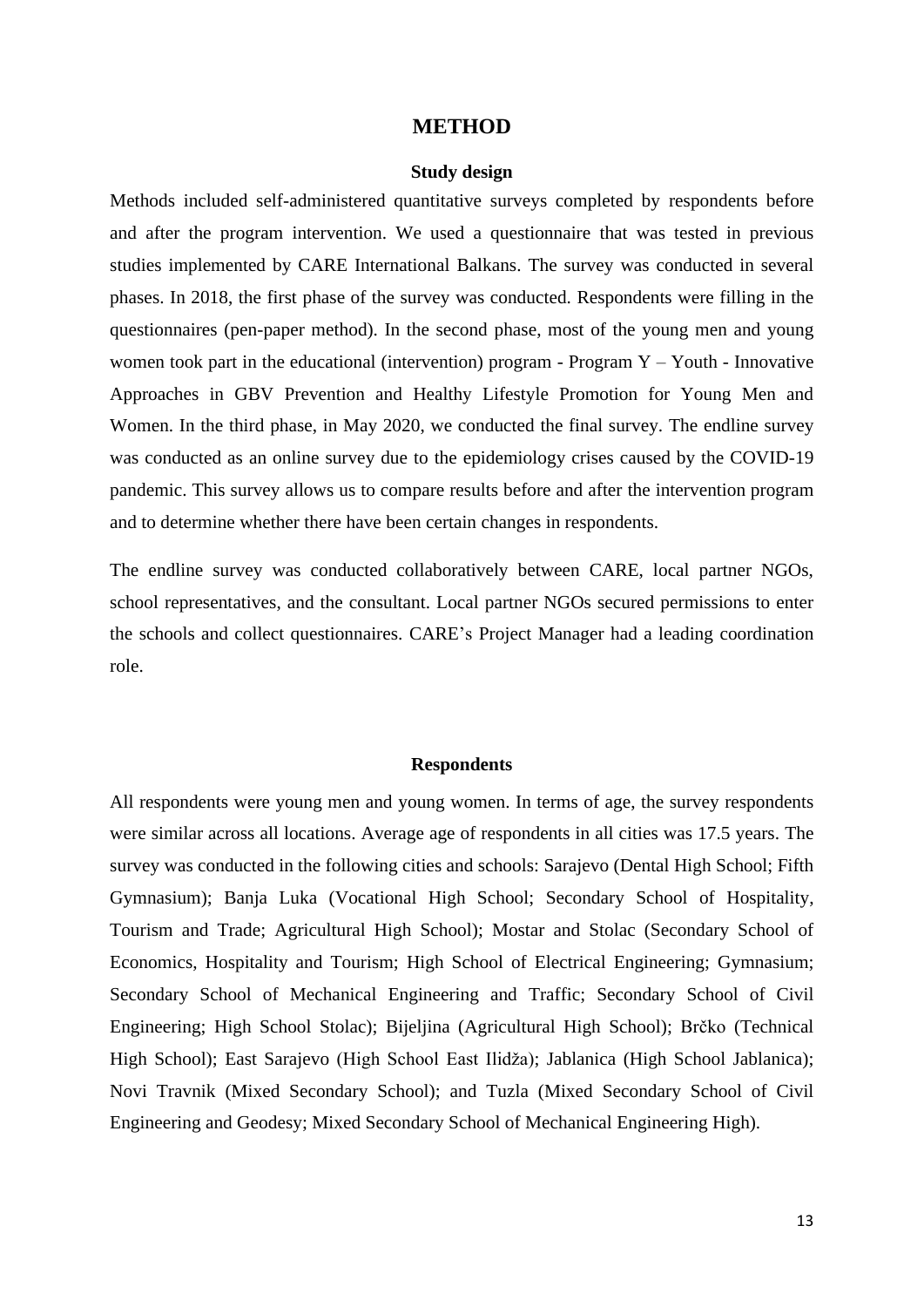In the endline survey, there was a smaller number of respondents in almost every city as some of them meanwhile dropped out of school. Furthermore, schools were closed during the COVID-19 pandemics thus teachers had fewer contacts with students and consequently could not influence the level of students' participation in the endline survey as they would have if they had personal contacts with the students. Besides that, it was much more difficult to motivate and control the participation of the survey respondents in the endline survey.

Overall, 1005 young men and 811 young women took part in the baseline survey. The total number of respondents in the baseline survey was 1816, while 590 young men and 626 young women, i.e. 1216 total, participated in the endline survey. Details about the sample and number of young men and young women in each city are listed in table 1.

| <b>Cities</b> | Sex of respondents           | Number in the<br>baseline survey | Number in the<br>endline survey |
|---------------|------------------------------|----------------------------------|---------------------------------|
| Banja Luka    | young men                    | 251                              | 134                             |
|               | young women                  | 138                              | 91                              |
| Bijeljina     | young men                    | 35                               | 21                              |
|               | young women                  | 71                               | 43                              |
| Brčko         | young men                    | 87                               | 53                              |
|               | young women                  | 11                               | 10                              |
| East Sarajevo | young men                    | 27                               | 25                              |
|               | young women                  | 95                               | 93                              |
| Jablanica     | young men                    | 43                               | 33                              |
|               | young women                  | 57                               | 57                              |
| Mostar        | young men                    | 187                              | 133                             |
|               | young women                  | 171                              | 155                             |
| Novi Travnik  | young men                    | 74                               | 32                              |
|               | young women                  | 33                               | 28                              |
| Sarajevo      | young men                    | 118                              | 105                             |
|               | young women                  | 146                              | 133                             |
| Tuzla         | young men                    | 95                               | 54                              |
|               | young women                  | 13                               | 16                              |
|               | Total number of young people | 1816                             | 1216                            |

Table 1: Number of young men and young women respondents from all cities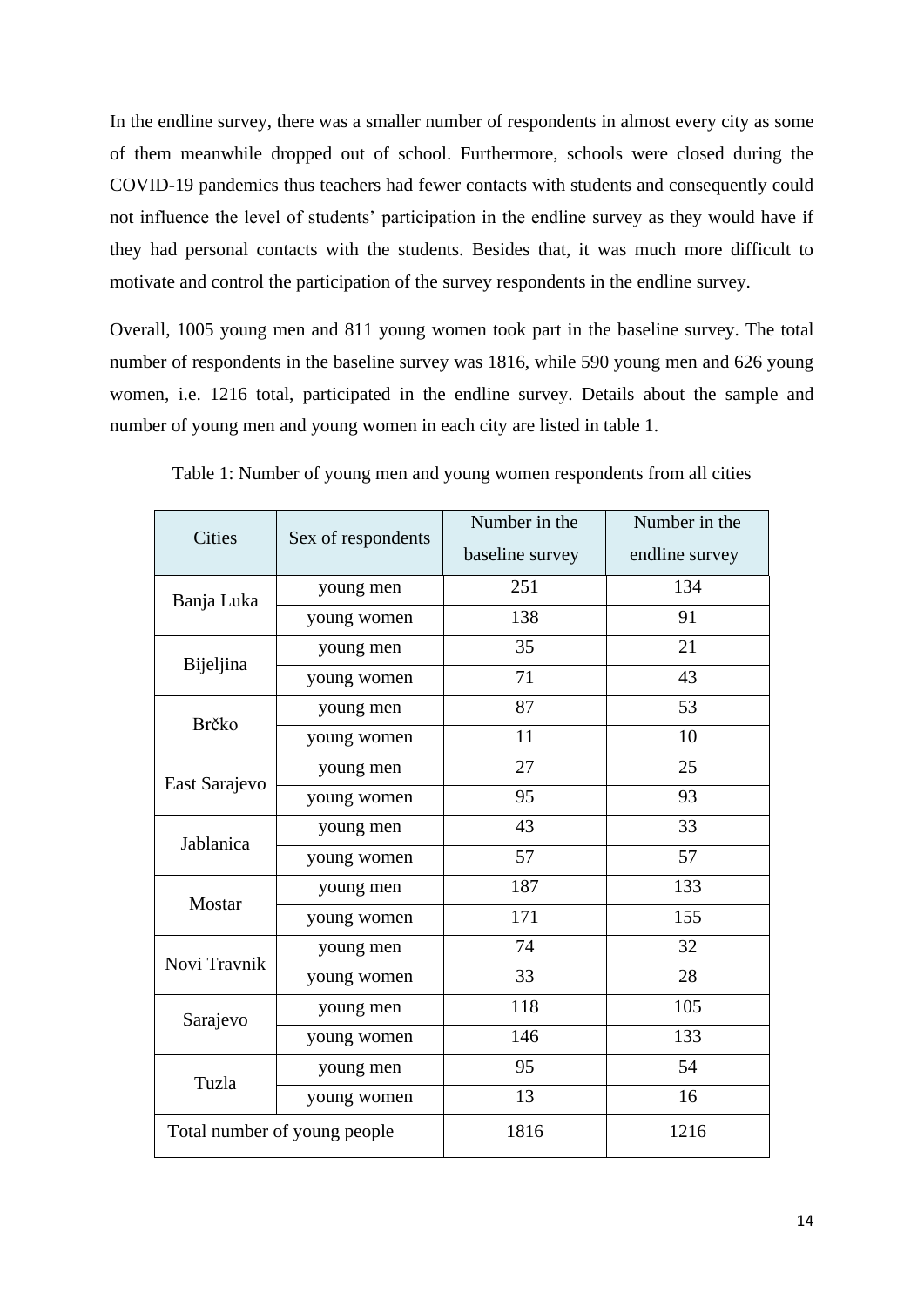The social status of respondents' families is similar in all cities. Most of the parents have finished high school, followed by those who graduated from tertiary education institutions, and the lowest number are those who finished primary school or less. The assessment of the financial situation in a family is similar in all cities. Most respondents (63-80%) consider it as good. This information may be the result of a socially desirable answer. Respondents are often embarrassed to admit that they live in poor families. Proof to this is data on parents' employment. Most of the respondents with both parents employed are from East Sarajevo (70%) and Sarajevo (53%). In other cities, 24-45% of respondents reported both parents employed. Thus, in these cities there is a significant percentage of respondents whose one or even both parents are unemployed. This points out to the fact that the financial situation is probably not great in all the families.

| <b>Cities</b> | Both parents | Financial situation |
|---------------|--------------|---------------------|
|               | employed     | good or excellent   |
| Banja Luka    | 44.9         | 63.1                |
| Bijeljina     | 34.4         | 64.1                |
| Brčko         | 36.5         | 79.4                |
| East Sarajevo | 70.3         | 74.6                |
| Jablanica     | 25.6         | 68.9                |
| Mostar        | 44.1         | 79.8                |
| Novi Travnik  | 28.3         | 71.7                |
| Sarajevo      | 53.4         | 76.5                |
| Tuzla         | 24.3         | 72.8                |

Table 2: Social status of respondents

# **Instruments and procedures**

<span id="page-14-0"></span>The first phase of the survey was conducted in school facilities, in the presence of an interviewer. In the endline survey, the survey was conducted online, without control of a consultant or interviewer. The COVID-19 pandemic led to the closure of schools, which required a change in approach to implementation of the endline survey. The decision was made to use self-administered online surveys, rather than interviewer-administered surveys, in order to collect personal and sensitive information from a large number of young men and young women in multiple school settings. This is one of the limitations of the survey that we were not able to influence due to schools being closed. At the beginning of the questionnaire,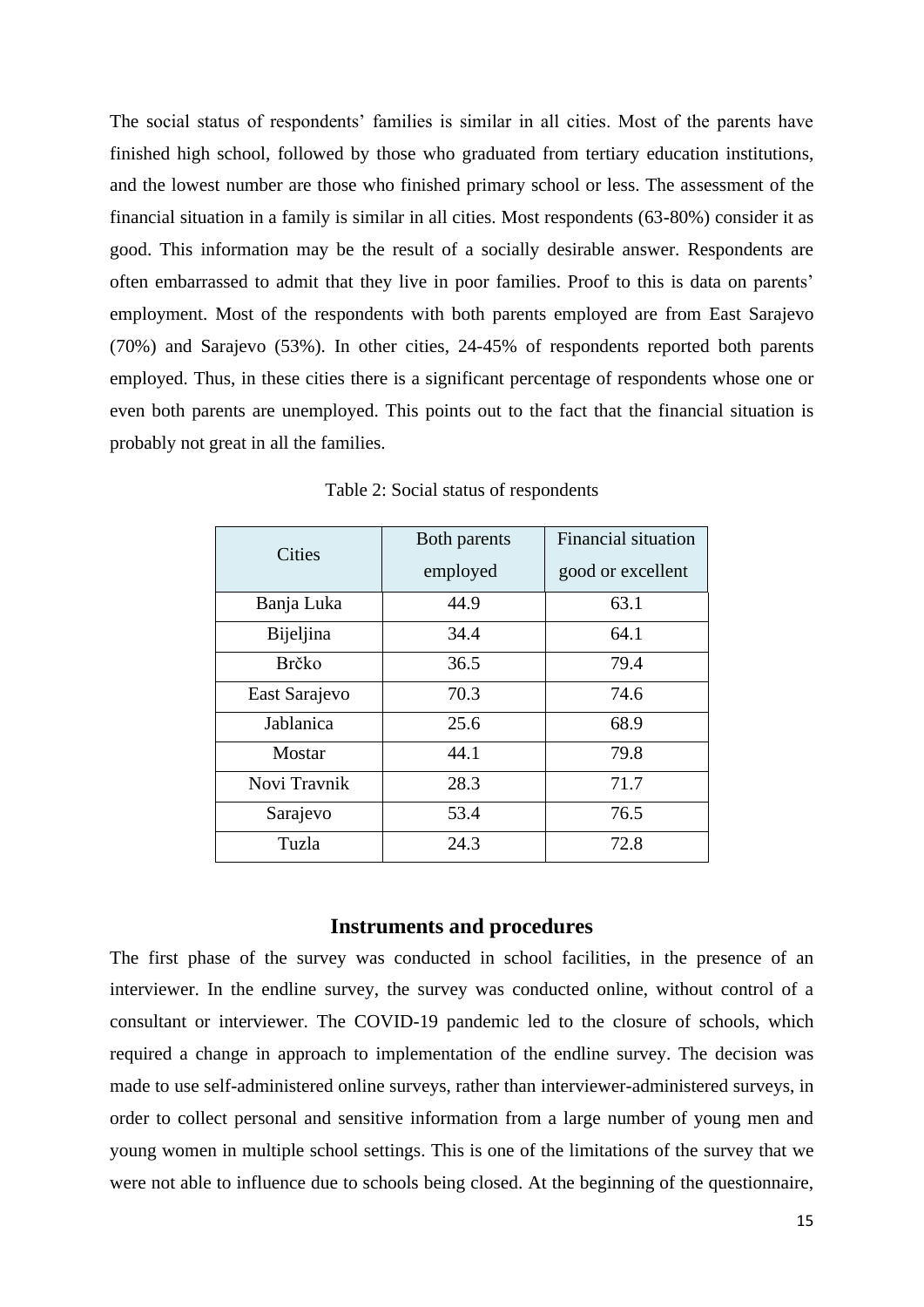respondents gave their written consent to participate. Filling-in the questionnaires in both phases, baseline and endline, was anonymous.

In developing the survey instrument, the team balanced complex evaluation requirements with the need to keep the questionnaire short and simple. In particular, this included making sure that young men and young women understood the questions, knew how to respond to the questions, and were able to follow a few skip patterns included. The survey was pre-tested in all cities and adjustments were made accordingly prior to administering the baseline and endline survey.

The questionnaire was divided into several sections in order to gather information for the evaluation, as well as to establish a common understanding of the situation of these young men and young women. The sections were as follows:

- General background information included questions about family, home, demographics, and socioeconomics;
- Gender relations, views about men and women included 17 main items from the Gender Equitable Men (GEM) Scale. The GEM Scale is a widely used and tested instrument that has shown tremendous reliability in assessing to what degree men and women "buy into" or support an inequitable view or a more equitable view of male-female relations. The scale has been validated in more than 15 countries. Items range from statements about roles of men and women at home, in relationships, acceptance of violence against women, and attitudes toward homosexuality;
- Health included questions about health-seeking behaviors, smoking, alcohol and substance (ab)use; questions about knowledge of sexual and reproductive health, attitudes toward contraception, HIV and STI; mental health states measured through a shorter version of Mental health inventory - MHI 5. This scale had five items (range is from 1 to 5). Three items were related to the presence of psychological distress and two to the psychological wellbeing in the last month. Examples of items are: "How much time during the last month have you been a very nervous person / felt calm and peaceful?" Authors of the revised scale are Rumpf et al. (2001);
- Questions about experienced and perpetrated violence, gender-based violence, violence in a relationship;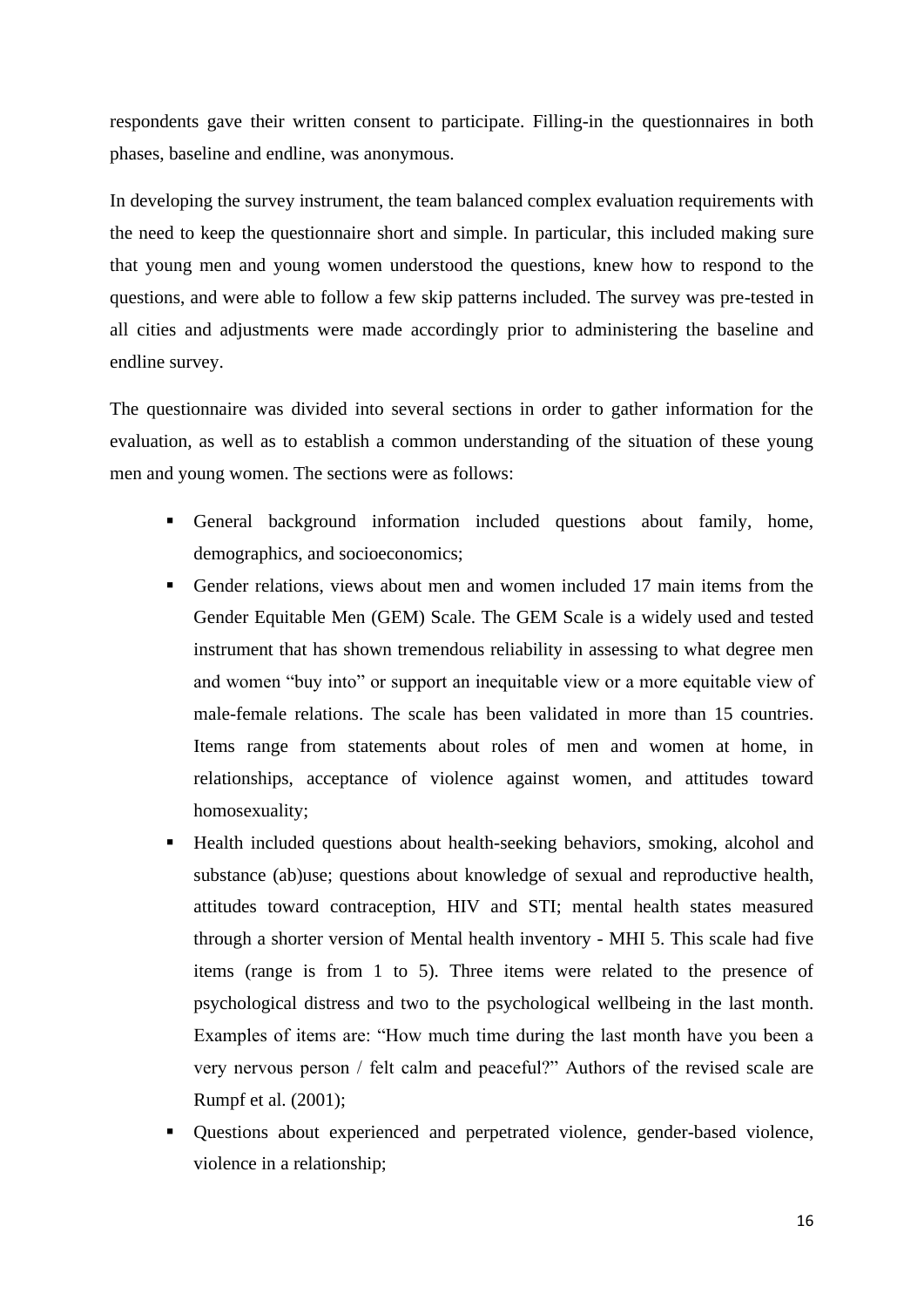- Questions about social and free-time activities of young men and young women.
- Participation in program intervention activities (workshops, Be a Man Clubs -BMC, exposure to campaign activities, etc.).

In the endline questionnaire we added a detailed section on program exposure designed to measure respondents' engagement in YMI and how they valued various program activities. Instruments for young men and young women were the same.

Within the statistical analysis, we calculated measures of descriptive statistics, frequencies, percentages, and arithmetic means. The results are calculated, analyzed and presented separately for all cities and separately for young men and young women.

# <span id="page-16-0"></span>*Intervention program*

The core of the YMI intervention is Program Y(outh) Educational Toolkit that includes series of group educational workshops accompanied by a social norms campaign that promotes a critical and personal reflection on gender, masculinities and health, with a strong focus on violence prevention. YMI worked with young men and young women aged 15-19 in schools to discuss and critically reflect on issues such as masculinity, gender norms, sexuality and violence, both through educational workshops and pro-social lifestyles campaign. YMI's main intervention points included group experiential workshop based on Program Y Toolkit and the Be a Man Club's campaign activities in schools and communities, as well as a number of other campaigns. Implementing staff participated in the design of the program and the campaign, and facilitators were trained together to help ensure consistency across the different cities. Most of the activities were implemented in the period from January 2018 to March 2020, between baseline and endline survey. A similar package of activities was implemented in each of the schools, including:

- *Group Educational Workshops.* YMI developed a core list of workshops from Program Y Toolkit (up to 19) that were conducted over several months with groups of young men and young women. Workshop sessions addressed multiple topics, including *What Is This Gender*; *Expressing Emotions*; *Labeling; What Is Sexual Violence; Anger Management; From Violence To Respect In Intimate Relationships; Sexual Health; Drugs And Alcohol Use; Peer Violence And Violence Against Women, etc.* Sessions included interactive approaches that provoked dialogue and reflection by respondents.
- *Campaigns –* lifestyles, social norms and violence prevention campaigns were developed in close collaboration of local partners with young men and young women from all project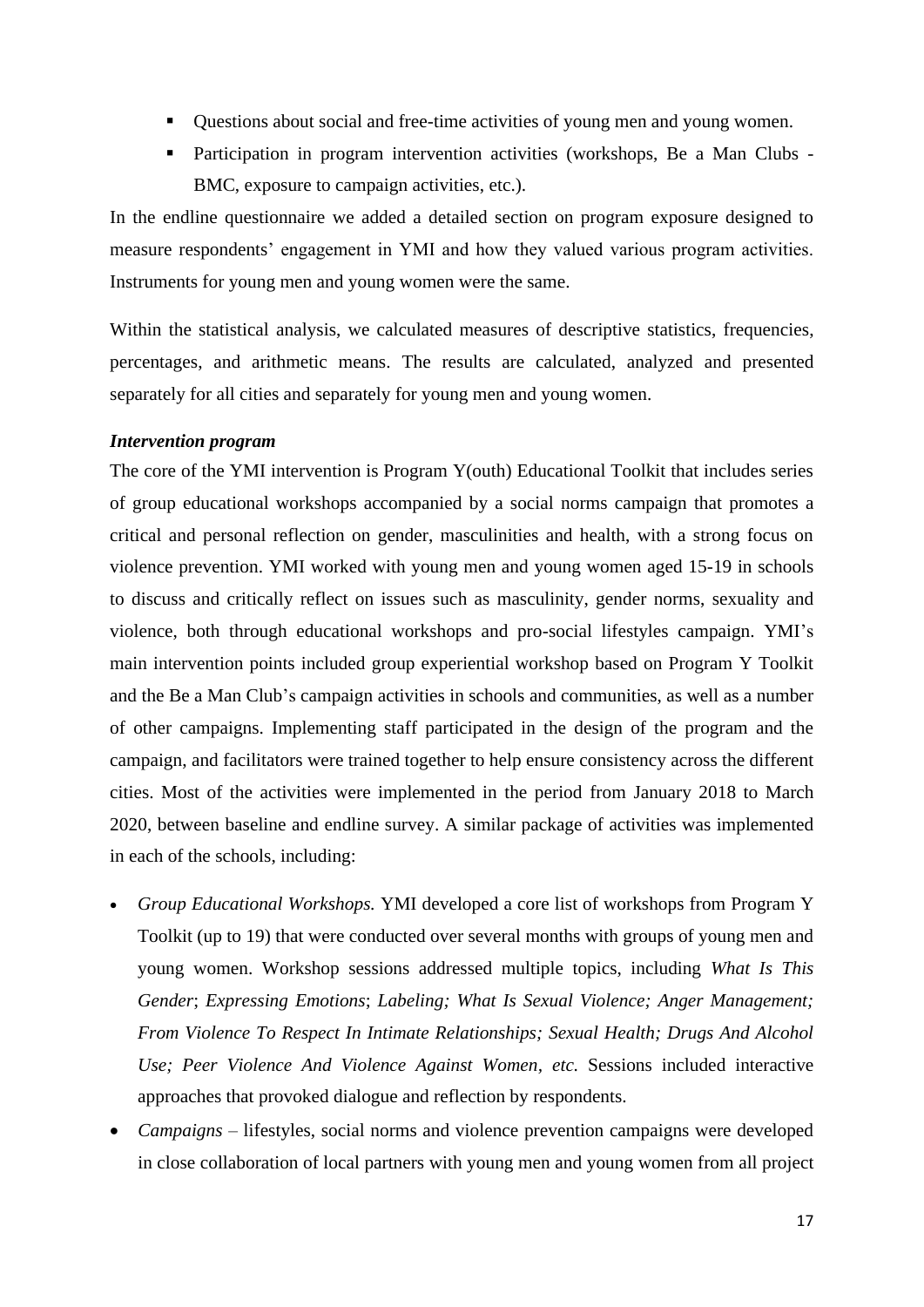countries. Some of them are "Are you OK?", "Be a Man", "React as Human". Campaign activities and materials were presented in schools and reinforced many of the same topics addressed in the workshops, including mental health, sexual health (e.g. promoting condom use), violence prevention and more gender-equitable norms. Some of the activities were flash mob actions, conferences, workshops, videos, lectures, etc. Several materials were developed, including posters, t-shirts and brochures. Activities were open to all young men and young women in the schools and were often organized around significant days (Celebrating 16 Days of Activism; Celebrating 8 March – International Women's Day; Celebrating 12 August – International Youth Day) in order to hold educational and entertaining activities, including quizzes, music contests, graffiti art and street fairs.

# **Limitations**

<span id="page-17-0"></span>A general limitation of any quasi-experimental study design is that selection bias cannot be ruled out since study participants are not randomly assigned to intervention sites. That is, since participants volunteer to participate, those participants may in some way be different than the general population.

One of the greatest limitations of the survey is that the first phase was conducted through the pen-paper method, while the second was done as an online survey since schools were closed due to the COVID-19 pandemic. It was difficult to motivate respondents to participate in the online survey, and even more difficult to follow the way they filled in the questionnaire. In the online survey, we were not able to apply the principle of coding the questionnaires as was the case in the baseline survey. Because of that, we were forced to compare results from the first and second phase on a group level, not paring individual questionnaires, which resulted in some methodological limitations.

One of the limitations is a small number of respondents in some cities, especially if we take into consideration that results are presented separately for young men and young women. We were impelled to have only around 30 respondents in some subsamples. For that reason, we need to be cautious when interpreting results. These results cannot be generalized for the whole population of youth in those municipalities.

Using a self-administered survey can be a strength as well as a limitation. Allowing young men and young women to fill out the survey themselves, may result in them being more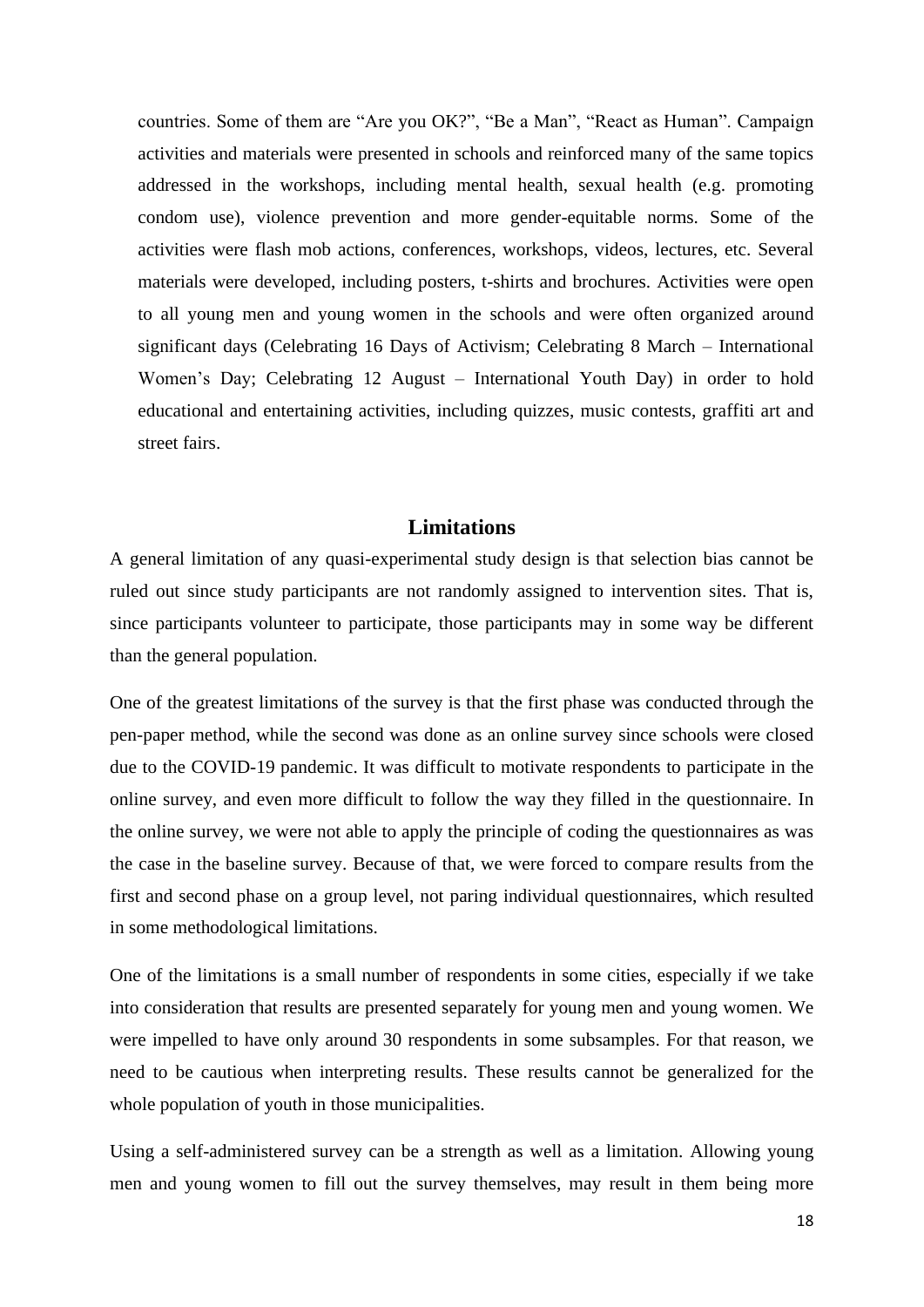willing to share sensitive or private information than they would in a face-to-face interview. However, a potential problem with self-administered surveys is that respondents may not understand the questions. Efforts were made to reduce this limitation by pre-testing the survey with a similar group of young men and young women in each municipality to ensure comprehension and simplicity. Our goal was also to get the results for individual cities, not to make a comparison between them.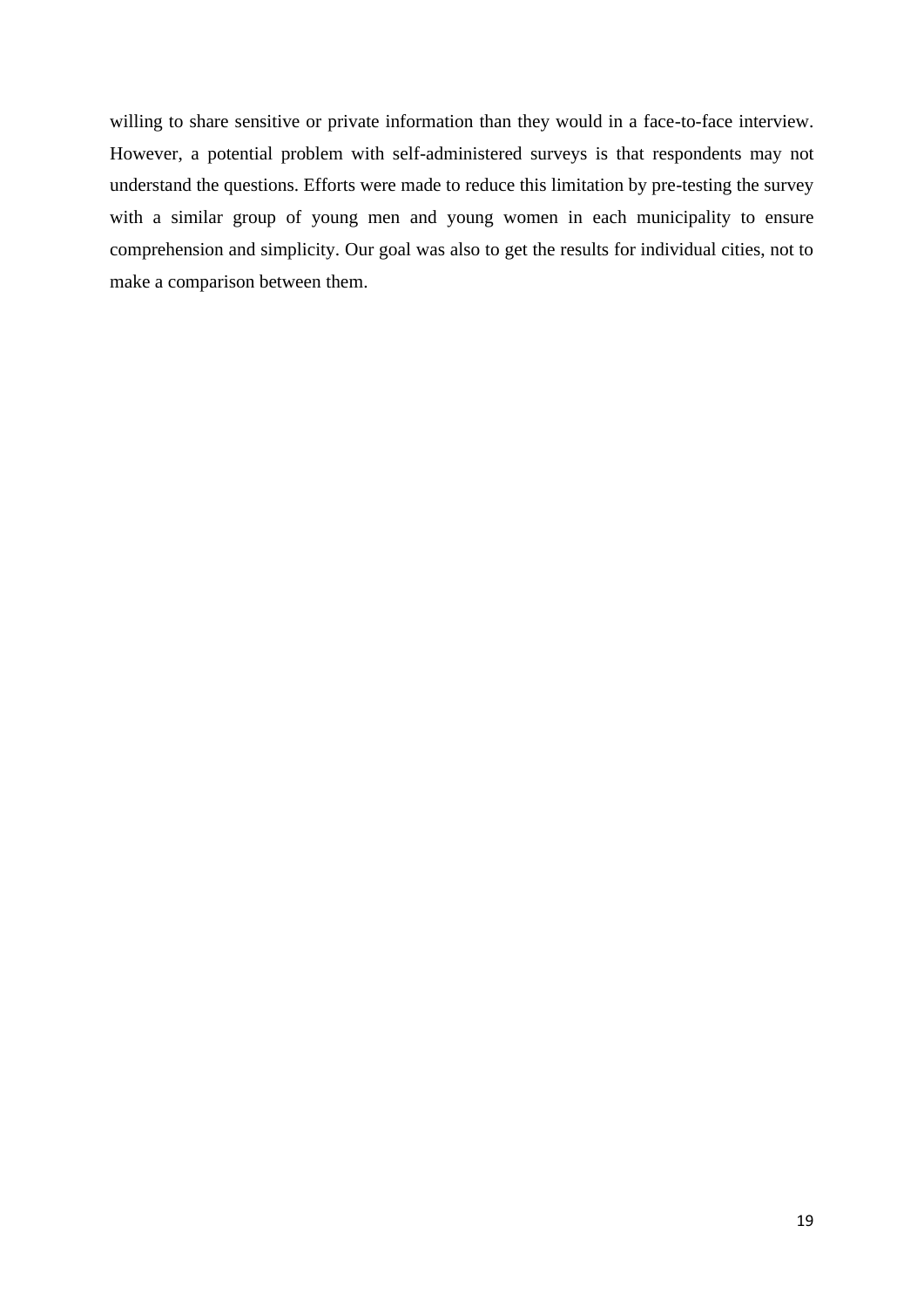# **RESULTS**

<span id="page-19-0"></span>We will present results per thematic areas: gender, health, violence and participation in project activities. Results for young men and young women are presented in separate tables, as well as for each city separately. We did not calculate the results for young women from Brčko and Tuzla as a small number of them participated in the survey (10 and 16 respectively). Below the tables, results are commented first for young men and then for young women. We did not make a more in-depth analysis between the cities as survey respondents from different cities belong to a different family, social and demographic contexts.

## **Gender relations**

<span id="page-19-1"></span>We used the modified Gender Equitable Men scale to assess young men's and young women's alignment with various attitudes related to gender. The full scale included fourteen items, and youngsters chose whether they strongly agreed, partially agreed, or disagreed with each item at both baseline and endline survey. For ease and specificity of analysis, we present the findings broken into three separate indices: (1) Gender Roles; (2) Gender Norms; and (3) Homophobia. The fourth index on attitudes related to violence is presented under the project theme of violence (in the subsequent subheading). In the following table, we can see young men's and young women's attitudes toward gender roles, norms and homophobia. Larger index percentage points to a more tolerant and equitable attitude regarding this sphere.

Survey results show that in the area of gender relations progress has been achieved in all the cities. Generally, attitudes of young women are more gender-equitable than those of young men. In the endline survey respondents have more tolerant attitudes toward gender roles, gender norms and persons with a homosexual orientation. The progress mostly varies by up to 20%. The progress has been achieved but we can conclude that indices of gender equality are still low in all the cities (the range in the endline survey is 19-76%), so the work with young people on this issue should be continued. The problem with homophobia is still quite present. We noticed that the greatest need to work on this issue was in Novi Travnik. We will present results separately for gender roles, gender norms and homophobia.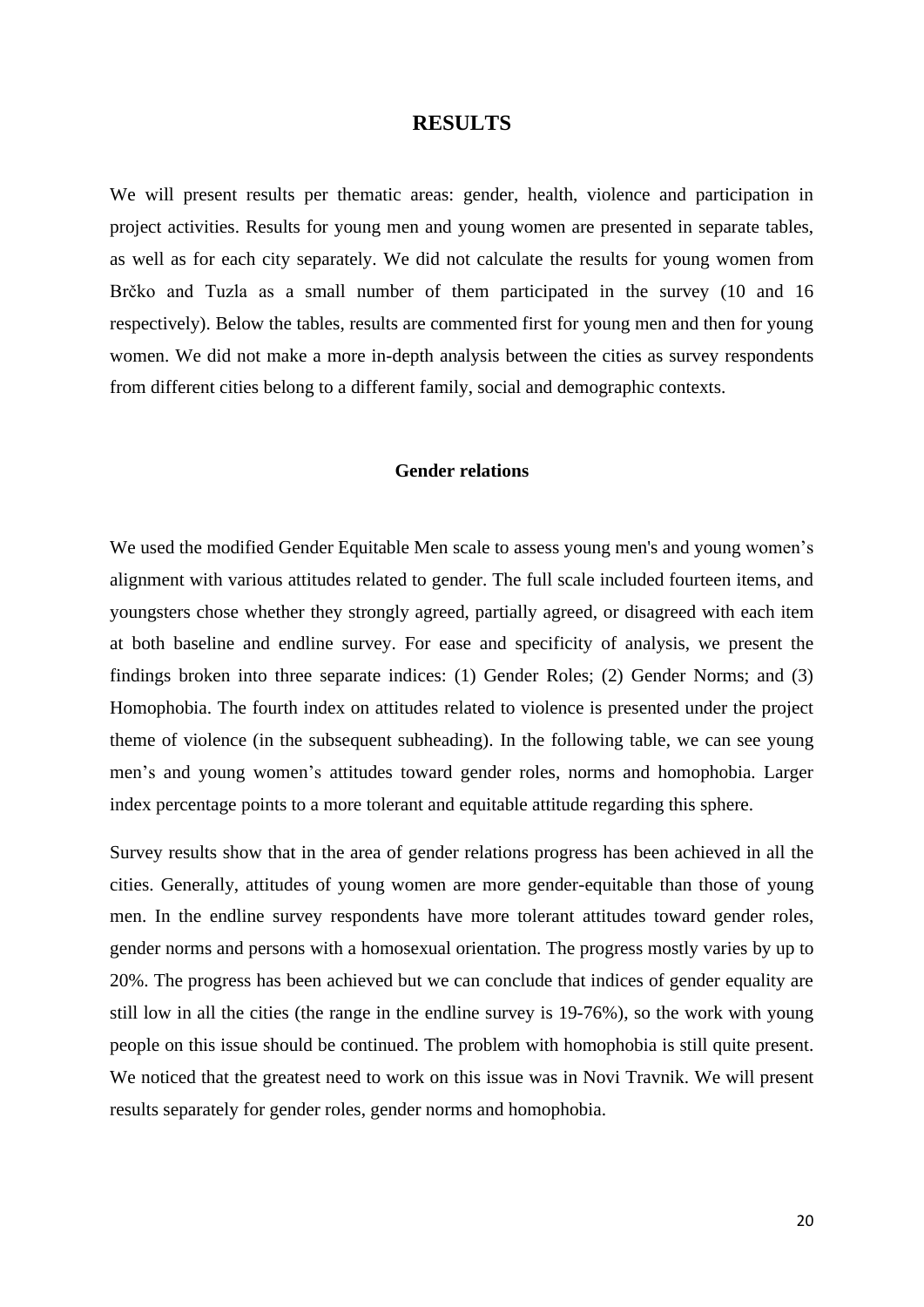Table 3: Gender roles index

|              | Phase | Gender | Banja<br>uka<br>$\overline{\phantom{0}}$ | Bijeljina | Brčko                    | Sarajevo<br>East | Jablanica | Mostar | Travnik<br>Novi | Sarajevo | Tuzla |
|--------------|-------|--------|------------------------------------------|-----------|--------------------------|------------------|-----------|--------|-----------------|----------|-------|
|              |       | YM     | 35.0                                     | 24.2      | 32.8                     | 36.1             | 30.6      | 27.2   | 21.5            | 40.8     | 25.8  |
| Gender roles | B     | YW     | 43.8                                     | 51.5      | $\overline{\phantom{0}}$ | 51.1             | 45.9      | 56.6   | 21.9            | 57.4     |       |
| index        |       | YM     | 40.7                                     | 48.8      | 52.0                     | 44.0             | 43.2      | 45.7   | 35.9            | 45.5     | 48.1  |
|              | E     | YW     | 59.1                                     | 55.8      | $\overline{\phantom{a}}$ | 62.1             | 48.7      | 65.5   | 33.9            | 66.3     |       |

The *gender roles index* includes four attitude statements related to the distribution of tasks between men and women. These statements are the following:

- "A Woman's most important role is to take care of her home and cook for her family",
- "Changing diapers, bathing and feeding kids are mother's responsibility",
- "A man should have the final word in his home", and
- "It is both man's and woman's responsibility to prevent pregnancy".

Disagreement with the first three statements and agreement with the fourth represents more gender‐equitable responses. We tallied a percentage score for each young man by dividing their number of gender‐equitable responses by the total number of items in the index (four). The figures in the table above show the average percentage score for this index. A score of 100% would imply that every student gave the gender-equitable response to all four questions.

Attitudes about gender roles in the endline survey are more gender-equitable in all cities. In the subsample of young men, the gender roles index in the endline survey is represented (in all cities) from 36-52%. Compared to the baseline survey, the progress is between 5 and 24% and is statistically significant in all cities.

In the subsample of young women, the gender roles index in the endline survey is represented (in all cities) from 34-66%. Compared to the baseline survey, the progress is between 5 and 16%.

Table 4: Gender norms index

|  | hase | ender<br>$\mathbf{r}$ $\mathbf{r}$ | Banja<br>uka | Bijeljina | Brčk | Sarajevo<br>East | Jablanica | <b>Tostar</b><br>∼ | yii<br>غ.<br>Ş<br>ra<br>$\overline{\phantom{0}}$ | Saraje |  |
|--|------|------------------------------------|--------------|-----------|------|------------------|-----------|--------------------|--------------------------------------------------|--------|--|
|--|------|------------------------------------|--------------|-----------|------|------------------|-----------|--------------------|--------------------------------------------------|--------|--|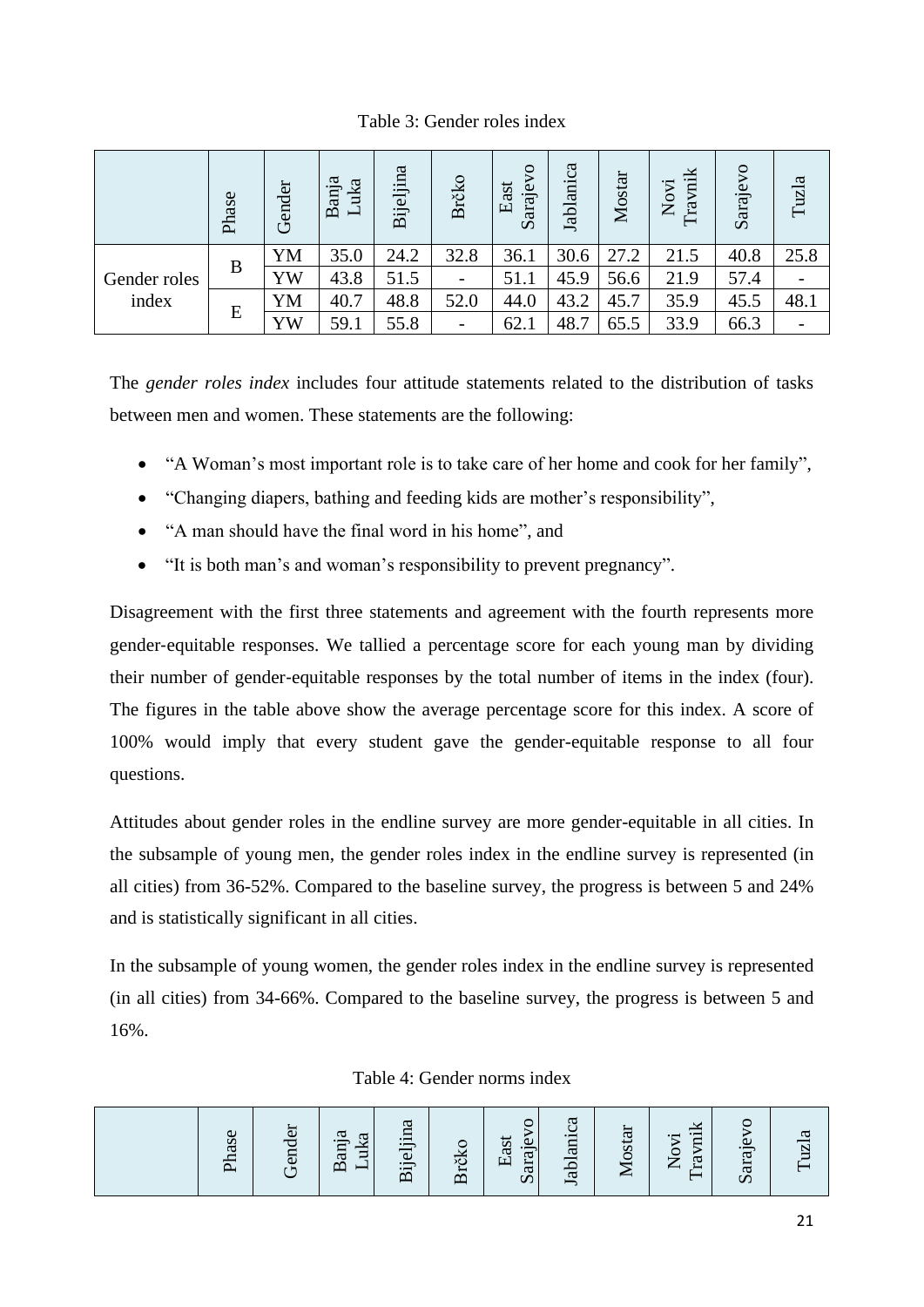|                |   | YM | 46.3 | 38.3        | 43.9                     | 48.7                             | 50.8 | 40.1          | 34.3         | JJ.J | 48.5                     |
|----------------|---|----|------|-------------|--------------------------|----------------------------------|------|---------------|--------------|------|--------------------------|
| Gender         | B | YW | 59.4 | 53.8        | $\overline{\phantom{a}}$ | 66.3                             | 68.5 | 65.4          | 34.4         | 70.3 |                          |
| norms<br>index | E | YM | 50 O | 523<br>ن. ک | 58.0                     | 62.7<br>$\overline{\phantom{0}}$ | 61.6 | 57<br>J I . I | 46.9         | 58.7 | 51 <sub>2</sub><br>J 1.Z |
|                |   | YW | 74.7 | 76.0        | $\overline{\phantom{0}}$ | 75.6                             | 64.9 | 73.3          | 53.5<br>JJ.J | 76.4 | $\overline{\phantom{0}}$ |

Similar progress was achieved in the perception of gender norms. The *gender norms index* includes three attitude statements related to socially constructed characteristics of men and women. These statements were:

- "It is okay for men to cry and show their emotions in public",
- "The most important quality for a man is physical strength", and
- "It is more acceptable for a boy to skip class than a girl".

We regarded agreement with the first statement and disagreement with the second and third statements as gender‐equitable responses, and we also calculated the percentage score for the index.

Attitudes about gender norms in the endline survey are also more gender-equitable in all the cities. The gender norms index of young men in the endline survey is represented (in all the cities) from 47-63%. The progress, in comparison to the baseline survey, is from 7-17%.

The gender norms index of young women is represented from 65-76%. The progress, in comparison to the baseline survey, is from 5-23%.

|                               | Phase | Gender | Banja<br>Luka | Bijeljina | Brčko                    | Sarajevo<br>East | Jablanica | Mostar | Travnik<br>Novi | Sarajevo | Tuzla |
|-------------------------------|-------|--------|---------------|-----------|--------------------------|------------------|-----------|--------|-----------------|----------|-------|
|                               | B     | YM     | 21.6          | 13.5      | 16.0                     | 23.4             | 20.1      | 20.6   | 18.6            | 19.0     | 20.0  |
|                               |       | YW     | 49.4          | 56.4      |                          | 45.3             | 55.1      | 54.9   | 18.7            | 60.2     |       |
| index (inverse)<br>Homophobia | E     | YM     | 21.4          | 19.0      | 27                       | 29.3             | 34.3      | 29.0   | 24.0            | 22.8     | 29.0  |
|                               |       | YW     | 64.5          | 69.0      | $\overline{\phantom{a}}$ | 66.3             | 56.1      | 66.2   | 38.1            | 60.6     |       |

Table 5: Homophobia index (inverse)

The *homophobia index* includes three attitude statements:

- "I would never have a gay friend",
- "I would be ashamed to have a homosexual son", and
- "It is okay to hit or kick a gay person if he flirts with me".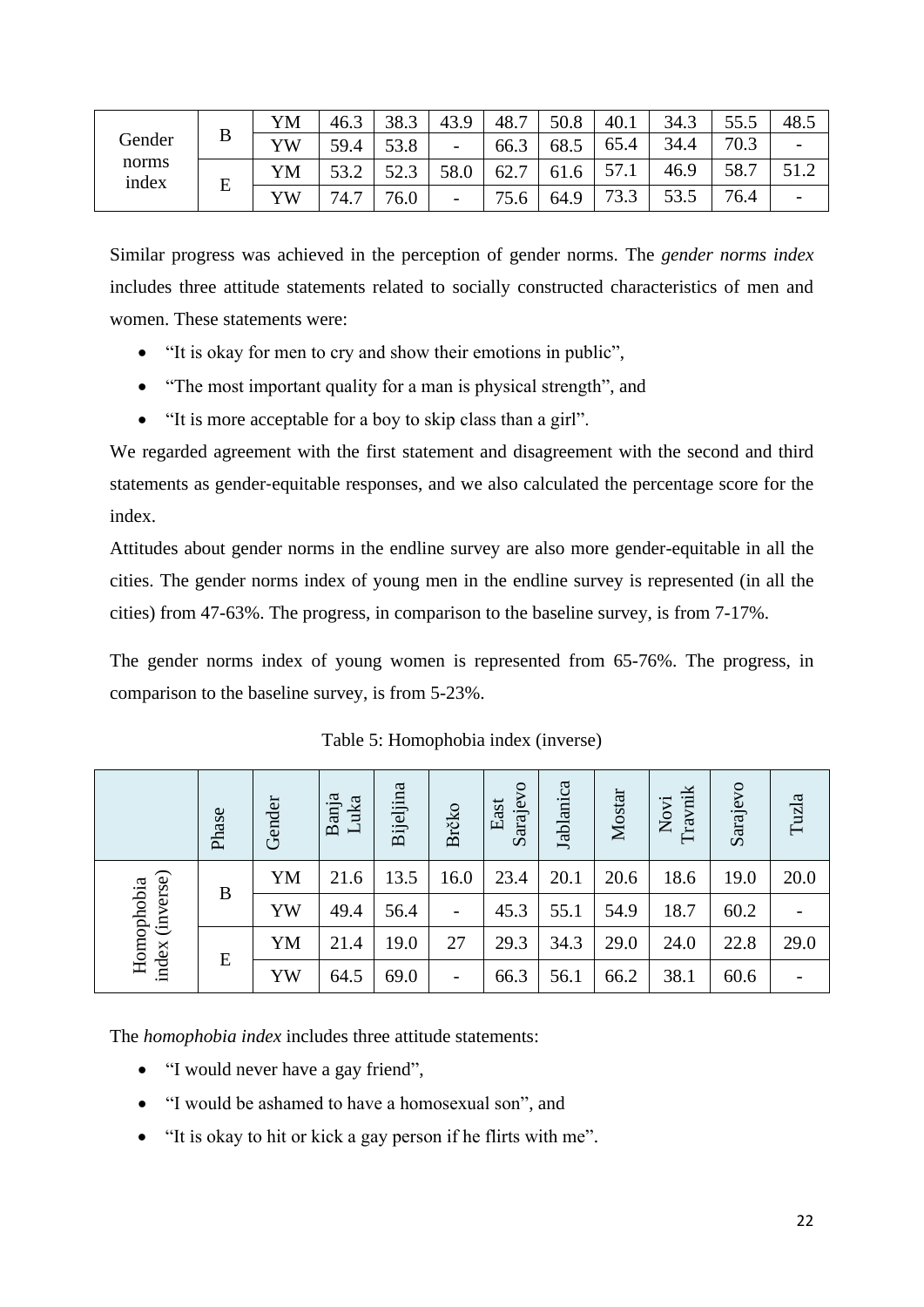Attitudes about homophobia in the endline survey are more negative in all the cities. On the sample of young men, the index of negative attitudes toward homophobia in the endline survey ranged (in all the cities) from 19-29%. So, we see that in this segment of gender relations numerous stereotypes toward homosexual persons still remain. More than 70% of young men still have negative attitudes toward the homosexual population. The progress, in comparison to the baseline survey, is from 5-23%.

On a subsample of young women, the index of negative attitudes toward homophobia in most of the cities, except in Novi Travnik, is represented from 56-69%. The progress, in comparison to the baseline survey, is up to 21%.

When we compare the cities, we can see that attitudes on gender equality are the least genderequitable in Novi Travnik.

# **Health**

Within the section on health, we will present the results on the use of psychoactive substances, sexual and reproductive health, and mental health.

### <span id="page-22-0"></span>*Health seeking behaviors, alcohol, smoking and substance use*

|                   | Gender | Banja<br>Luka | Bijeljina | Brčko                    | Sarajevo<br>East | Jablanica | Mostar | Novi<br>Travnik | Sarajevo | Tuzla |
|-------------------|--------|---------------|-----------|--------------------------|------------------|-----------|--------|-----------------|----------|-------|
|                   | YM     | 19.9          | 23.5      | 35.6                     | 7.4              | 20.9      | 26.1   | 22.2            | 10.0     | 20.4  |
| Currently smoking | YW     | 22.6          | 22.5      |                          | 15.8             | 5.3       | 17.1   | 3.2             | 13.2     |       |
| cigarettes        | YM     | 34.3          | 28.6      | 43.4                     | 2.0              | 21.2      | 27.8   | 50.0            | 32.4     | 31.5  |
|                   | YW     | 24.2          | 27.9      |                          | 16.1             | 15.8      | 29.0   | 14.3            | 23.3     |       |
| Drinking alcohol  | YM     | 37.1          | 45.7      | 43.6                     | 33.3             | 19.0      | 17.1   | 19.7            | 15.1     | 24.5  |
| (several times a  | YW     | 27.0          | 28.1      | $\overline{a}$           | 27.3             | 7.2       | 7.7    | 6.1             | 11.0     |       |
| month or more)    | YM     | 50.7          | 57.1      | 49.1                     | 36.0             | 15.1      | 20.3   | 12.5            | 21.0     | 25.9  |
|                   | YW     | 23.1          | 32.5      |                          | 28.0             | 5.2       | 8.4    | 7.1             | 6.8      |       |
| Smoking           | YM     | 11.3          | 5.7       | 10.3                     | 3.7              | 9.8       | 5.4    | 0.0             | 12.8     | 7.4   |
| marijuana in the  | YW     | 9.5           | 5.7       | $\overline{\phantom{0}}$ | 7.6              | 0.0       | 4.2    | 0.0             | 6.8      |       |
| last 3 months     | YM     | 5.2           | 14.3      | 15.1                     | 4.0              | 9.1       | 10.6   | 6.2             | 6.7      | 1.9   |
|                   | YW     | 4.4           | 4.6       | -                        | 7.5              | 5.3       | 3.0    | 3.6             | 6.8      |       |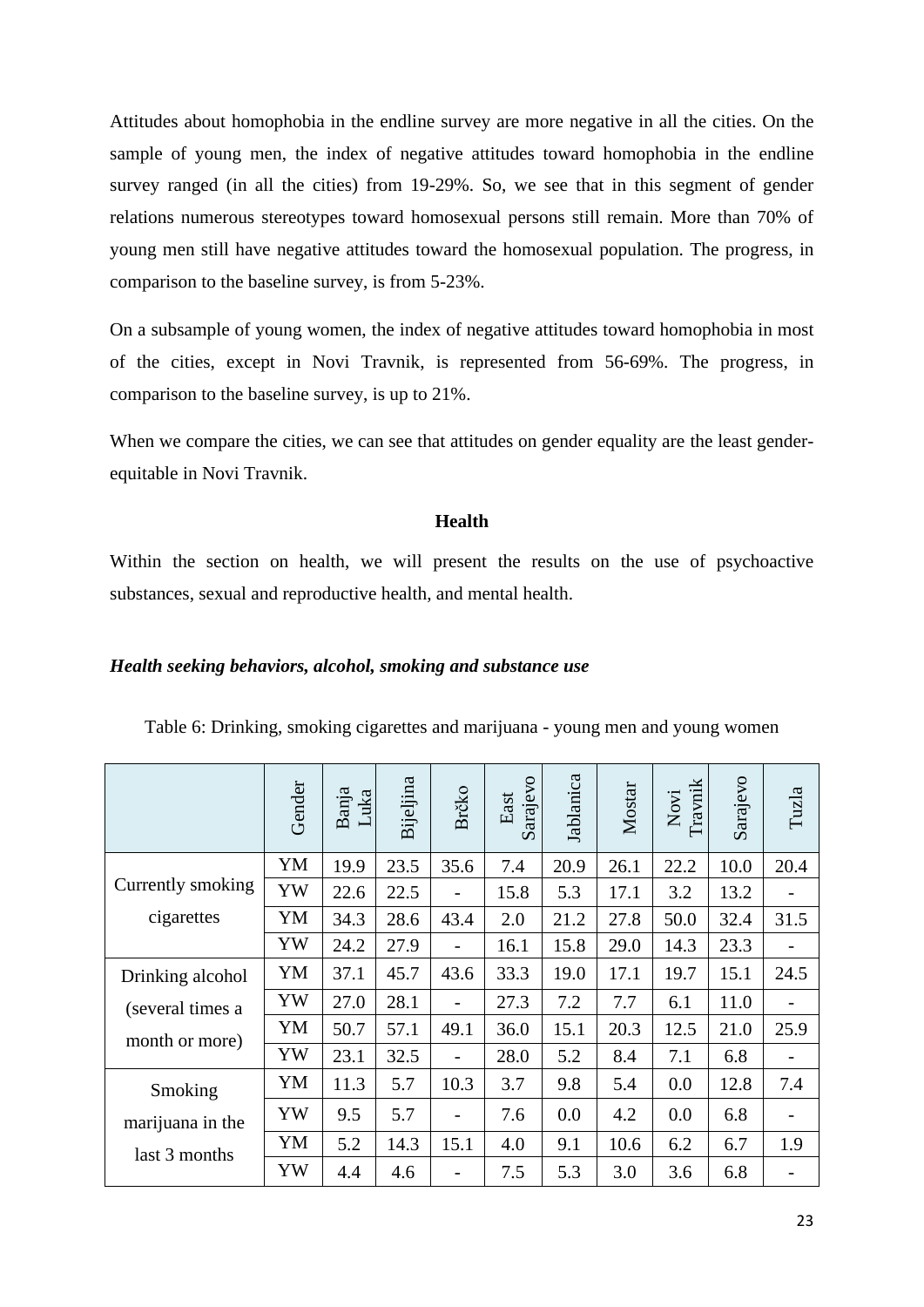From this table we can see that in the majority of cases young men used psychoactive substances more than young women. There are significant differences between the cities.

In most of the cases, 20-30% of youngsters smoke cigarettes. Young men from Novi Travnik and Brčko smoke the most.

Between 12 and 57% of young men and 5-28% of young women drink alcohol (several times a month or more). The highest percentages are in Banja Luka, Bijeljina, Brčko, and East Sarajevo.

As expected, marijuana is used less than cigarettes. In the majority of cities 2-15% of youngsters used marijuana, where Brčko has the highest percentage (15% of young men). Interesting data, found in additional analysis, is that a significantly higher percentage of young men and young women (5-32%) have friends that use opiates. This can point out to the fact that the real percentage of youth who smoke marijuana is higher, but they do not want to admit that in the survey.

Important data is related to the use of psychoactive substances in the period of baseline and endline survey. When we compare that, we can see that in the majority of cases youngsters were using psychoactive substances more in the period of the endline survey. This is probably a consequence of growing-up and emancipation, a period when youngsters start experimenting with opiates. This is contributed to the fact that the use of alcohol in some regions is completely socially acceptable and is part of folklore and tradition. In such circumstances, it appears that the effect of a preventive program is limited.

# <span id="page-23-0"></span>*Mental health*

# Table 7: Mental health of young men and young women during past month (most of the time or all the time)

|                          | Phase | Gender | Banja<br>Luka | Bijeljina | Brčko | arajevo<br>East | Jablanica | Mostar | Travnik<br>Novi | Sarajevo | Tuzla |
|--------------------------|-------|--------|---------------|-----------|-------|-----------------|-----------|--------|-----------------|----------|-------|
| How much<br>time, during | B     | YM     | 12.8          | 8.6       | 15.2  | 25.9            | 23.3      | 16.5   | 20.5            | 26.3     | 19.0  |
| the past                 |       | YW     | 30.0          | 47.9      |       | 39.4            | 21.1      | 36.2   | 33.3            | 48.6     |       |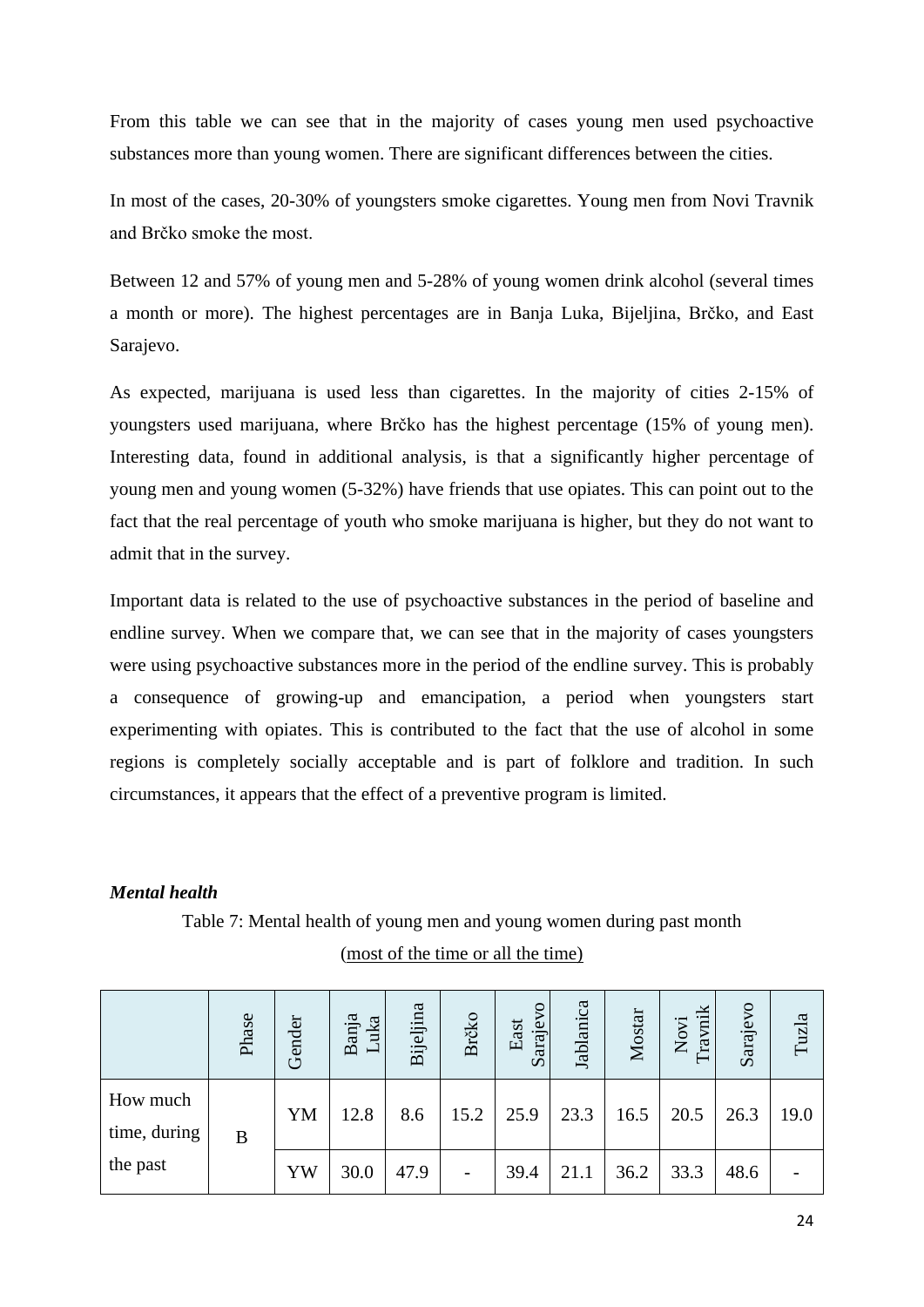| month,      |   | YM | 20.1 | 19.1 | 18.9 | 16.0 | 33.4 | 17.3 | 15.6 | 11.3 | 14.9 |
|-------------|---|----|------|------|------|------|------|------|------|------|------|
| have you    |   |    |      |      |      |      |      |      |      |      |      |
| been very   | E | YW | 37.4 | 30.2 |      | 16.1 | 24.6 | 27.7 | 21.5 | 33.9 |      |
| nervous?    |   |    |      |      |      |      |      |      |      |      |      |
| During the  |   | YM | 84.0 | 82.8 | 80.5 | 70.3 | 69.1 | 75.4 | 67.0 | 80.5 | 81.0 |
| past month, | B |    |      |      |      |      |      |      |      |      |      |
| how much    |   | YW | 69.5 | 56.4 |      | 78.5 | 77.2 | 73.1 | 60.6 | 67.0 |      |
| time were   |   |    |      |      |      |      |      |      |      |      |      |
| you a happy | E | YM | 82.1 | 81.0 | 75.5 | 64.0 | 66.6 | 76.0 | 81.2 | 77.1 | 83.3 |
| person?     |   | YW | 63.8 | 76.7 |      | 79.6 | 86.0 | 72.3 | 82.1 | 76.7 |      |

We have asked the youth to what extent they feel happy, and how often they experience nervousness. In the statement on mental health, state of happiness (64-82% of young men and 63-86% of young women) dominates in the last month. Nervousness was less present (11- 33% of young men and 16-37% of young women). It is mostly present with young men from Jablanica and young women from Banja Luka, Bijeljina, and Sarajevo.

When we compare baseline and endline survey, significant changes were not seen. We can only see consistently lower level of nervousness among young women in the period of the endline survey. Absence of major changes may be due to the fact that young men are faced with increasing challenges as they grow up. These challenges can be related to the searching of their own identity, choice of emotional partners, social independence, etc.

We have also asked survey respondents who they go to when they have some mental problems. Among those who seek help, the majority are those who ask their friends for help. Young men go to their male and female friends while young women usually go to their female friends. The majority of survey respondents said they had 3-5 friends they could go to. Besides friends, they seek help from either parents or only mother.

# <span id="page-24-0"></span>*Sexual and reproductive health*

Table 8: Indices of knowledge about sexual and reproductive health

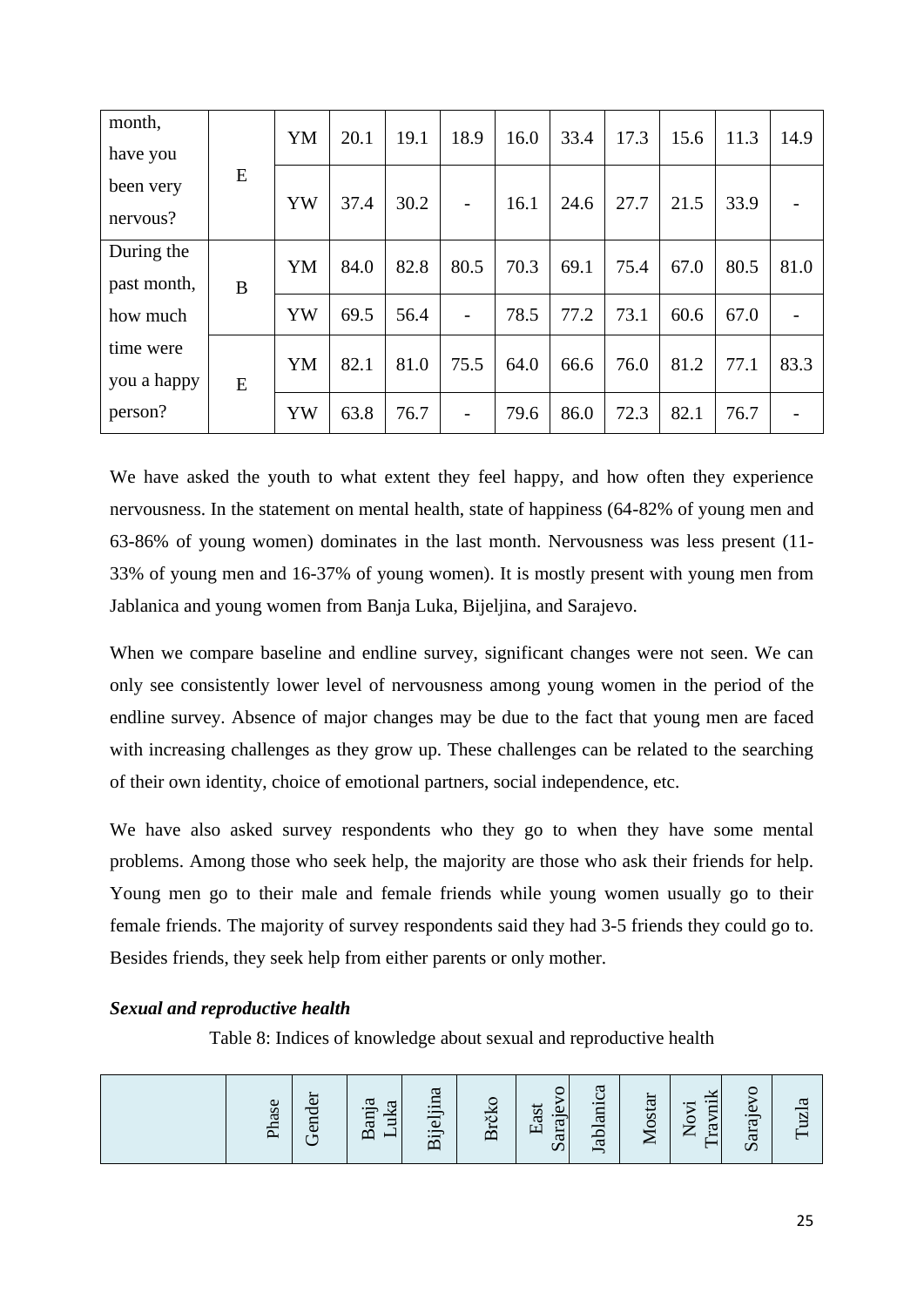| Index of      | B | YM | 38.3 | 44.8 | 38.4                     | 42.3 | 46.6 | 40.9 | 25.0 | 46.3 | 37.6 |
|---------------|---|----|------|------|--------------------------|------|------|------|------|------|------|
| reproductive  |   | YW | 42.0 | 43.9 |                          | 48.6 | 55.3 | 36.2 | 25.0 | 46.5 |      |
| health        | E | YM | 50.6 | 57.3 | 48.9                     | 66.0 | 50.0 | 46.1 | 30.8 | 59.2 | 47.5 |
| knowledge     |   | YW | 64.7 | 66.6 |                          | 64.3 | 62.0 | 55.9 | 37.0 | 66.8 |      |
|               |   | YM | 32.4 | 26.0 | 26.5                     | 44.0 | 33.3 | 32.3 | 18.1 | 40.3 | 24.5 |
| Index of STI  | B | YW | 26.4 | 37.2 | -                        | 34.7 | 34.0 | 34.4 | 9.3  | 39.7 |      |
| knowledge     | E | YM | 39.0 | 57.1 | 38.3                     | 60.0 | 35.3 | 39.8 | 19.8 | 46.6 | 43.2 |
|               |   | YW | 47.6 | 55.0 | $\overline{\phantom{0}}$ | 53.0 | 43.8 | 44.9 | 28.5 | 51.3 |      |
| Index of      | B | YM | 51.9 | 50.0 | 46.7                     | 49.3 | 47.6 | 45.8 | 23.5 | 47.1 | 34.0 |
| contraception |   | YW | 50.8 | 57.2 | $\overline{a}$           | 51.8 | 40.4 | 34.6 | 25.0 | 45.1 |      |
| knowledge     | E | YM | 56.2 | 68.2 | 52.3                     | 70.7 | 52.5 | 47.9 | 36.4 | 56.2 | 51.8 |
|               |   | YW | 58.2 | 62.0 | $\overline{a}$           | 66.6 | 47.9 | 49.5 | 31.0 | 60.9 |      |

This table presents results on knowledge about sexual and reproductive health, contraceptives and sexually transmitted infections. Based on answers on ten questions we created percentage indices of knowledge about these three topics. Obtained indices are average percentages of correct answers.

In the majority of cases, indices of correct answers vary between 40 and 60%. Respondents showed the highest level of knowledge about contraceptives followed by reproductive health, and the lowest level of knowledge about sexually transmitted infections (STI). There are no significant and consistent differences considering gender or place of residence, except that a lower level of knowledge about these topics was seen in Novi Travnik.

Index of reproductive health knowledge in the endline survey in all the cities varies from 31- 67%. In all the cities, statistically significant progress has been made compared to the baseline survey. The progress, in comparison to the baseline survey, is 4-24%.

Index of STI knowledge in all the cities in the endline survey is much better than in the baseline survey (by 2-31%). The index varies from 20-60% (the lowest in Novi Travnik, and the highest in East Sarajevo).

Index of contraception knowledge in the endline survey, in all the cities, except Novi Travnik, varies from 47-71%. In all the cities, statistically significant progress (2-21%) has been made compared to the baseline survey.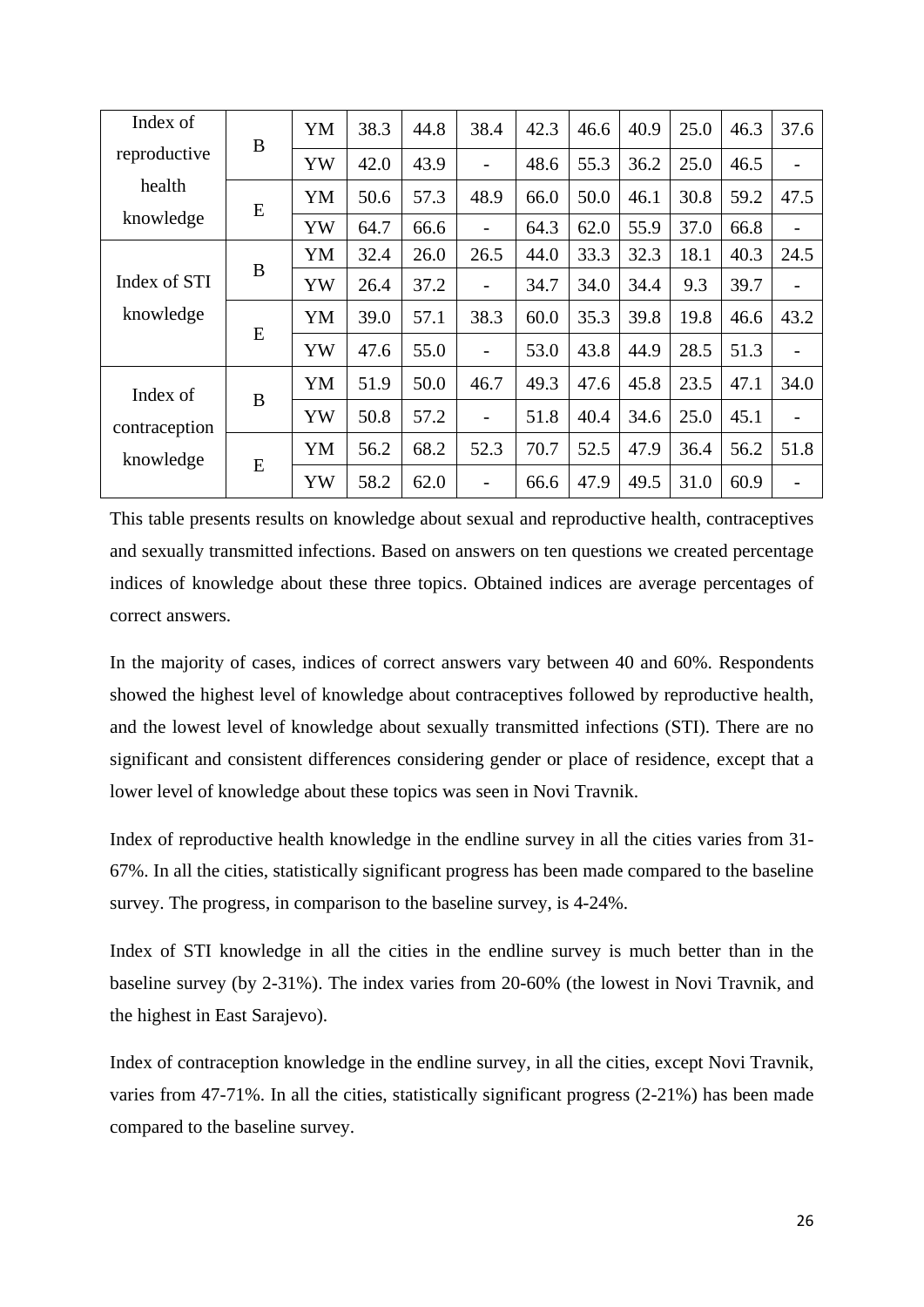All these results show that the program implemented with young men and young women had a significant effect on their knowledge about sexual and reproductive health. The progress in all areas has been accomplished and is significant.

|                 | Phase | Gender | Banja<br>Luka | Bijeljina | Brčko                    | Sarajevo<br>East | Jablanica | Mostar | Travnik<br>Novi | Sarajevo | Tuzla |
|-----------------|-------|--------|---------------|-----------|--------------------------|------------------|-----------|--------|-----------------|----------|-------|
| I still did not | B     | YM     | 68.7          | 55.9      | 55.6                     | 68.0             | 84.2      | 69.7   | 78.3            | 70.8     | 74.5  |
| have            |       | YW     | 91.2          | 92.2      | $\overline{\phantom{0}}$ | 91.2             | 96.2      | 99.4   | 92.9            | 95.7     |       |
|                 | E     | YM     | 40.3          | 33.3      | 39.6                     | 52.0             | 78.8      | 63.2   | 68.8            | 48.6     | 46.3  |
| intercourse     |       | YW     | 67.0          | 69.8      | $\overline{\phantom{0}}$ | 86.0             | 86.0      | 94.2   | 92.9            | 82.0     |       |
| We did not use  | B     | YM     | 5.3           | 14.7      | 11.1                     | 8.0              | 2.6       | 10.1   | 13.0            | 8.8      | 11.7  |
|                 |       | YW     | 3.6           | 4.7       | -                        | 3.3              | 3.8       | 0.6    | 3.6             | 3.6      |       |
| contraception   | E     | YM     | 18.7          | 14.3      | 15.1                     | 12.0             | 0.0       | 12.0   | 21.9            | 8.6      | 20.4  |
|                 |       | YW     | 13.2          | 14.0      | $\overline{\phantom{0}}$ | 7.5              | 7.0       | 1.3    | 3.6             | 6.8      |       |
|                 | B     | YM     | 25.9          | 29.4      | 33.3                     | 24.0             | 13.2      | 20.2   | 8.7             | 20.4     | 13.8  |
| We used         |       | YW     | 5.1           | 3.1       | $\overline{\phantom{0}}$ | 5.5              | 0.0       | 0.0    | 3.6             | 0.7      |       |
| contraception   |       | YM     | 41.0          | 52.4      | 45.3                     | 36.0             | 21.2      | 24.8   | 9.4             | 42.9     | 33.3  |
|                 | E     | YW     | 19.8          | 16.3      | -                        | 6.5              | 7.9       | 4.5    | 3.6             | 11.3     |       |

Table 9: Contraception in practice

In this table, we can see the percentage of youth who had sexual intercourse and whether they used protection or not. In the period of the endline survey, a significant number of young men (33-78%) and young women (67-94%) state they did not have intercourse. Among those who had intercourse, a greater percentage is of those who used contraceptives (21-52% of young men; 4-20% of young women). A significant percentage of young men who did not use contraceptives was seen in Novi Travnik and Tuzla. Also, when it comes to young women the percentage of those who used and those who did not use contraceptives was similar. These data point out the need for education on sexual and reproductive health and the use of contraceptives.

### **Violence**

Table 10: Attitudes toward violence

<span id="page-26-0"></span>(percentage of those who agree with the following statements from the GEM scale)

|                    | ase<br>┌ | ð<br>$\overline{\text{end}}$<br>רי | ದ<br>ದ<br>iur<br>Ĕ<br>$\mathbf{\Omega}$<br>– | ದ<br>Bijeljina | Brčko | East<br>araje<br>$\boldsymbol{\mathsf{v}}$ | ದ<br>$\cdot$ $-$<br>an<br>abl<br>ー | fostar<br>← | ۰5<br>C<br>⇁<br>ಪ<br>∼ | Φ<br>araj<br>$\boldsymbol{\mathcal{D}}$ | ದ    |
|--------------------|----------|------------------------------------|----------------------------------------------|----------------|-------|--------------------------------------------|------------------------------------|-------------|------------------------|-----------------------------------------|------|
| A single slap is a | B        | YM                                 | 64.0                                         | າາ ດ           |       | 70.3                                       | 64.3                               | 63.1        | 60.0                   | 64.4                                    | 66.3 |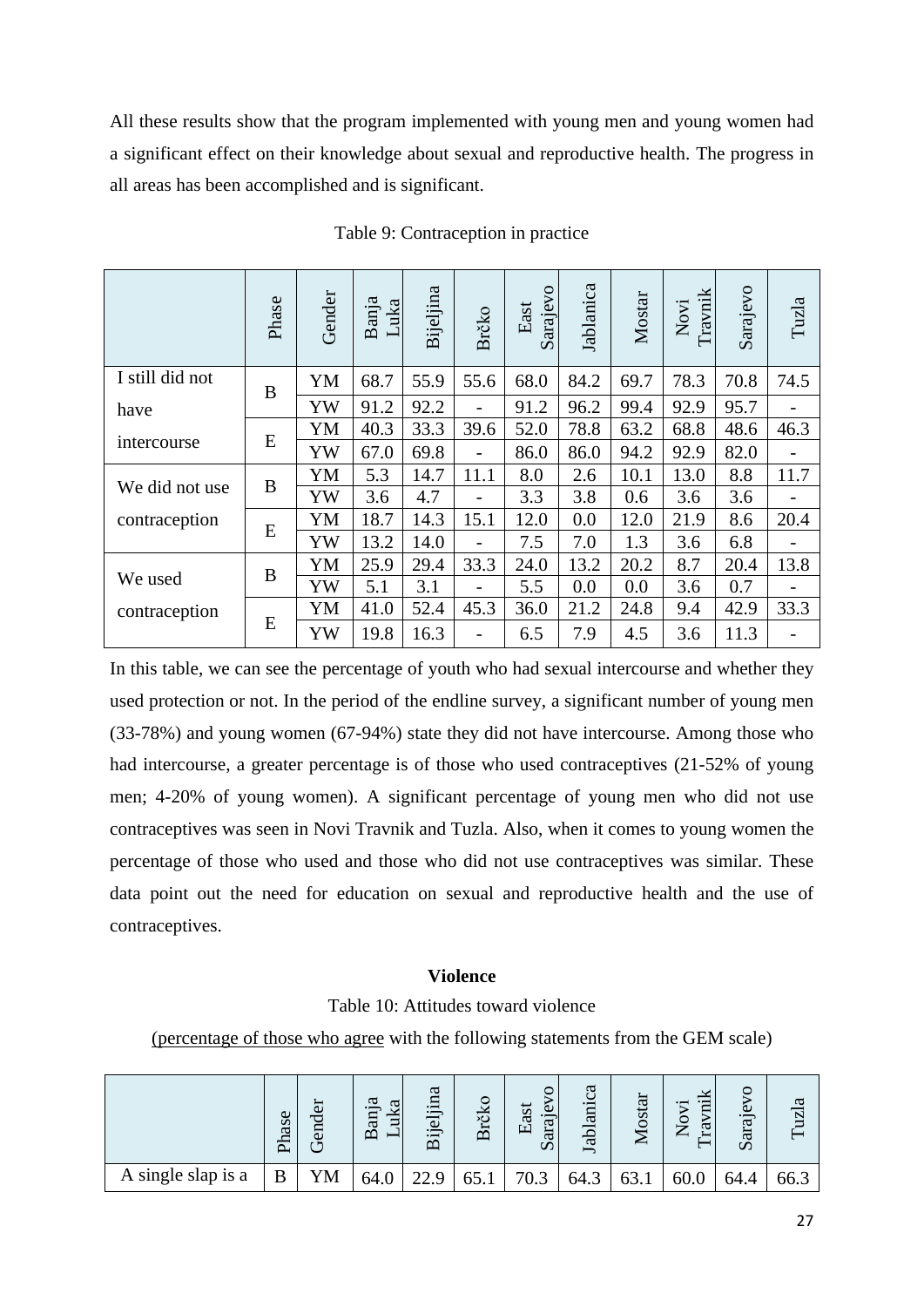| type of violence.   |   | YW | 67.7 | 84.5 | -    | 68.8 | 75.4 | 86.0 | 60.7 | 77.2 |      |
|---------------------|---|----|------|------|------|------|------|------|------|------|------|
|                     |   | YM | 60.5 | 61.9 | 64.2 | 60.0 | 76.0 | 68.5 | 81.2 | 69.5 | 75.9 |
|                     | E | YW | 78.0 | 83.7 | -    | 80.6 | 87.8 | 83.9 | 92.8 | 80.5 |      |
| It is acceptable if | B | YM | 47.3 | 68.6 | 44.2 | 44.0 | 40.5 | 36.4 | 40.6 | 31.4 | 31.9 |
| parents beat their  |   | YW | 44.2 | 20.2 | -    | 38.1 | 10.6 | 16.0 | 33.4 | 18.0 |      |
| children when they  | E | YM | 33.6 | 38.1 | 30.2 | 52.0 | 21.2 | 20.3 | 25.0 | 30.4 | 33.3 |
| don't behave well.  |   | YW | 23.1 | 14.0 | -    | 22.7 | 12.3 | 8.4  | 35.8 | 11.3 |      |
|                     | B | YM | 59.3 | 48.5 | 81.4 | 57.7 | 73.8 | 78.1 | 52.8 | 76.3 | 84.0 |
| Verbal insults are  |   | YW | 80.0 | 86.9 | -    | 78.0 | 91.0 | 85.1 | 56.7 | 89.6 |      |
| a type of violence. | E | YM | 71.6 | 66.7 | 71.7 | 76.0 | 72.7 | 74.4 | 72.0 | 79.0 | 76.0 |
|                     |   | YW | 82.4 | 86.1 | -    | 86.1 | 91.3 | 82.5 | 78.6 | 86.5 |      |

In this table, results on attitudes toward different forms of violence are presented. Between 61 and 81% of young men in the endline survey feel that a single slap is a type of violence. The same attitude also comes from 78-90% of young women. These results show that 10-40% of youth have the wrong perception and minimize the gravity of slapping as a type of physical violence. A similar situation is with verbal insults. Around 67-79% of young men and 78-91% of young women feel that verbal insult is violence. So, a significant percentage of young men (21-33%) and young women (9-22%) do not perceive verbal and psychological violence as violence. A wrong perception of violence can result in increased violent behavior and tolerance of it. A positive thing is that in the majority of cases attitudes toward violence in the endline survey are more mature than in the baseline survey. The perception of meaning and forms of violence is more developed. That progress is generally more noticeable with young men, especially in Banja Luka.

Besides these attitudes, we can see that a significant percentage of youngsters in some cities have tolerance toward parental violence against their children. That said, 20-52% of young men and 8-36% of young women feel it is acceptable that parents physically punish their children. This is especially noticeable with young men in East Sarajevo (52%). A positive thing is that in the majority of cases attitudes in the endline survey are more favorable than in the baseline survey. On average, that progress is evident with 5-15% of respondents.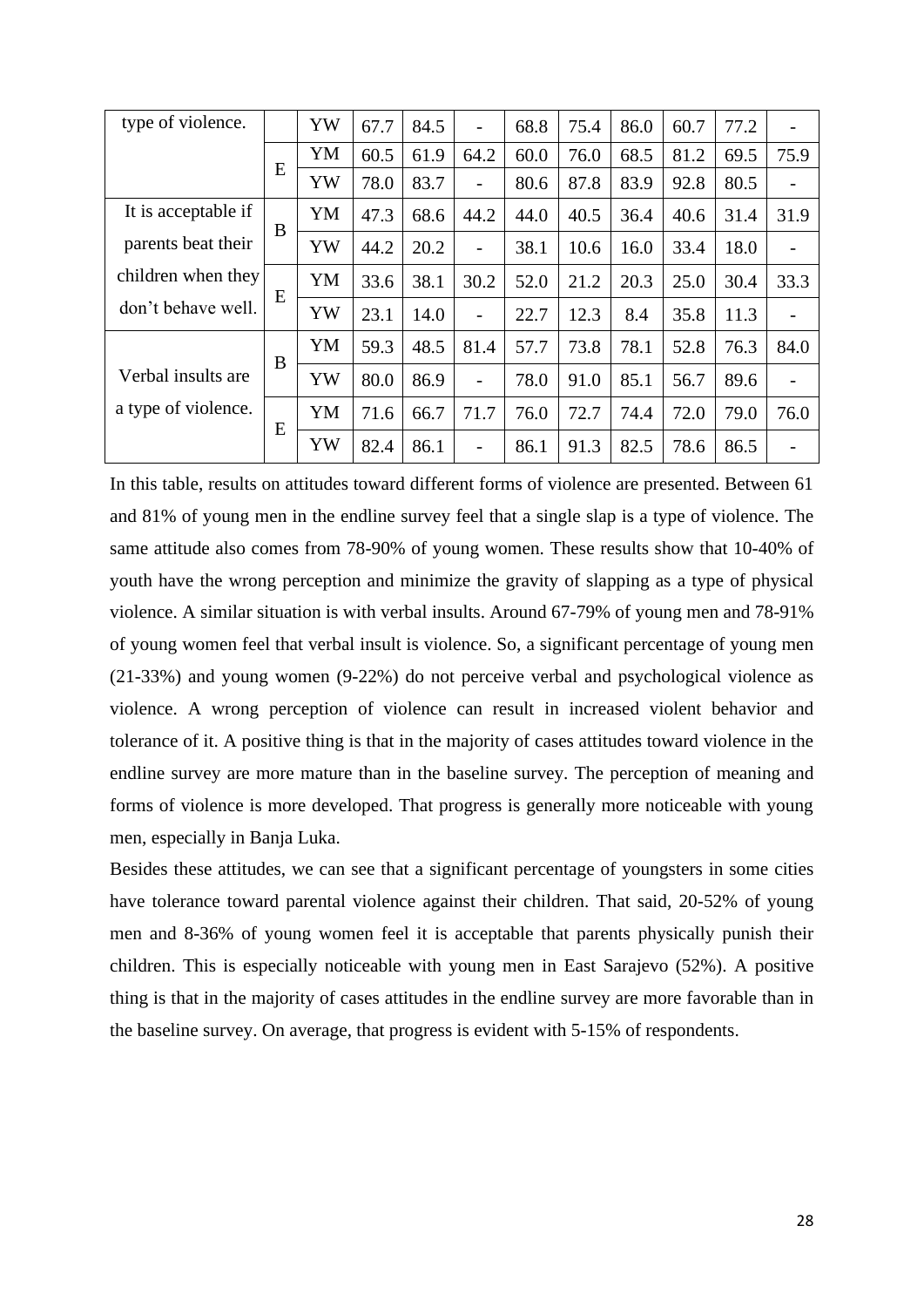# <span id="page-28-0"></span>*Experience with peer violence*

# Table 11: Experience with peer violence from the position of the perpetrator in the last three months

| Types of violence                     | Phase     | Gender | Banja<br>Luka | Bijeljina | Brčko                    | Sarajevo<br>East | Jablanica | Mostar | Travnik<br>Novi | Sarajevo | Tuzla                    |
|---------------------------------------|-----------|--------|---------------|-----------|--------------------------|------------------|-----------|--------|-----------------|----------|--------------------------|
| I called my peers                     | $\bf{B}$  | YM     | 29.7          | 41.2      | 34.9                     | 25.9             | 39.0      | 31.9   | 26.6            | 45.3     | 26.3                     |
| names, made fun                       |           | YW     | 22.1          | 17.4      | $\overline{a}$           | 31.2             | 15.8      | 22.2   | 19.4            | 37.7     |                          |
| of them, or insulted                  | E         | YM     | 25.4          | 23.8      | 37.8                     | 32.0             | 24.2      | 28.6   | 31.2            | 30.5     | 32.5                     |
| them.                                 |           | YW     | 17.6          | 9.3       | $\overline{a}$           | 14.0             | 19.3      | 16.8   | 21.4            | 20.3     |                          |
|                                       | B         | YM     | 25.6          | 48.6      | 38.4                     | 42.3             | 29.3      | 31.4   | 29.2            | 44.4     | 31.6                     |
| I slapped, hit or                     |           | YW     | 19.7          | 16.9      | $\overline{a}$           | 17.4             | 14.0      | 17.0   | 16.1            | 21.9     |                          |
| kicked my peers.                      | E         | YM     | 17.2          | 23.8      | 20,8                     | 24.0             | 21.2      | 22.6   | 15.6            | 29.5     | 33.3                     |
|                                       |           | YW     | 14.3          | 7.0       | $\overline{a}$           | 9.7              | 5.3       | 9.0    | 7.1             | 11.3     |                          |
| I was sending                         | B         | YM     | 5.7           | 5.8       | 8.1                      | 11.1             | 12.2      | 11.9   | 9.2             | 3.4      | 10.5                     |
| insulting messages<br>to my peers via |           | YW     | 5.1           | 5.7       | $\overline{\phantom{0}}$ | 16.1             | 1.8       | 2.4    | 12.9            | 7.5      |                          |
| SMS or through                        | E         | YM     | 7.5           | 4.8       | 7,5                      | 4.0              | 12.1      | 12.8   | 0.0             | 7.6      | 13.0                     |
| social networks.                      |           | YW     | 6.6           | 0.0       | $\overline{\phantom{0}}$ | 1.1              | 3.6       | 5.8    | 0.0             | 4.5      |                          |
| I sexually harassed                   | B         | YM     | 4.1           | 5.7       | 5.8                      | 3.7              | 2.4       | 1.1    | 13.8            | 4.3      | 5.3                      |
| or touched other                      |           | YW     | 0.7           | 1.4       | $\overline{\phantom{0}}$ | 2.2              | 0.0       | 0.0    | 0.0             | 0.0      | $\overline{\phantom{0}}$ |
| people against their                  |           | YM     | 4.5           | 4.8       | 5,7                      | 0.0              | 3.0       | 6.0    | 3.1             | 2.9      | 1.9                      |
| will.                                 | ${\bf E}$ | YW     | 0.0           | 0.0       | $\overline{a}$           | 0.0              | 3.5       | 1.3    | 0.0             | 0.8      |                          |
| As a member of                        |           | YM     | 9.8           | 20.0      | 17.4                     | 12.2             | 12.5      | 16.1   | 20.0            | 12.9     | 11.6                     |
| peer group, I took                    | $\bf{B}$  | YW     | 5.8           | 2.8       | $\overline{\phantom{0}}$ | 8.6              | 1.8       | 3.5    | 3.2             | 5.5      |                          |
| part in a violent                     |           | YM     | 9.7           | 4.8       | 5.7                      | 0.0              | 3.0       | 13.5   | 3.1             | 10.5     | 7.7                      |
| act.                                  | E         | YW     | 2.2           | 0.0       | $\qquad \qquad -$        | 2.2              | 5.3       | 4.5    | 7.1             | 2.3      | $\overline{\phantom{0}}$ |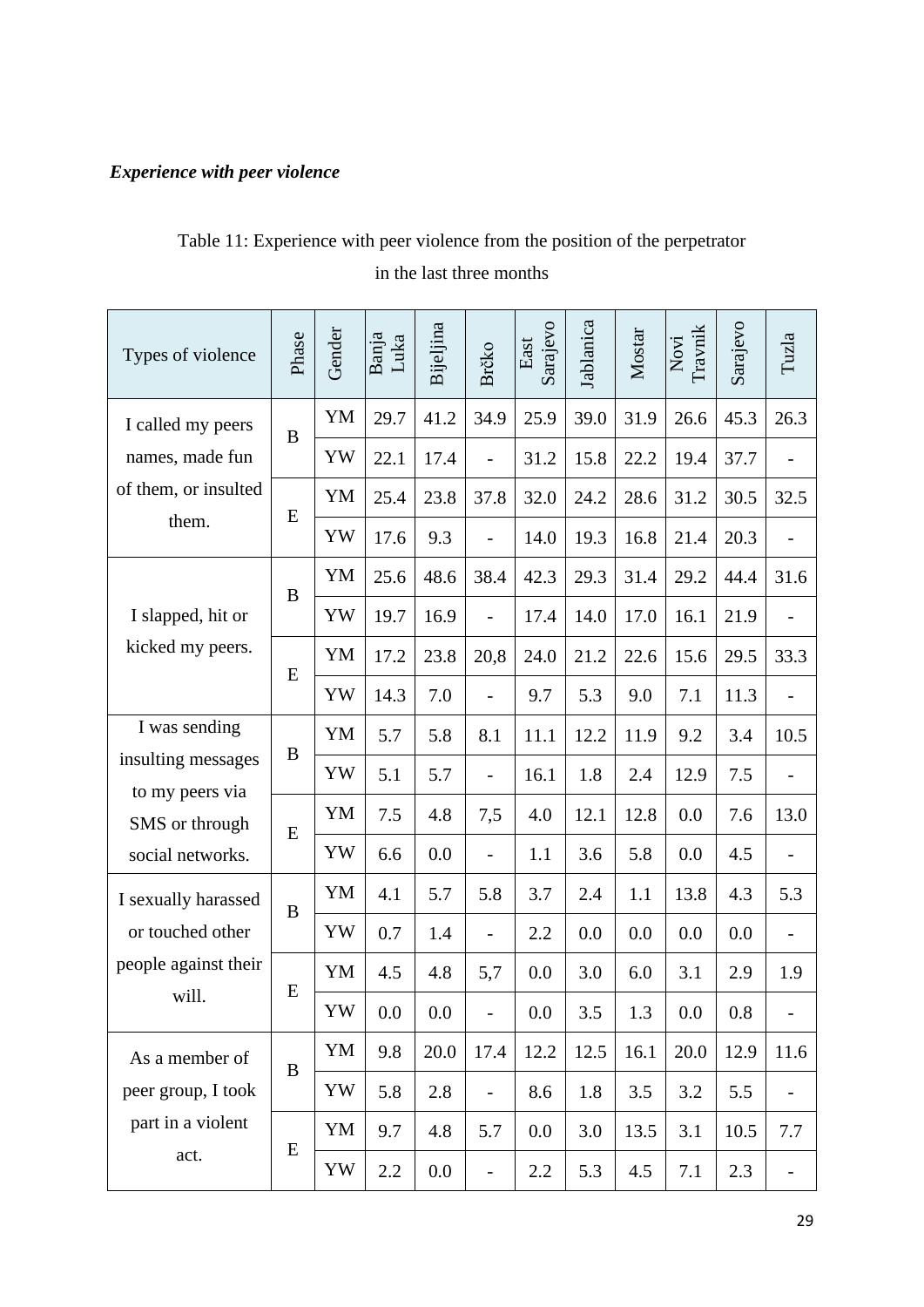| I verbally insulted | B | YM | 13.1 | 14.3 | 11.6                     |     | 14.6 | 22.6 | 23.1 | 19.7 | 9.5 |
|---------------------|---|----|------|------|--------------------------|-----|------|------|------|------|-----|
| or hit someone I    |   | YW | 2.9  | 5.7  | $\overline{\phantom{a}}$ | 7.5 | 3.5  | 4.1  | 16.1 | 4.8  |     |
| thought was         | E | YM | 15.7 | 9.5  | 7.5                      | 8.0 | 6.0  | 11.3 | 3.1  | 10.1 | 1.9 |
| homosexual.         |   | YW |      | 2.3  | -                        | 0.0 | 1.8  | 1.9  | 10.7 | 2.3  |     |

The table shows a level of perpetrated different types of peer violence in the last three months. The endline survey showed that in the last three months between 16 and 38% of young men and 9-21% of young women participated in perpetrating verbal and psychological violence. It is more present with young men than with young women. It was seen the most with young men from Brčko and Tuzla. When we compare the baseline and endline survey, the results are not consistent. The greatest progress was made in Bijeljina, Jablanica, and Sarajevo.

Physical violence was perpetrated less than emotional. In the endline survey, physical violence was confirmed by 15-29% of young men and by 5-14% of young women. The lowest level of physical violence among young men was seen in Novi Travnik (15.6%), and among young women in Jablanica (5.3%). The highest level among young men is seen in Tuzla and Sarajevo, and among young women in Banja Luka. If we compare the two phases of the survey, we can see that in the endline phase of the survey physical violence has decreased in all the cities and changes are statistically significant. The progress, in comparison to the baseline survey, is 8-25% among young men, and 5-20% among young women. Results in all the cities indicate tendency that the program had a positive effect on reducing violent behavior.

Cyber violence, committed on social media, is seen with up to 13% of young men (in Tuzla, Mostar, and Jablanica) and up to 7% of young women. Sexual harassment was confirmed in most of the cities by up to 6% of young men (in Mostar and Brčko) and by up to 3% of young women (in Jablanica). Furthermore, 3-13% of young men and up to 7% of young women participated in group peer violence. The highest level of it is evident in Mostar. Verbal or physical violence toward persons perceived as homosexuals was confirmed by 2-16% of young men and by 0-16% of young women.

If we compare the two phases of the survey, we can conclude that all types of violence, except psychological, are lower in the endline survey. This is yet another affirmative data supporting the positive effects of this project.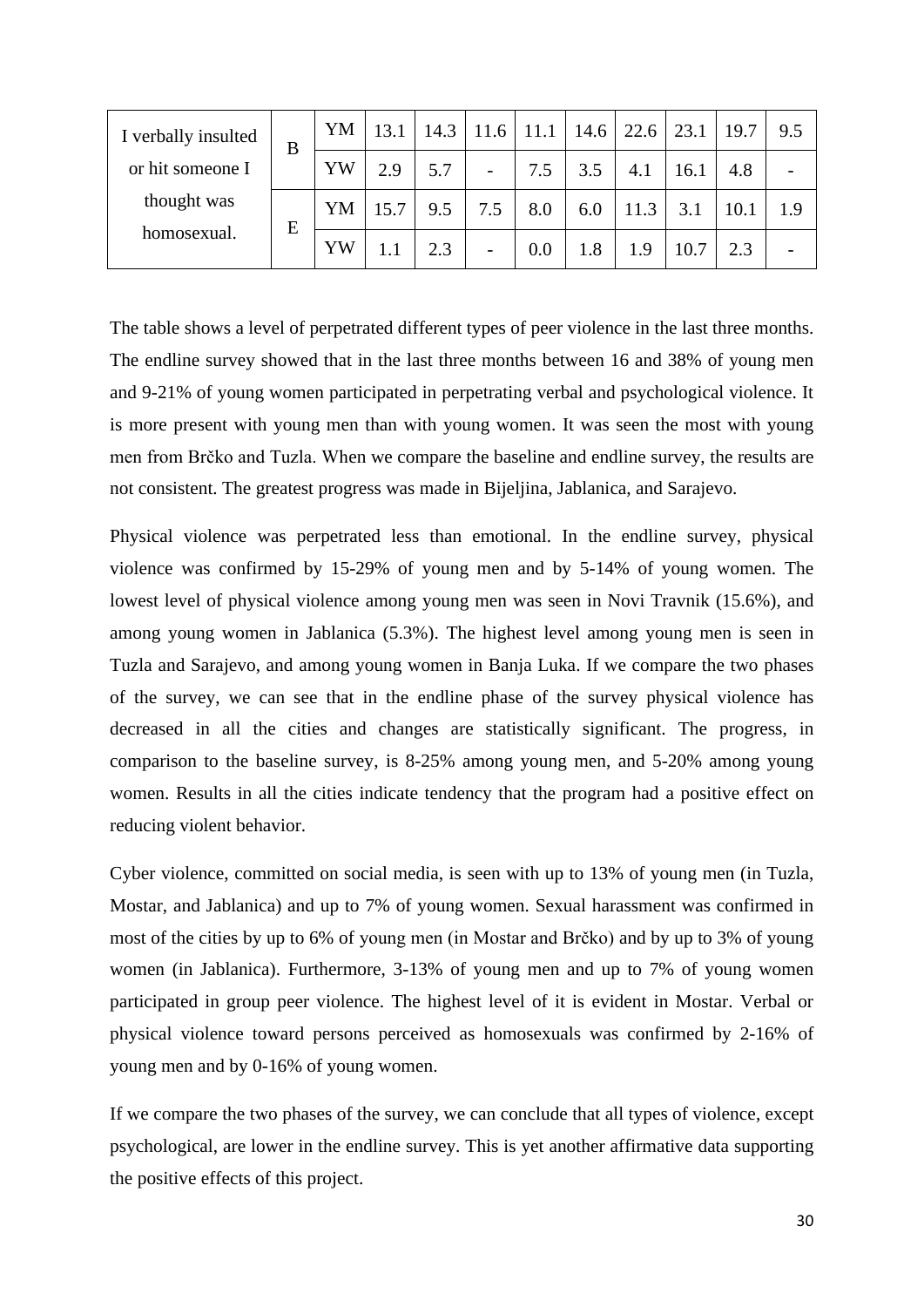|                             | Phase | Gender | Banja<br>uka<br>$\overline{\phantom{0}}$ | ijeljina<br>$\overline{\mathbf{a}}$ | Brčko                    | East<br>Saraje | Jablanica | Mostar | vnik<br>Novi<br>fa. | $\mathsf{S}^{\mathsf{O}}$<br>Sarajev | Tuzla |
|-----------------------------|-------|--------|------------------------------------------|-------------------------------------|--------------------------|----------------|-----------|--------|---------------------|--------------------------------------|-------|
|                             |       | YM     | 67.2                                     | 53.2                                | 60.7                     | 61.5           | 77.5      | 59.5   | 52.1                | 56.5                                 | 67.0  |
| Percentage of those who     | B     | YW     | 85.8                                     | 82.6                                | $\overline{\phantom{a}}$ | 82.8           | 92.7      | 90.8   | 86.6                | 86.9                                 |       |
| would <i>stop the fight</i> | E     | YM     | 77.6                                     | 57.1                                | 75.5                     | 52.0           | 78.8      | 61.6   | 71.9                | 59.0                                 | 79.6  |
|                             |       | YW     | 97.8                                     | 97.6                                | $\overline{\phantom{0}}$ | 92.5           | 61.6      | 92.9   | 89.2                | 92.4                                 |       |

Table 12: Percentage of those who would *stop the fight or call for help* if they saw a fight between a person they knew and somebody else?

In this table, we can see how youth would react if they saw a fight between a person they knew and somebody else. In the endline survey, between 52 and 80% of young men and between 61 and 90% of young women claim they would try to stop the fight or they would try to call for help. Lower percentages were seen among young men in Bijeljina and East Sarajevo. Thus, young women are somewhat more motivated to stop violence than young men. The remaining percentage of young men would help a person they know and is in conflict.

When we compare results from the baseline and endline survey, we can see that in the endline survey the highest percentage of young men and young women (up to 15%) state they would stop the violence.

# <span id="page-30-0"></span>*Gender-based violence and violence in relationships*

|                | Phase | Gender | Banja<br>uka<br>$\blacksquare$ | Bijeljina | Brčko                    | $\overline{\mathsf{v}}$<br>East<br>Sarajev | Jablanica | Mostar | nik<br>$\overline{\mathrm{S}}$<br>ra <sup>-</sup><br>Ž | Sarajevo | Tuzla |
|----------------|-------|--------|--------------------------------|-----------|--------------------------|--------------------------------------------|-----------|--------|--------------------------------------------------------|----------|-------|
|                |       | YM     | 66.5                           | 52.3      | 65.3                     | 68.7                                       | 61.8      | 61.4   | 45.6                                                   | 68.7     | 65.8  |
| Gender-based   | B     | YW     | 76.7                           | 81.2      | $\overline{\phantom{0}}$ | 79.6                                       | 79.8      | 77.6   | 50.8                                                   | 78.3     |       |
| violence index | E     | YM     | 74.2                           | 67.9      | 74.0                     | 73.0                                       | 75.7      | 73.3   | 68.0                                                   | 71.4     | 71.3  |
|                |       | YW     | 87.6                           | 78.5      | $\overline{\phantom{0}}$ | 84.7                                       | 79.8      | 86.1   | 74.1                                                   | 85.7     |       |

Table 13: Gender-based violence index (inverse)

The *gender-based violence index* includes four attitude statements related to this type of violence. These statements were:

• "If a woman cheats on a man, it is justified for him to hit her",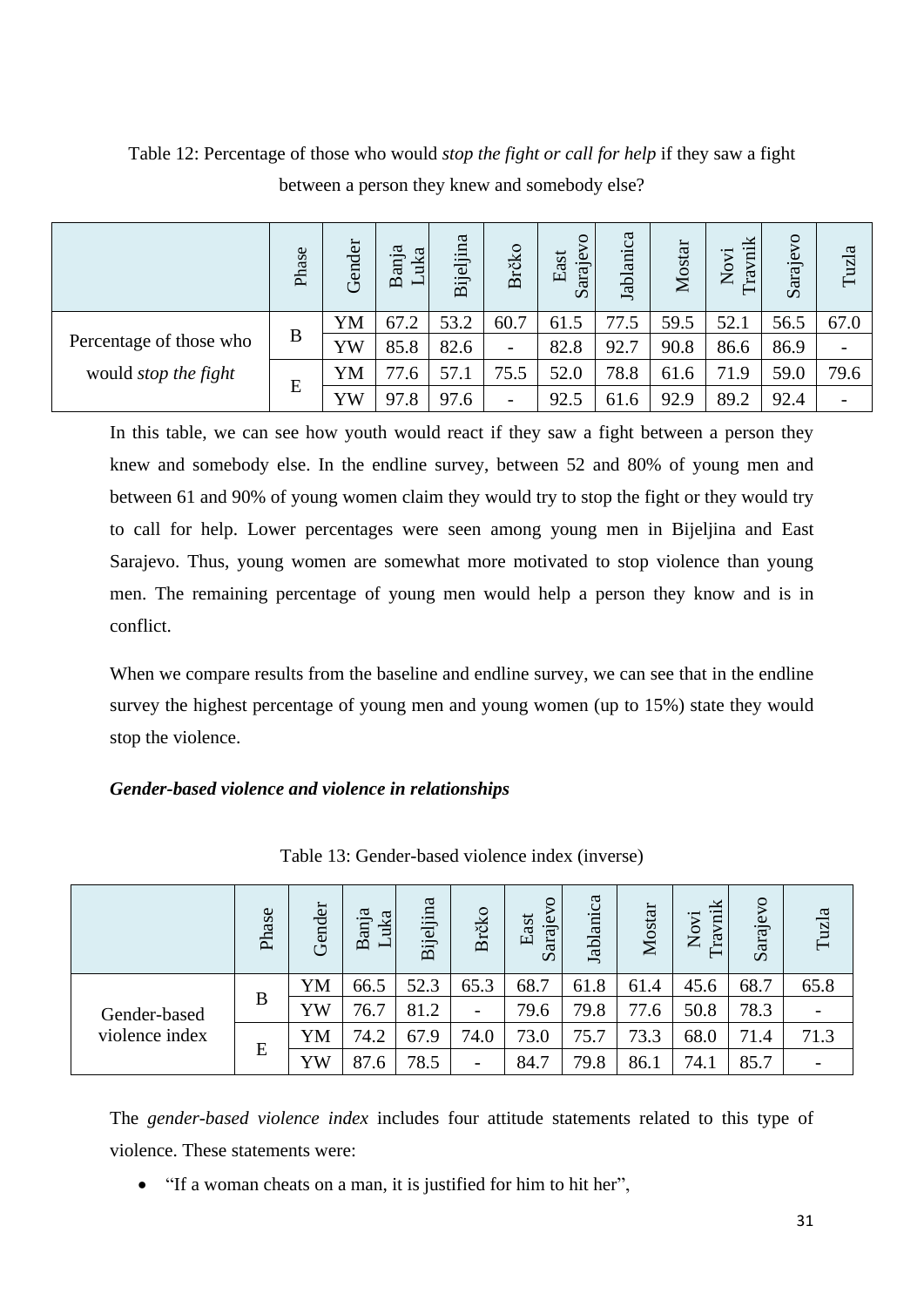- "It is okay for a man to hit his wife if she will not (does not want to) have sex with him",
- "A woman should tolerate violence in order to keep her family together", and
- "When a woman is sexually harassed, it is commonly because of how she dresses".

We totaled disagreement with all four statements as negative attitudes toward gender-based violence and calculated a percentage score for the index.

Index of negative attitudes toward gender-based violence in the endline survey, in all the cities, ranges from 68-86%. So, we see that most of young men and young women condemn gender-based violent behavior. Young women have more negative attitudes toward this type of violence, which is expected as most often they are victims of such violence. Still, percentage of 15-30% of young men and young women who, in a more implicit or explicit way support this type of violence, is worrying. These attitudes can certainly be 'the lobby' of violent behavior.

Attitudes about gender-based violence are more negative in the endline survey in all the cities, which is certainly a positive and affirmative data. In comparison to the baseline survey, the progress is usually 5-15%.

| Types of violence in<br>relationships | Phase | Gender | Banja<br>Luka | Bijeljina | Brčko                    | Sarajevo<br>East | Jablanica | Mostar | Travnik<br>Novi | Sarajevo | Tuzla             |
|---------------------------------------|-------|--------|---------------|-----------|--------------------------|------------------|-----------|--------|-----------------|----------|-------------------|
| Have you ever                         | B     | YM     | 12.8          | 21.9      | 12.3                     | 12.2             | 10.0      | 17.0   | 21.4            | 18.9     | 14.1              |
| humiliated your                       |       | YW     | 9.3           | 24.6      | $\overline{\phantom{0}}$ | 12.9             | 10.6      | 11.8   | 18.8            | 20.7     |                   |
| girlfriend/boyfriend?                 | E     | YM     | 12.0          | 14.3      | 13.2                     | 16.0             | 12.1      | 15.1   | 18.8            | 13.4     | 14.8              |
|                                       |       | YW     | 12.1          | 4.6       |                          | 9.7              | 8.8       | 11.6   | 17.9            | 17.8     | $\qquad \qquad -$ |
|                                       | B     | YM     | 11.0          | 18.7      | 10.1                     | 14.8             | 5.0       | 14.7   | 27.1            | 17.9     | 14.1              |
| Have you ever hit                     |       | YW     | 24.8          | 38.6      | $\overline{\phantom{a}}$ | 13.3             | 14.6      | 21.1   | 31.2            | 25.2     |                   |
| your partner?                         | E     | YM     | 7.2           | 4.8       | 5.7                      | 4.0              | 6.0       | 7.6    | 6.3             | 8.6      | 5.6               |
|                                       |       | YW     | 17.6          | 11.7      | $\overline{a}$           | 5.4              | 3.0       | 9.7    | 39.2            | 15.1     |                   |
| Have you ever had sex                 |       | YM     | 2.3           | 3.1       | 0.0                      | 0.0              | 2.6       | 3.5    | 8.7             | 0.0      | 2.2               |
| with a partner against                | B     | YW     | 0.0           | 0.0       | $\overline{a}$           | 1.2              | 0.0       | 0.7    | 0.0             | 0.0      |                   |
| her/his will?                         | E     | YM     | 2.9           | 4.8       | 0.0                      | 4.0              | 3.0       | 2.3    | 3.1             | 2.9      | 1.9               |
|                                       |       | YW     | 1.1           | 4.6       | $\overline{a}$           | 1.1              | 0.0       | 1.2    | 10.7            | 0.0      |                   |

Table 14: Experiences with violence in a relationship from the position of the perpetrator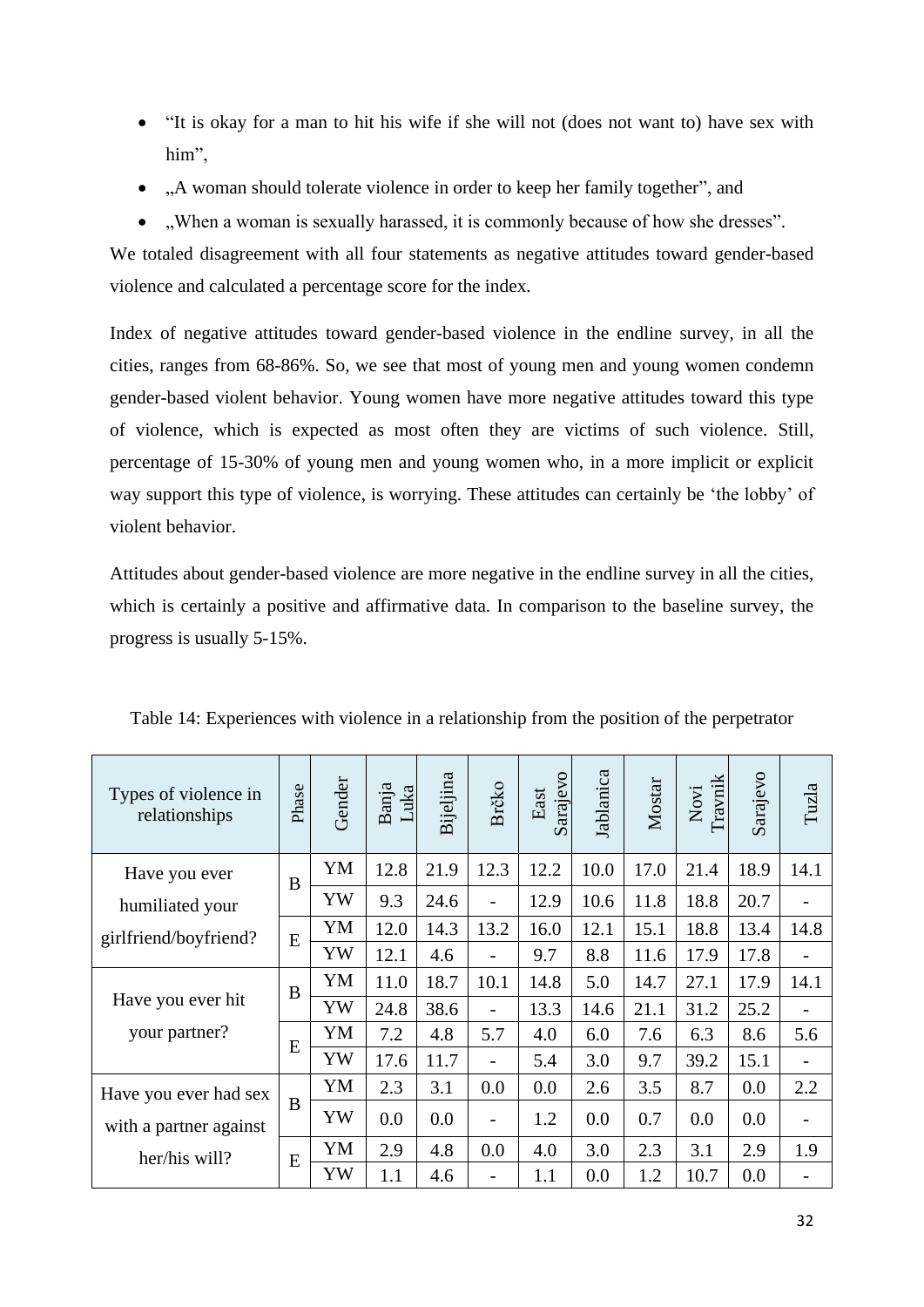When it comes to violence in a relationship, it is not negligible, especially having in mind a fact that the majority of youth in this age do not have a steady relationship. It is interesting that the violent behavior of young women in a relationship is similar or even higher than the violent behavior of young men.

Psychological violence is present with 12-19% of young men and 5-18% of young women. These types of violence are more expressed than physical and sexual violence. Physical violence is differently represented. It varies between 4 and 9% among young men, and 3-17% among young women, except in Novi Travnik where it goes up to the high 39%. Even though young women respondents stated it happened only once, this high percentage pointed out to the need that additional work on violence in relationships should be done in this municipality. This type of violence is also pronounced in Banja Luka and Sarajevo. Sexual violence in a relationship is less present and varies up to 4%, except in Novi Travnik where it is 10 % (i.e. three female respondents confirmed this experience).

If we compare the differences between results in the baseline and endline survey, we can see that they are different from one city to another. In the majority of cases, psychological and physical violence in a relationship is less present in the endline survey. Physical violence is even lower, mostly by around 10%, and in some cities even more. Sexual violence in a relationship is mostly on a similar level in both phases of the survey.

|                                | Phase | Gender | Banja<br>Luka | Bijeljina | Brčko                    | Sarajevo<br>East | Jablanica | Mostar | Travnik<br>Novi | Sarajevo | Tuzla |
|--------------------------------|-------|--------|---------------|-----------|--------------------------|------------------|-----------|--------|-----------------|----------|-------|
| I successfully<br>resolved the | B     | YM     | 21.4          | 31.0      | 20.3                     | 19.2             | 10.5      | 18.5   | 41.4            | 13.2     | 28.9  |
| situation by                   |       | YW     | 8.1           | 8.8       |                          | 11.8             | 4.4       | 7.7    | 10.0            | 8.8      |       |
| defending<br>myself or         |       | YM     | 7.5           | 14.3      | 13.2                     | 4.0              | 12.1      | 12.0   | 31.2            | 6.7      | 11.1  |
| avoiding<br>violence           | E     | YW     | 9.9           | 4.7       | $\overline{\phantom{a}}$ | 0.0              | 0.0       | 3.9    | 3.6             | 9.0      |       |
| I couldn't stop                | B     | YM     | 0.8           | 6.9       | 0.0                      | 0.0              | 0.0       | 1.2    | 2.9             | 1.0      | 0.0   |

Table 15: How did you react to violence in an intimate relationship?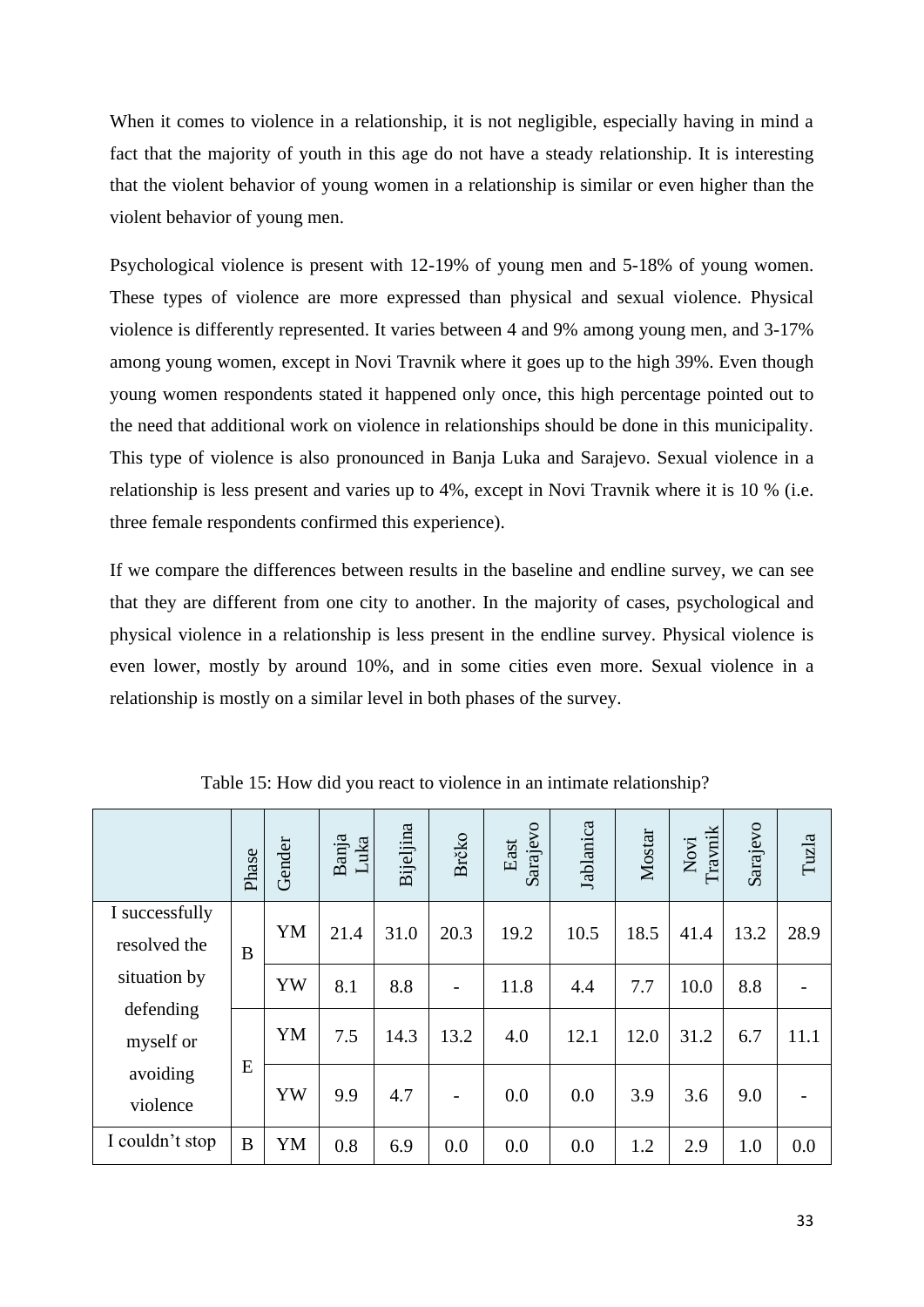| violence, I                 |   | YW | 0.0  | 0.0  | $\overline{\phantom{0}}$ | 4.7   | 0.0   | 0.7  | 3.6  | 1.8  |      |
|-----------------------------|---|----|------|------|--------------------------|-------|-------|------|------|------|------|
| was a victim.               | Ε | YM | 2.5  | 0.0  | 3.8                      | 0.0   | 3.1   | 0.8  | 0.0  | 1.0  | 1.9  |
|                             |   | YW | 1.1  | 0.0  |                          | 0.0   | 0.0   | 2.6  | 0.0  | 3.0  |      |
| I did not                   | B | YM | 77.8 | 62.1 | 79.7                     | 80.8  | 89.5  | 80.3 | 55.7 | 85.8 | 71.1 |
| experience<br>violence in a |   | YW | 91.9 | 91.2 |                          | 83.5  | 95.6  | 91.6 | 86.7 | 89.4 |      |
| relationship, so            | E | YM | 91.0 | 85.7 | 83.0                     | 96.0  | 84.8  | 87.2 | 68.8 | 92.4 | 87.0 |
| I did not react.            |   | YW | 89.0 | 95.3 | $\overline{\phantom{a}}$ | 100.0 | 100.0 | 93.5 | 96.4 | 88.0 |      |

In this table, we can see how young men and young women dealt with violence in a relationship if they experienced it. The vast majority, more than 84%, did not have that problem at all. Only in Novi Travnik, a significantly higher percentage (31%) confirmed to be in such a situation. Among those who experienced violence in a relationship, the majority claimed they solved the problem successfully. The percentage of those who reported they were victims of violence went up to 3%. If we compare results between baseline and endline survey, a positive thing is that in the majority of cases experience with violence in an intimate relationship is less present in the endline survey.

|                   | Phase | Gender | Banja<br>Luka | Bijeljina | Brčko | Sarajevo<br>East | Jablanica | Mostar | nik<br>Novi<br>E1 | $\overline{\mathsf{S}}$<br>Saraje | Tuzla |
|-------------------|-------|--------|---------------|-----------|-------|------------------|-----------|--------|-------------------|-----------------------------------|-------|
| Readiness to      | B     | YM     | 64.5          | 80.0      | 56.6  | 73.1             | 62.2      | 69.0   | 45.5              | 73.1                              | 54.8  |
| prevent violence  |       | YW     | 44.8          | 64.2      | -     | 62.5             | 47.8      | 70.5   | 42.3              | 71.9                              |       |
| in a relationship |       | YM     | 71.6          | 81.0      | 73.6  | 80.0             | 66.7      | 74.4   | 62.5              | 87.6                              | 51.9  |
|                   | E     | YW     | 56.0          | 60.5      | -     | 72.0             | 59.6      | 68.4   | 90.7              | 61.0                              |       |

Table 16: Readiness to prevent violence in a relationship

We also asked the survey respondents if they felt ready to prevent violence in a relationship. In general, young men feel more ready than young women. In the endline survey, around 52-91% of young men and young women feel ready. The lowest level of readiness was seen among young men in Tuzla and young women in Banja Luka. If we compare both phases of the survey, we can see that in the endline survey respondents stated they feel more ready and empowered. This percentage is on average 5-15%. It is possible that the prevention program empowered them, and they know how to behave in violent relationships. Despite that, there is still room for this segment to be improved, especially with young women.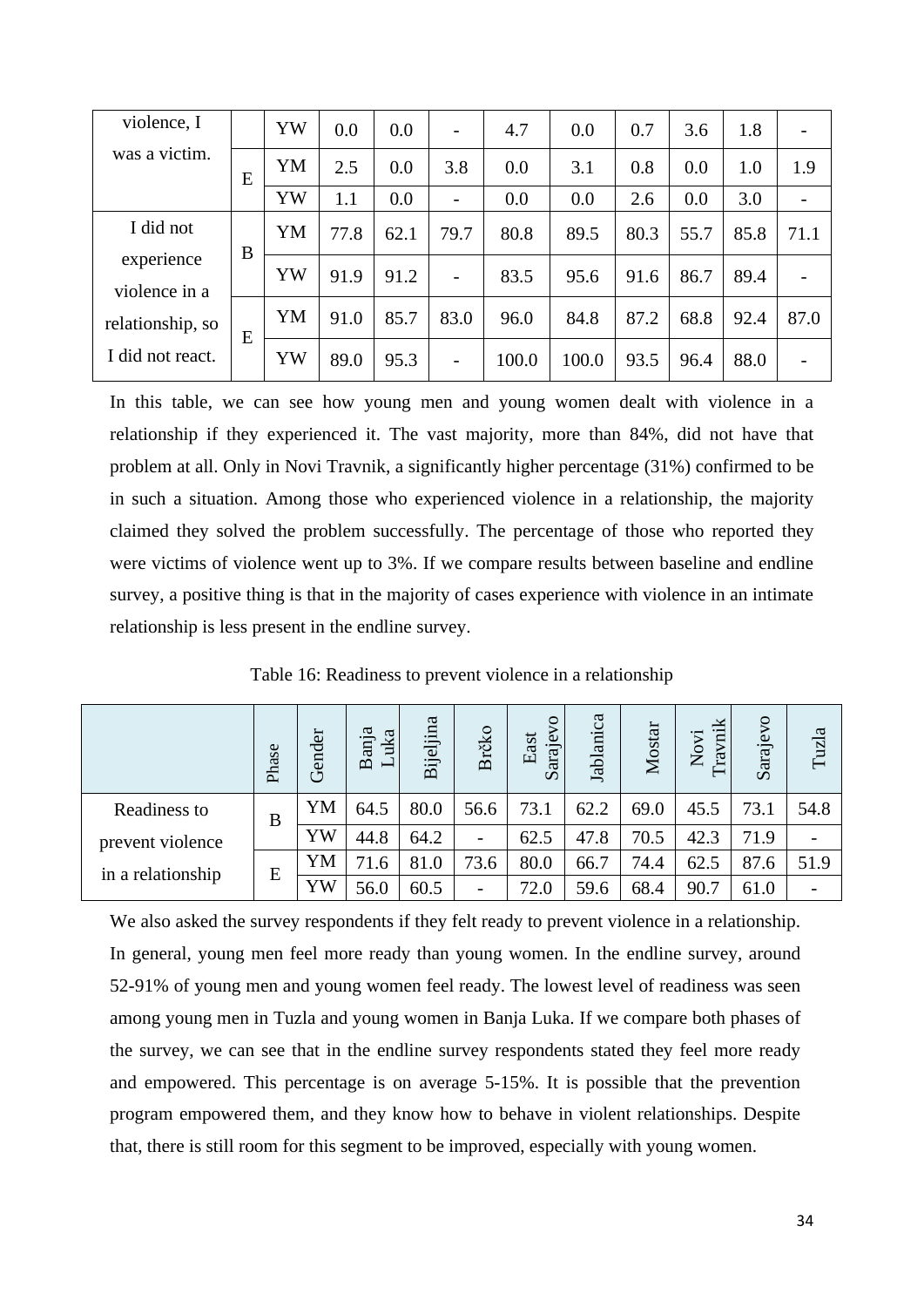# <span id="page-34-0"></span>**Participation of young men and young women in the intervention program and its effects**

In the text below we will present the level of respondents' participation in certain activities and how satisfied they were with them. The results will be presented as an overall number for young men and young women together.

| Participation in the Be a Man<br>Club | Banja<br>Luka | Bijeljina | Brčko | arajevo<br>East | Jablanica | Mostar | Novi<br>Iravnik | Sarajevo | Tuzla |
|---------------------------------------|---------------|-----------|-------|-----------------|-----------|--------|-----------------|----------|-------|
| During last 2 school years I          |               |           |       |                 |           |        |                 |          |       |
| became a member of the Be a           | 14.2          | 3.1       | 37.7  | 13.6            | 21.1      | 15.6   | 20.0            | 3.8      | 24.3  |
| Man Club                              |               |           |       |                 |           |        |                 |          |       |
| During last 2 school years, I         |               |           |       |                 |           |        |                 |          |       |
| attended an event hosted by the       | 26.7          | 14.1      | 18.9  | 25.4            | 41.1      | 30.9   | 41.7            | 15.5     | 30.0  |
| Be a Man Club                         |               |           |       |                 |           |        |                 |          |       |
| During last 2 school years, I         |               |           |       |                 |           |        |                 |          |       |
| attended a workshop hosted by         | 56.9          | 35.9      | 20.8  | 55.9            | 54.4      | 35.6   | 40.0            | 34.0     | 62.9  |
| the Be a Man Club                     |               |           |       |                 |           |        |                 |          |       |

Table 17: Participation in the Be a Man Club

In this table, we can see the level of participation of young men and young women in the Be a Man Club. The results are pretty heterogeneous. Different percentages of respondents have become members of the Be a Man Club. It ranges from 3-37%, the lowest in Bijeljina and the highest in Brčko.

Between 15 and 42% of youth took part in BMC activities, the most in Jablanica and Novi Travnik and the least in Bijeljina and Sarajevo.

Participation in workshops was between 21 and 57%, and the highest percentages were in Tuzla, Banja Luka, and Jablanica.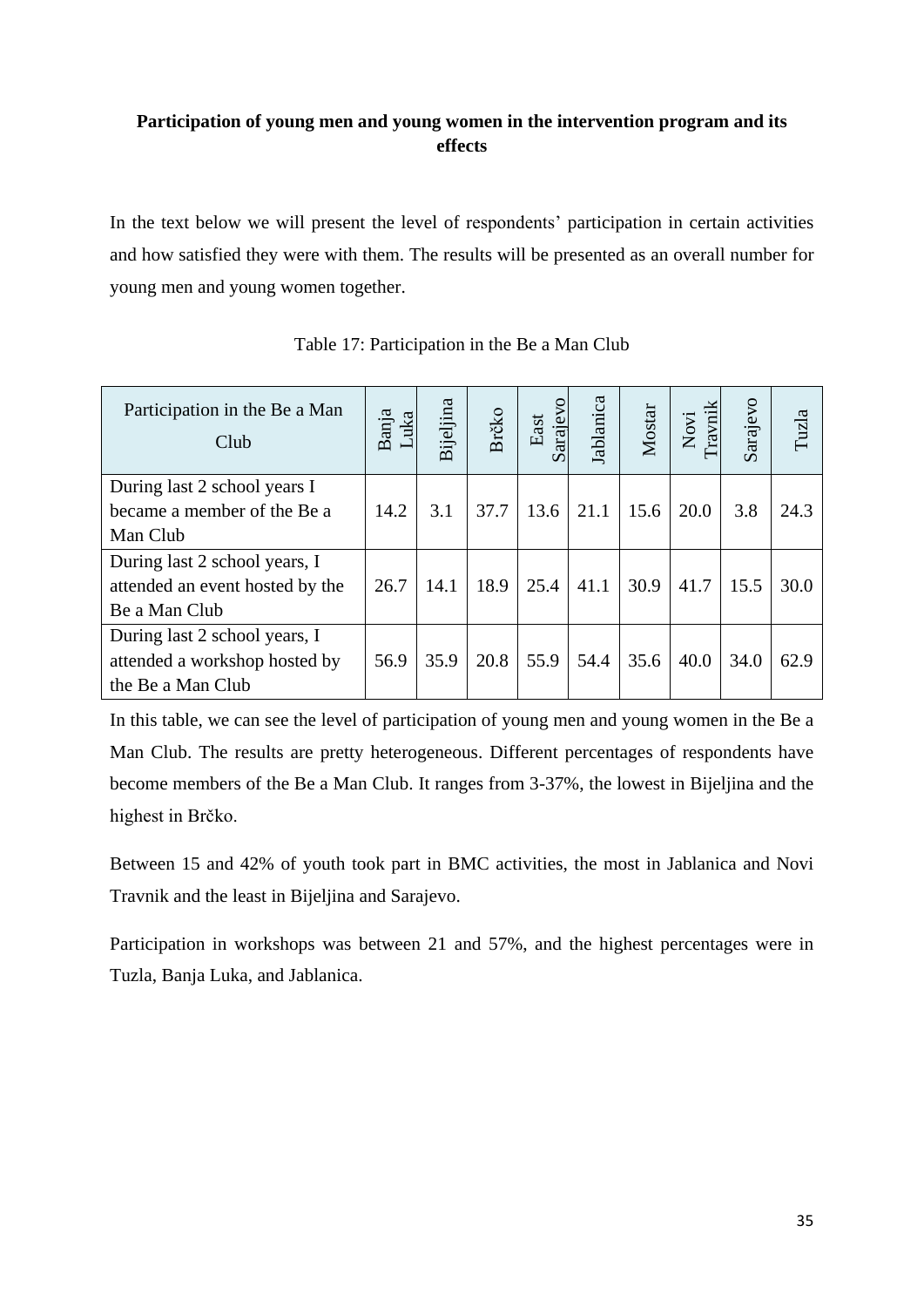| Workshops                                            | Banja<br>Luka | Bijeljina | Brčko | Sarajevo<br>East | Jablanica | Mostar | Novi<br>Travnik | Sarajevo | Tuzla |
|------------------------------------------------------|---------------|-----------|-------|------------------|-----------|--------|-----------------|----------|-------|
| What is sex and what is<br>gender                    | 43.6          | 39.1      | 15.1  | 34.7             | 21.1      | 26.4   | 23.3            | 20.6     | 51.4  |
| Characteristics of men<br>and women                  | 53.8          | 40.6      | 24.5  | 39.0             | 26.7      | 34.0   | 38.3            | 31.1     | 55.7  |
| Fights and peer violence                             | 61.8          | 46.9      | 34.0  | 41.5             | 45.6      | 39.2   | 41.7            | 39.1     | 57.1  |
| Violence in relationships<br>and sexual violence     | 61.8          | 45.3      | 34.0  | 43.2             | 34.4      | 38.2   | 35.0            | 35.7     | 58.6  |
| Ways to prevent<br>arguments, fights or<br>conflicts | 59.6          | 32.8      | 34.0  | 34.7             | 31.1      | 35.1   | 30.0            | 31.9     | 57.1  |
| How to express your<br>emotions, anger, etc.         | 57.3          | 34.4      | 24.5  | 40.7             | 28.9      | 29.9   | 25.0            | 31.9     | 51.4  |
| Use of alcohol and<br>different types of drugs       | 60.0          | 34.4      | 41.5  | 39.8             | 34.4      | 37.5   | 48.3            | 37.8     | 64.3  |

# Table 18: Satisfaction with individual workshops (percentage of respondents who say they learned a lot)

In this table, we can see the results of the effects of participation in the workshops. Between 15 and 64% of youngsters from all the cities (40% on average) say they learned a lot during the workshops. The greatest level of satisfaction with workshops is in Tuzla (from 51-64%), and Banja Luka (from 43-62%).

Table 19: Exposure to 'Be a Man Club' promotional activities

| Exposure to Be a Man<br>promotional tools | ದ<br>uka<br>Banj<br>$\overline{}$ | Bijeljina | Brčko | East<br>araje<br>$\mathcal{L}$ | Jablanica | Mostar | $\overline{E}$<br>Novi<br>ra | $\overline{Q}$<br>araje<br>$\mathcal{D}$ | <b>Fuzla</b> |
|-------------------------------------------|-----------------------------------|-----------|-------|--------------------------------|-----------|--------|------------------------------|------------------------------------------|--------------|
| Be a Man Club leaflets                    | 28.0                              | 23.4      | 28.3  | 24.6                           | 48.9      | 31.6   | 26.7                         | 18.1                                     | 41.4         |
| Be a Man Club                             | 44.0                              | 18.7      | 39.6  | 26.3                           | 72.2      | 43.1   | 45.0                         | 19.3                                     | 55.7         |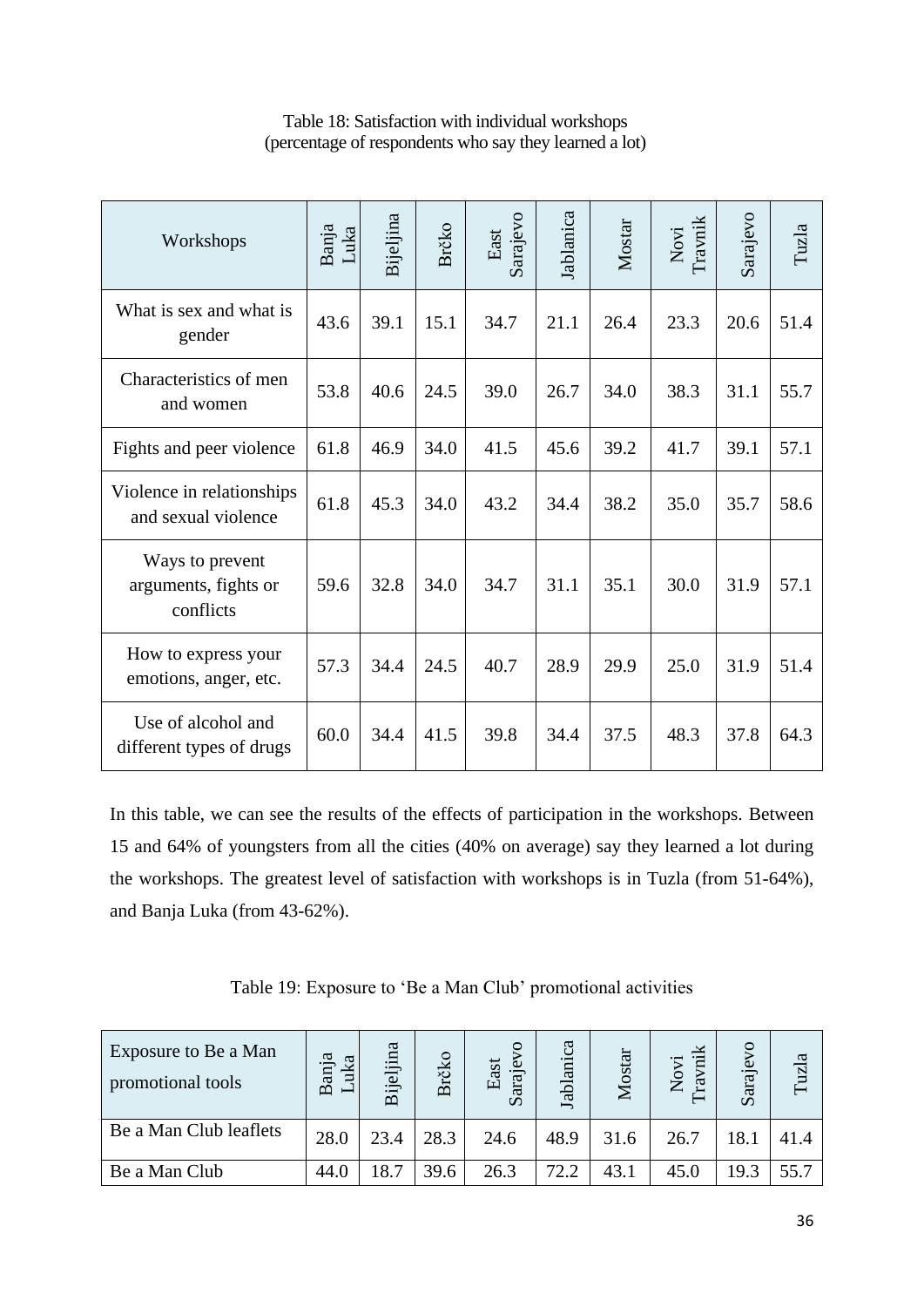| Facebook or Instagram  |      |     |      |      |      |      |      |      |      |
|------------------------|------|-----|------|------|------|------|------|------|------|
| page                   |      |     |      |      |      |      |      |      |      |
| Be a Man Club posters  | 27.1 | 9.4 | 34.0 | 17.8 | 45.6 | 26.0 | 28.3 | 11.3 | 30.0 |
| Be a Man Club t-shirts | 22.7 | 7.8 | 24.5 | 14.4 | 40.0 | 23.3 | 35.0 | 15.1 | 25.7 |

In this table, we can see to what extent youth from four cities noticed some of the promotional materials and activities. Results are quite diverse and vary from 9-72%. The youth mostly followed the promotion of the project through social media, such as Instagram and Facebook (19-72%). All other listed promotional means were evenly used and applied. Youngsters from Tuzla and Jablanica had the highest exposure to promotional activities.

| Types of promotion                                               | Banja<br>Luka | Bijeljina | Brčko | Sarajevo<br>East | Jablanica | Mostar | Novi<br>Travnik | Sarajevo | Tuzla |
|------------------------------------------------------------------|---------------|-----------|-------|------------------|-----------|--------|-----------------|----------|-------|
| Promotion of the Be a<br>Man Club                                | 60.4          | 39.1      | 52.8  | 63.6             | 74.4      | 52.1   | 48.3            | 34.9     | 67.1  |
| Promotion of the web<br>page                                     | 32.4          | 17.2      | 32.1  | 25.4             | 51.1      | 37.2   | 30.0            | 21.4     | 41.4  |
| Promotion of workshops                                           | 55.1          | 46.9      | 41.5  | 56.8             | 63.3      | 49.3   | 55.0            | 39.1     | 64.3  |
| Marking 16 Days of<br>Activism against gender-<br>based violence | 30.6          | 31.3      | 26.4  | 25.4             | 53.3      | 46.9   | 50.0            | 26.1     | 37.1  |
| Campaign 'React as<br>Human'                                     | 34.7          | 10.9      | 11.3  | 11.9             | 42.2      | 28.5   | 10.0            | 16.0     | 20.0  |
| Campaign 'Are you<br>OK?                                         | 36.9          | 12.5      | 15.1  | 16.1             | 23.3      | 30.6   | 13.3            | 15.1     | 22.9  |
| Marking March 8 -<br>International Women's<br>Day                | 47.6          | 45.3      | 37.7  | 44.9             | 66.7      | 65.3   | 55.0            | 40.3     | 55.7  |
| Marking August $12 -$<br><b>International Youth Day</b>          | 31.6          | 20.3      | 26.4  | 19.5             | 45.6      | 39.6   | 33.0            | 28.2     | 34.3  |

Table 20: Exposure to Be a Man campaigns

In this table, we see to what extent young men and young women from four cities noticed some of the campaign activities. In the majority of cases, 20-50% of respondents noticed listed activities. The highest percentage (35-74%) remembered the promotion of the Be a man Club, followed by the promotion of workshops (39-64%). The majority of youth who confirmed exposure to the campaigns came from Jablanica, Tuzla, and Banja Luka.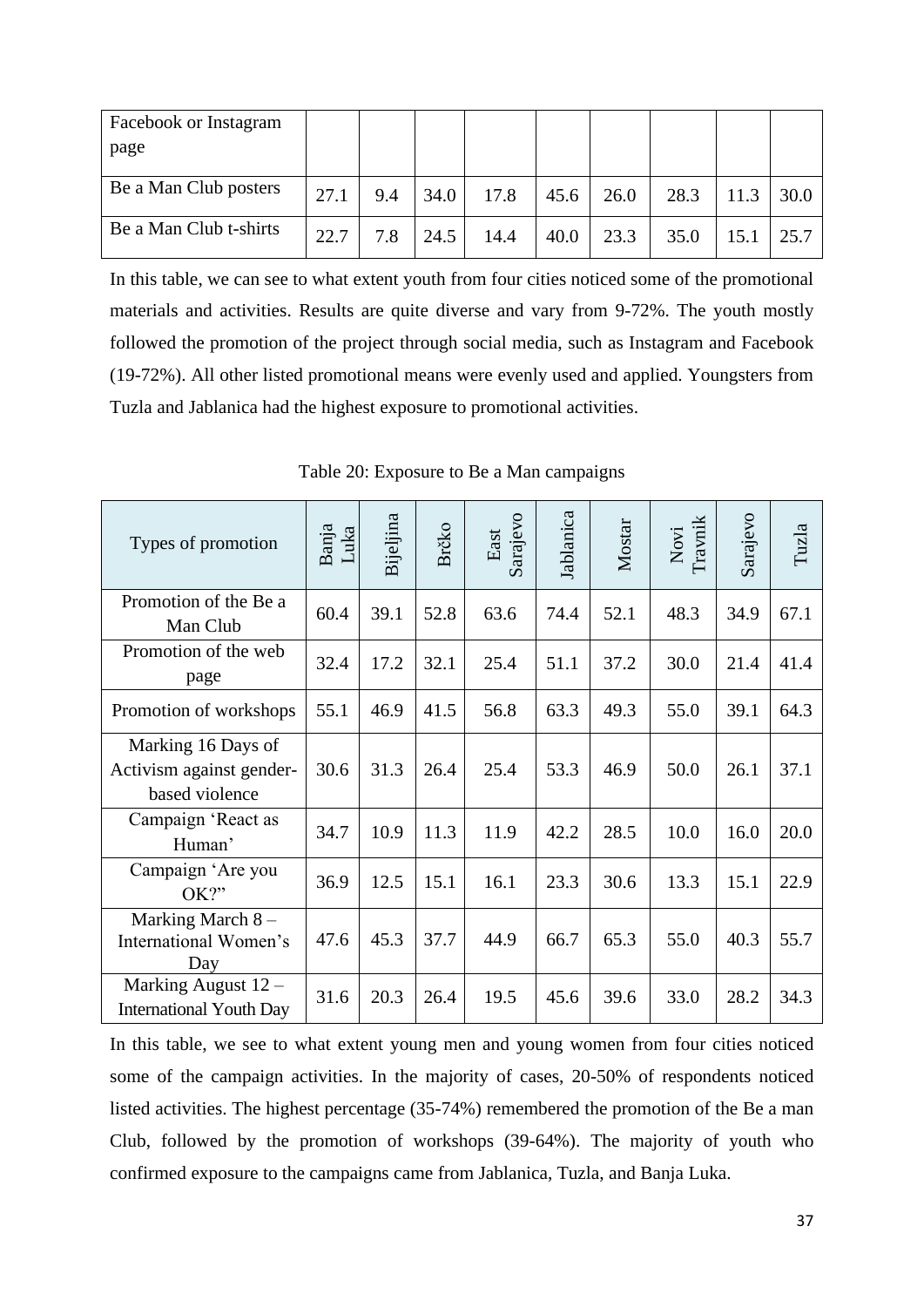| Types of activities                                    | Banja<br>Luka | Bijeljina | Brčko | Sarajevo<br>East | Jablanica | Mostar | Novi<br>Travnik | Sarajevo | Tuzla |
|--------------------------------------------------------|---------------|-----------|-------|------------------|-----------|--------|-----------------|----------|-------|
| Workshops                                              | 47.4          | 51.5      | 26.4  | 39.0             | 25.5      | 40.0   | 36.7            | 39.1     | 72.9  |
| Activities in community                                | 42.2          | 51.1      | 20.7  | 33.1             | 33.3      | 44.5   | 35.0            | 50.4     | 61.5  |
| Way and method of<br>work with the youth               | 54.6          | 64.1      | 30.3  | 43.3             | 30.0      | 49.3   | 46.7            | 45.4     | 77.1  |
| Communication and<br>socializing during the<br>project | 62.6          | 67.2      | 33.9  | 46.6             | 33.2      | 52.4   | 51.7            | 51.3     | 75.7  |
| Work of<br>trainers/educators                          | 57.8          | 57.9      | 35.9  | 45.0             | 28.9      | 46.8   | 58.3            | 45.3     | 77.1  |
| Project as a whole                                     | 57.8          | 56.3      | 32.1  | 50.0             | 36.7      | 48.3   | 60.0            | 44.7     | 77.1  |

Table 21: Satisfaction with project activities in general (a lot or very much)

In this table, we can see how many respondents are a lot or very much satisfied with different project activities and aspects of work. Grading 'somewhat satisfied' is not included in these percentages, but only higher gradings. In general, we can see that the majority of respondents (40-60%) are satisfied with the listed aspects of work. Respondents from almost all the cities highly valued communication and socializing, followed by the work of trainers, as well as methods used during the work. The majority of respondents expressed high value and satisfaction with the project as a whole. The highest level of satisfaction is shown by respondents from Tuzla (62-77%), Bijeljina (51-67%), and Banja Luka (42-58%).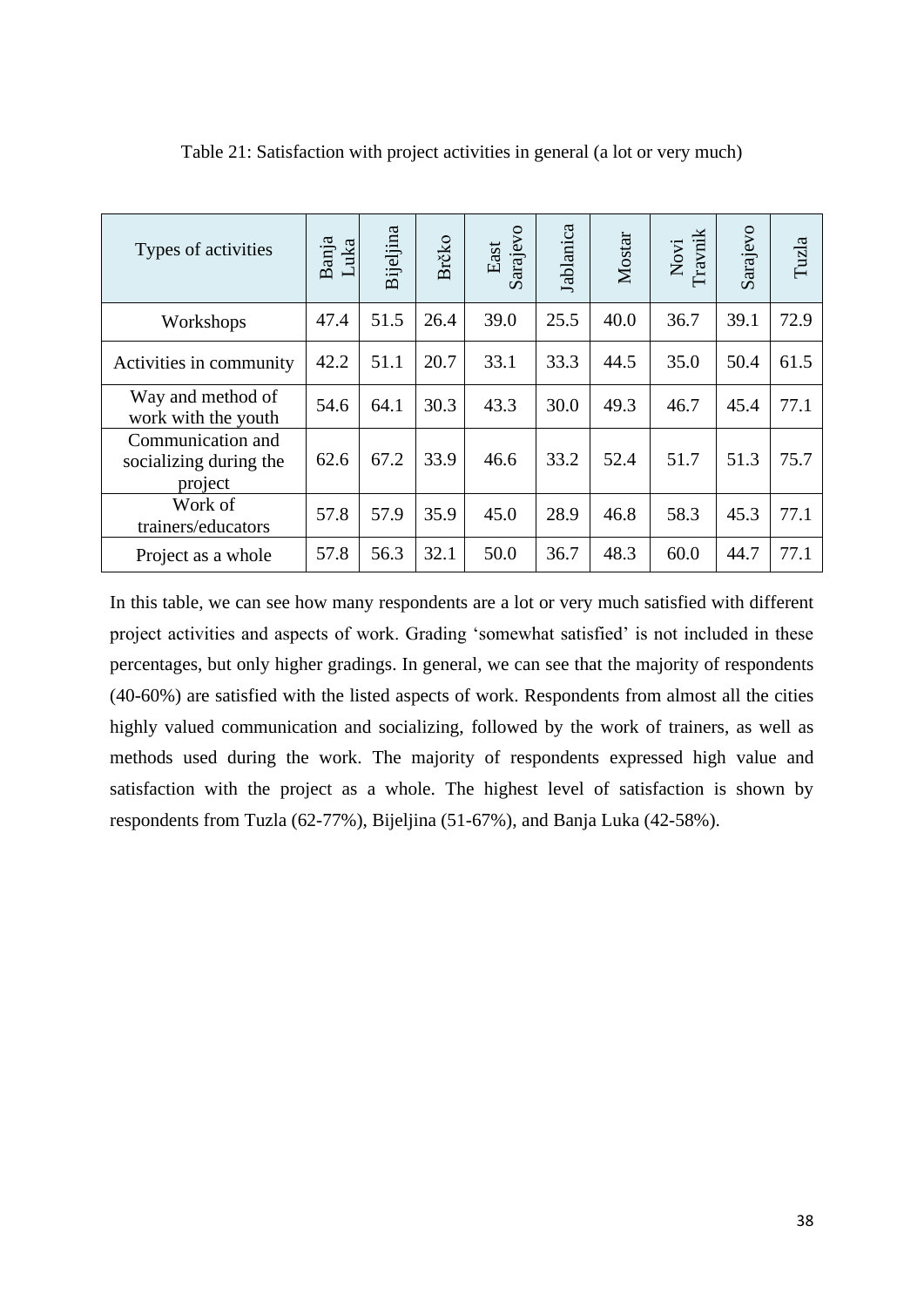# **CLOSING REMARKS**

<span id="page-38-0"></span>In this chapter, we will integrate and interpret key survey results and make the main conclusions. Everything will be divided based on the survey topics. Key results and priorities for individual cities will also be underlined.

### **Gender relations**

<span id="page-38-1"></span>In the area of gender relations, progress has been achieved in all the cities. In the endline survey, both young men and young women have more tolerant attitudes toward gender roles, gender norms, and persons with a homosexual orientation. The progress in all aspects is around 5-20%. Gender roles index and gender norms index among young men vary between 36 and 63%. A slightly worse situation is with the attitudes of young men toward homosexuals. That index among young men is 19-29% which shows that the majority of tested young men show intolerance toward this group and this is definitely one of the priorities for future work. The gender equality index among young women varies between 34 and 76%. Generally, we can conclude that young women have more gender-equitable attitudes than young men, and they are especially more tolerant of the gay population.

Significant differences between the cities were not observed, except in Novi Travnik where results are somewhat worse, i.e. gender intolerant attitudes were seen.

Hence, progress has been made, but we can conclude that gender equality indices are still not so high and work with young men in this respect should continue. Namely, in the endline survey, the average of up to 55% of young men express gender unequal roles and norms, 70% of them show social distance toward homosexuals. Among young women, on average 40% have stereotypical attitudes on gender roles, norms and attitudes toward homosexuals.

All these results are compatible with some previous results of surveys conducted by CARE in a similar way. It was once again confirmed that this program really contributes to the development of gender equality among young people. A great number of young people grows up in the surrounding that promotes gender stereotypes and inequality. A great number of young people do not question those preserved lessons and messages. This program encourages them to consider some "truths" that obviously do not have healthy and reasonable grounds.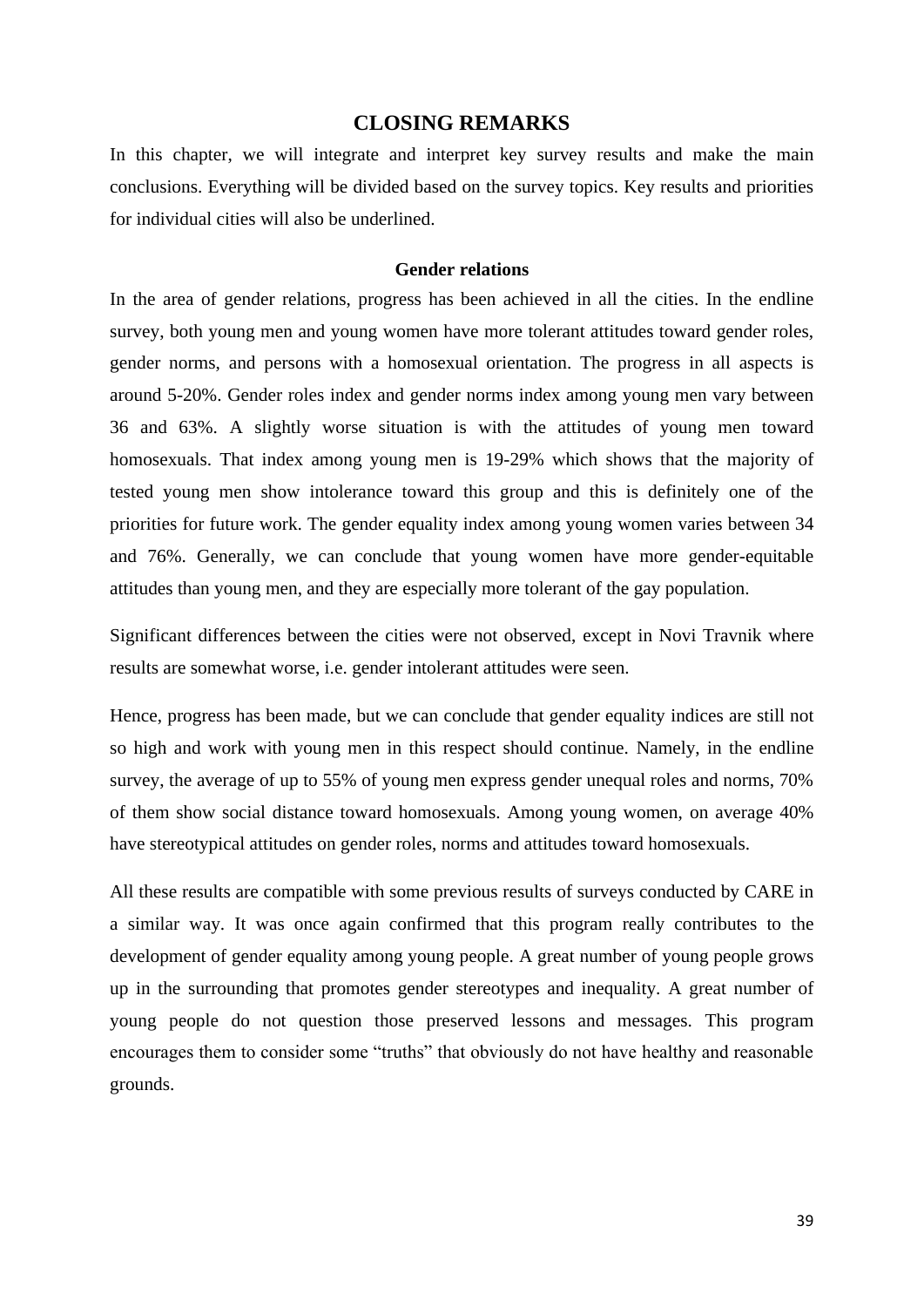#### **Health**

<span id="page-39-0"></span>In the health sphere, we tested the use of psychoactive substances, mental health, and knowledge of sexual and reproductive health. The results in this area are not very promising. Similar, or even somewhat worse results related to the use of psychoactive substances are evident in the endline survey. Between 12 and 57% of young men and 5 and 28% of young women drink alcohol (several times a month or more). The highest percentages are in Banja Luka, Bijeljina, Brčko, and East Sarajevo. This may be the result of socialization and religious and cultural differences of young men from this area. In most of the cases, 20-30% of youngsters smoke cigarettes. Young men from Novi Travnik and Brčko smoke the most. In the majority of cities, 2-15% of youngsters used marijuana. Endline survey results show that a higher percentage of young men and young women in all the cities drink alcohol, smoke cigarettes and marijuana. We think this negative trend is a consequence of adolescence development followed by the acceptance of some peer norms that are not positive. Furthermore, young men and young women are more and more confronted with the issue of future employment, financial emancipation and the meaning of life. All these challenges are creating pressure that can cause bad mood or even some more severe psychological conditions.

In the statement on mental health, state of happiness (64-82% of young men and 63-86% of young women) dominates in the last month. Nervousness was less present (11-33% of young men and 16-37% of young women). Significant differences between baseline and endline survey were not seen. These results are in accordance with some previous studies organized by CARE in 2017 and 2020. The preventive program has a limiting effect on mental health as numerous other challenges in the adolescence jeopardize mental health of youth. This said, we primarily refer to the selection of future profession, financial independence, selection of emotional partners, etc.

Index of reproductive health, STI and contraception knowledge in all the cities (except in Novi Travnik) varies from 21 to 71%. Knowledge in the endline survey is better than in the baseline survey. The results are usually better by 5-15%. These results undoubtedly indicate the positive impact and value of the implemented program. Overall, the greatest progress of the program has been made in this area. These results are encouraging because sexual and reproductive health is very important in every person's life. Having in mind that no one currently teaches students about these topics, it is important that NGO programs adequately respond to students' needs.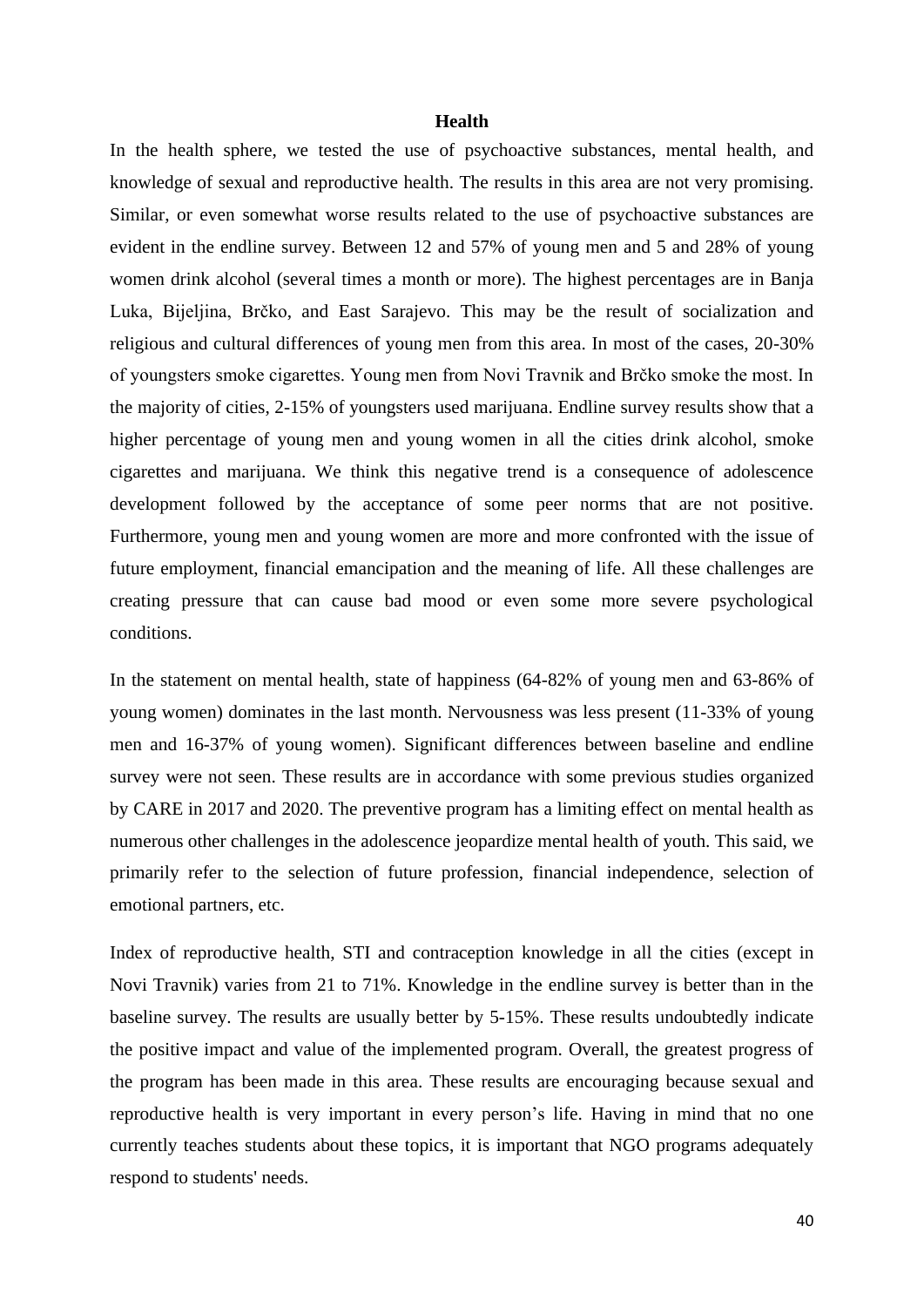Related to the above mentioned, data on the use of contraceptives are useful. In the period of the endline survey, a significant number of young men (33-78%) and young women (67-94%) state they did not have intercourse. Among those who had intercourse, a greater percentage is of those who used contraceptives (21-52% among young men; 4-20% among young women). Despite the improvement, it is still necessary to implement educational campaigns on the importance of contraception in the future. That is especially a priority in Novi Travnik and Tuzla.

### **Violence**

<span id="page-40-0"></span>Around 67-79% of young men and 78-91% of young women are of the opinion that verbal insult is violence. So, a significant percentage of young men (21-33%) and young women (9- 22%) do not perceive verbal and psychological violence as violence. A wrong perception of violence can result in increased violent behavior and tolerance of it. A positive thing is that in the majority of cases attitudes toward violence in the endline survey are more mature than in the baseline survey. The perception of meaning and forms of violence is more developed.

In the endline survey, 16-38% of young men and 9-21% of young women participated in perpetrating verbal and psychological violence in the last three months. It is most evident among young men from Brčko and Tuzla. When we compare the baseline and endline survey, consistent differences were not seen.

In the endline survey physical violence has been confirmed by 15-29% of young men and by 5-14% of young women. In terms of young men, the lowest level of physical violence was seen in Novi Travnik (15.6%), and among young women in Jablanica (5.3%). The highest level is among young men in Tuzla and Sarajevo, and young women in Banja Luka. At the end of the program, we can see some positive signs. Physical violence in most of the cities is less expressed in the endline survey. The progress, in comparison to the baseline survey, is 8- 25% of young men, and 5-20% of young women. Results show that other types of violence (group violence, cyber violence, etc.) are also less present in the endline survey than in the baseline survey. Verbal or physical violence toward persons perceived as homosexuals was confirmed by 2-16% of young men and by 0-16% of young women. Violence against homosexuals is lower in the endline phase. Results in all the cities indicate that the program had a positive effect on reducing violent behavior. Another positive thing is that in the endline survey greater percentage of youth would try to prevent violence that is happening in their surroundings and would not be passive.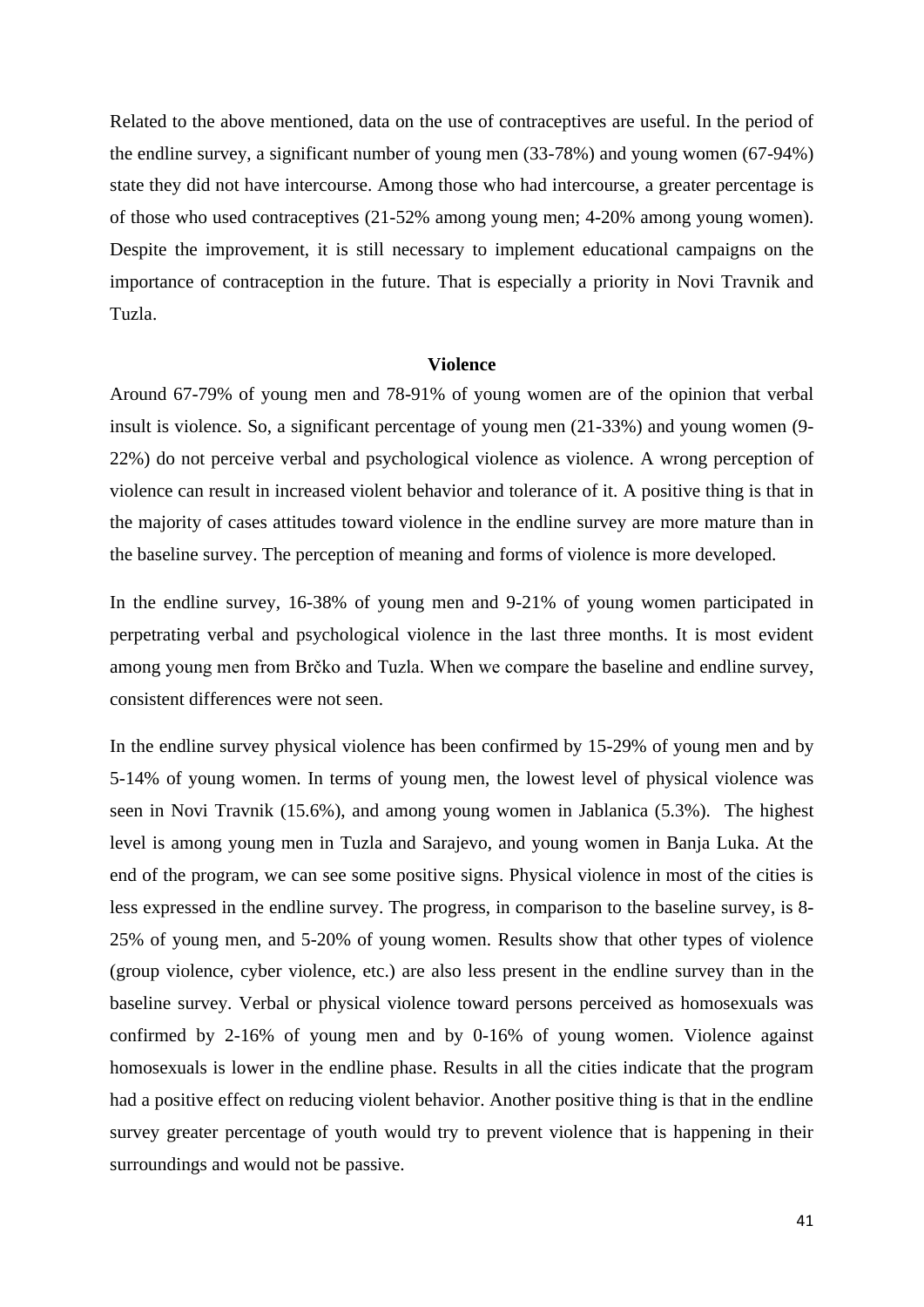Index of negative attitudes toward gender-based violence in the endline survey, in all the cities, ranges between 68 and 78% (among young men) and 75 and 88% (among young women). Hence, we see that most of the young men and young women condemn genderbased violent behavior. Still, the percentage of 12-32% of young men and young women who, in a more implicit or explicit way, support this type of violence is worrying. The progress, in comparison to the baseline survey, in most of the cases, is 5-15%.

When it comes to violence in a relationship, psychological violence is present among 12-19% of young men and 5-18% of young women. This type of violence is more expressed than physical and sexual violence. Physical violence is differently represented. It varies between 4 and 9% among young men, and 3 and 17% among young women (except in Novi Travnik where it goes up to the high 39%). Sexual violence in a relationship is less present and varies up to 4%, except in Novi Travnik where it is 10% (i.e. three female respondents confirmed this type of experience). The percentage of those who reported they were victims of violence in a relationship went up to 3%. If we compare results between baseline and endline survey a positive thing is that in the majority of cases experience with psychological and physical violence in an intimate relationship is less present in the endline survey. Physical violence is especially lower, usually lower by about 10%.

In the endline survey, the majority of young men and young women (52-91%) feel capable and ready to prevent possible violent behavior in an intimate relationship. In the endline survey, respondents declared themselves more ready and empowered. On average, that percentage is higher for 5-15%.

# **Participation in the intervention program**

<span id="page-41-0"></span>The participation of youngsters in project activities differs from one city to another. In BMC activities, the highest participation was among young people from Jablanica, Tuzla, Banja Luka, and East Sarajevo. The percentage of participation in the BMC's work and activities varied to up to 42%. The participation of youth in the workshops was 21-57%. The highest percentages of participation were in Tuzla, Banja Luka, and Jablanica. It is certain that the situation caused by the COVID-19 pandemic influenced the level of participation which in some activities was lower than expected, but it is a factor nobody could influence.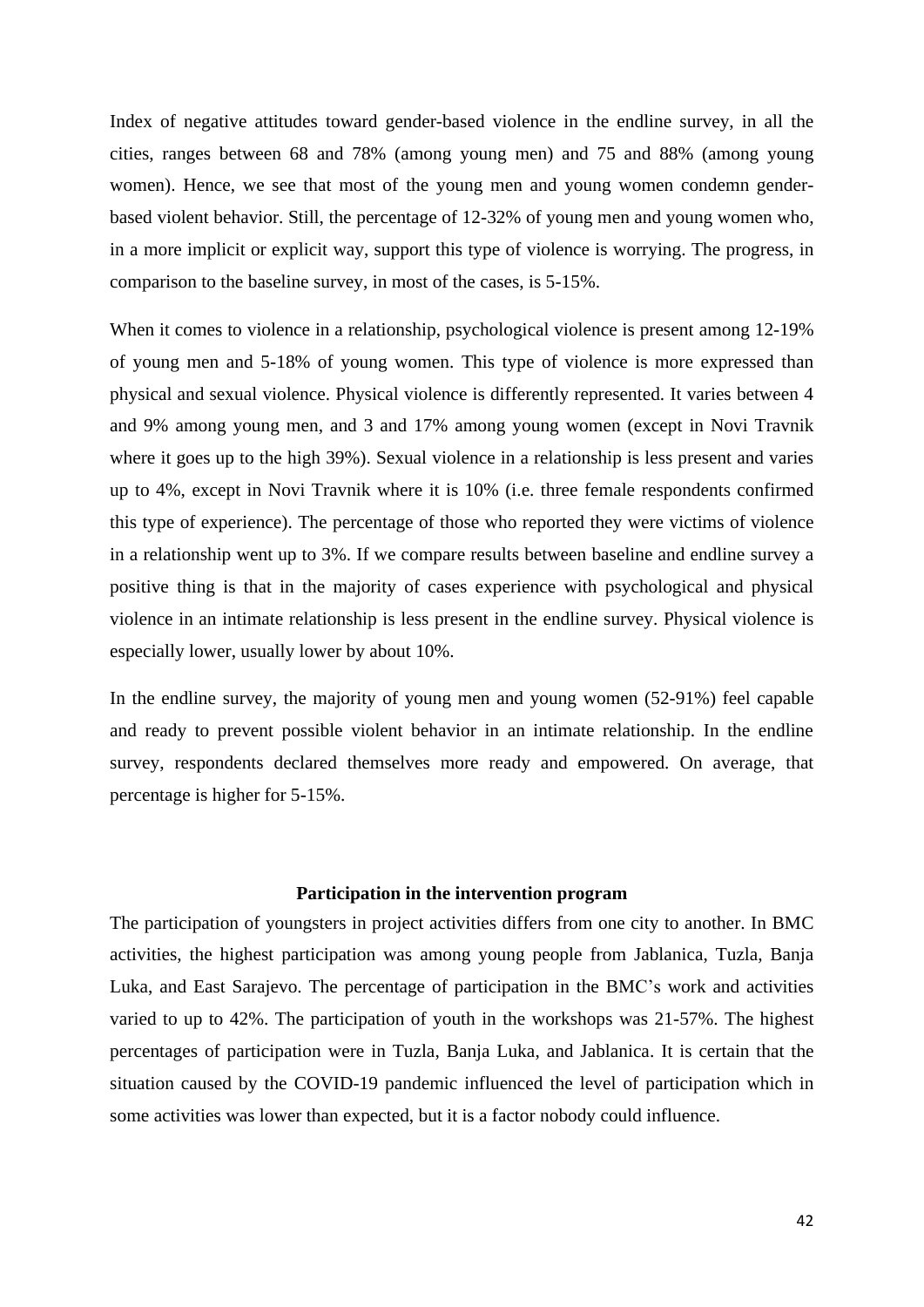Between 15 and 64% of youngsters from all the cities (40% on average) say they learned a lot during the workshops. Youth from Banja Luka, Bijeljina and Tuzla are those who are the most satisfied with the workshops.

During the project, promotional activities (leaflets, posters, Facebook and Instagram page) were mostly seen in Jablanica and Tuzla. Between 20 and 45% of respondents saw some of the promotional materials. The youth followed project promotion mostly on social media, Instagram and Facebook (19-72%).

Between 20 and 50% of respondents saw or participated in the project's campaigns. The highest percentage (35-74%) remembered the promotion of the Be a Man Club, followed by the promotion of workshops (39-64%). The highest percentage of respondents (35-62%) remembers the promotion of the Be a Man Club, followed by the promotion of workshops and "Are you OK?" campaign (30-60%).

In general, the majority of respondents (40-60%) are satisfied with the mentioned aspects of work. Respondents in almost all the cities highly valued communication and socializing, followed by the work of trainers, as well as methods used during the work. The majority of respondents highly valued and showed satisfaction with the project as a whole. The greatest level of satisfaction was recorded in Tuzla, Bijeljina, and Banja Luka.

#### **Correlations between phenomena**

<span id="page-42-0"></span>We tested if there was a statistical correlation between certain phenomena, i.e. if their smaller or greater representation mutually correlated. We determined that there was a correlation between several characteristics in all the cities. The youth who are more inclined to peer violence often perpetrate more violence in relationships. Violence against women in all the cities significantly correlates with violence in general, past exposure to violence, and alcohol consumption. These young people also use alcohol, cigarettes or marijuana, have more unequal gender attitudes, and participate more in violence. Likewise, these young people were more exposed to violence in the past and had worse mental health. It appears to be a vicious circle where different personal frustrations and problems of youth cause other antisocial behaviors.

Certain differences between young men and young women were determined. Young women have more equal gender attitudes, greater knowledge about sexual and reproductive health,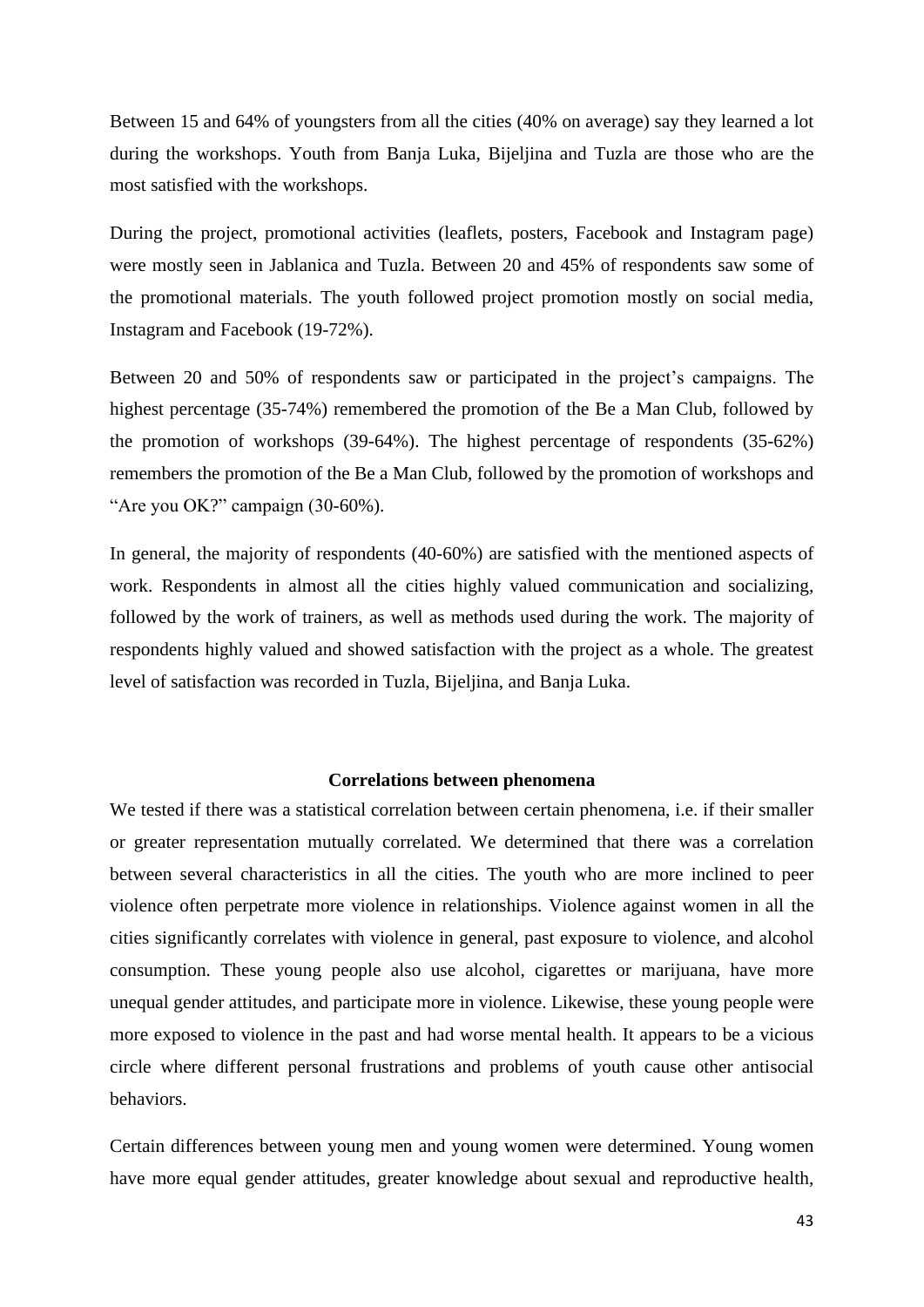but they also have worse mental health. Young men use psychoactive substances more than young women. Participation in violence is mostly higher among young men, but that difference is not major as was the case in some previous surveys. This is especially evident when it comes to physical violence in a relationship, where we see higher percentages among young women. These results should be additionally checked as they can be a consequence of the so-called "socially desirable answering", i.e. it is possible that young men willingly or unwillingly minimize their violent behavior and young women over exaggerate in order to present themselves as more emancipated.

### **Priorities in different cities**

<span id="page-43-0"></span>If we compare the cities, we can see that the image is a bit colorful and that we cannot generalize that youth from certain city live better or worse. Some characteristics are mutual for all the cities.

### <span id="page-43-1"></span>*Common characteristics*

The progress in developing gender-equitable attitudes has been made in all the cities. However, gender stereotypes, including homophobia are still evident in all the cities and they should be tackled in the future. The endline survey results show that the percentage of those using alcohol, cigarettes and marijuana increased in all the cities. Knowledge of young women and young men about sexual and reproductive health is on the average level in all the cities and better in the endline phase. In the endline survey, perpetrated physical violence and gender-based violence decreased in most of the cities. Likewise, the majority of respondents in all the cities aim to constructively act and resolve conflict if it appears.

### <span id="page-43-2"></span>*Priorities in different cities*

In this section, we will name topics and issues that should be priorities in the future work in certain cities.

*Banja Luka:* gender attitudes; homophobia; drinking alcohol; knowledge about sexual and reproductive health; use of contraceptives (especially by young women); mental health of young women, misperception of violence; physical violence; physical violence in a relationship.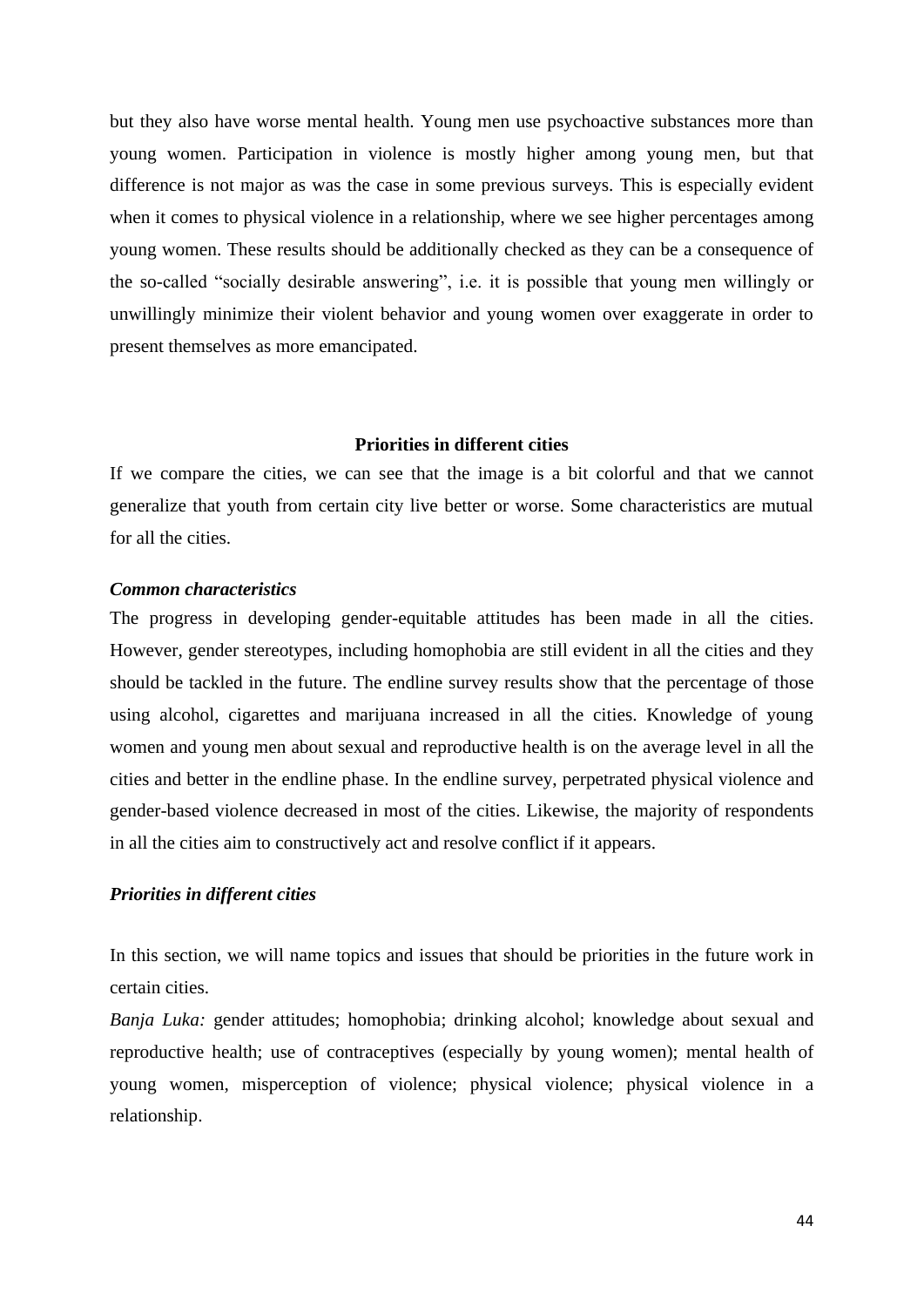*Bijeljina:* gender attitudes; homophobia; smoking marijuana; drinking alcohol; knowledge about sexual and reproductive health; use of contraceptives (especially by young women); readiness to prevent violence in the surrounding.

*Brčko:* gender attitudes; homophobia; smoking cigarettes; drinking alcohol; knowledge about sexual and reproductive health; use of contraceptives (especially by young women); misperception of violence; physical violence.

*East Sarajevo:* gender attitudes; homophobia; drinking alcohol; knowledge about sexual and reproductive health; use of contraceptives (especially by young women); misperception of violence; readiness to prevent violence in the surrounding.

*Jablanica:* gender attitudes; homophobia; knowledge about sexual and reproductive health; use of contraceptives (especially by young women); misperception of violence; cyber violence; readiness to prevent violence in the surrounding.

*Mostar:* gender attitudes; homophobia; smoking cigarettes; knowledge about sexual and reproductive health; use of contraceptives (especially by young women); misperception of violence; group violence; cyber violence; violence toward homosexuals.

*Novi Travnik:* gender attitudes; homophobia; smoking cigarettes; knowledge about sexual and reproductive health; use of contraceptives (especially by young women); misperception of violence; physical violence; readiness to prevent violence in the surrounding.

*Sarajevo:* gender attitudes; homophobia; knowledge about sexual and reproductive health; use of contraceptives (especially by young women); mental health (especially of young women); misperception of violence; physical violence; violence in a relationship; readiness to prevent violence in the surrounding.

*Tuzla:* gender attitudes; homophobia; knowledge about sexual and reproductive health; use of contraceptives (especially by young women); misperception of violence; psychological and physical violence; cyber violence; physical violence in a relationship; readiness to prevent violence in the surrounding.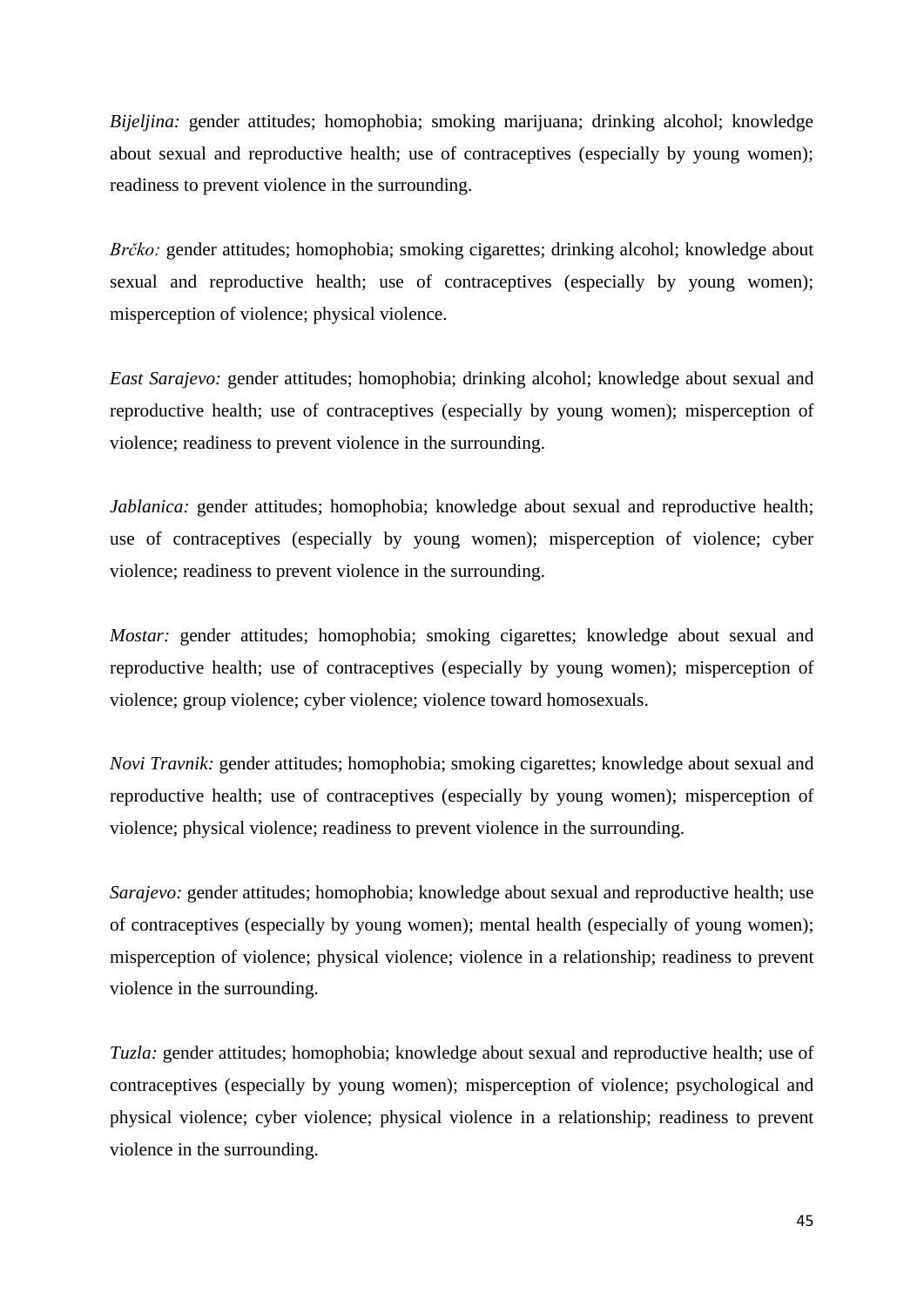# **CONCLUSION**

<span id="page-45-0"></span>In nine BiH cities baseline and endline survey have been conducted through which we tried to test the effects of the intervention program that aimed at developing healthy lifestyles among young men and young women. Gained results are interesting, and the similarity of effects between the cities points out to the authenticity of results.

In all the cities, the most significant progress has been achieved in the area of attitudes toward gender relations. However, gender stereotypes, including homophobia are still evident in all the cities and they should be tackled in the future. Knowledge of young women and young men about sexual and reproductive health is on the average level in all the cities and better in the endline phase. In the endline survey, perpetrated physical violence, group violence, and gender-based violence decreased in most of the cities. Likewise, the majority of respondents in all the cities aim to constructively act and resolve conflict if it appears. We have not found progress or consistent changes in the field of mental health. The only weaker result is related to the use of different psychoactive substances (alcohol, cigarettes, and marijuana) which correlates to peer norms that follow that period of growing up, as well as with some traditional and cultural customs in our area.

In general, the majority of respondents are satisfied with different aspects of project activities. The respondents in almost all the cities highly valued the work of trainers and peer educators, communication and socializing, as well as the methods used during the work.

We can conclude that obtained evaluation results point out to the purposefulness of this program. Young men and young women in BiH express numerous personal and social problems, but it is obvious that the majority of those problems could be solved through adequate, interactive and youth-friendly work with youngsters. We hope that the program will encourage the competent state educational institutions and schools to work more actively on the establishment of regular school curricula that would lead to an improvement of young people's lifestyles.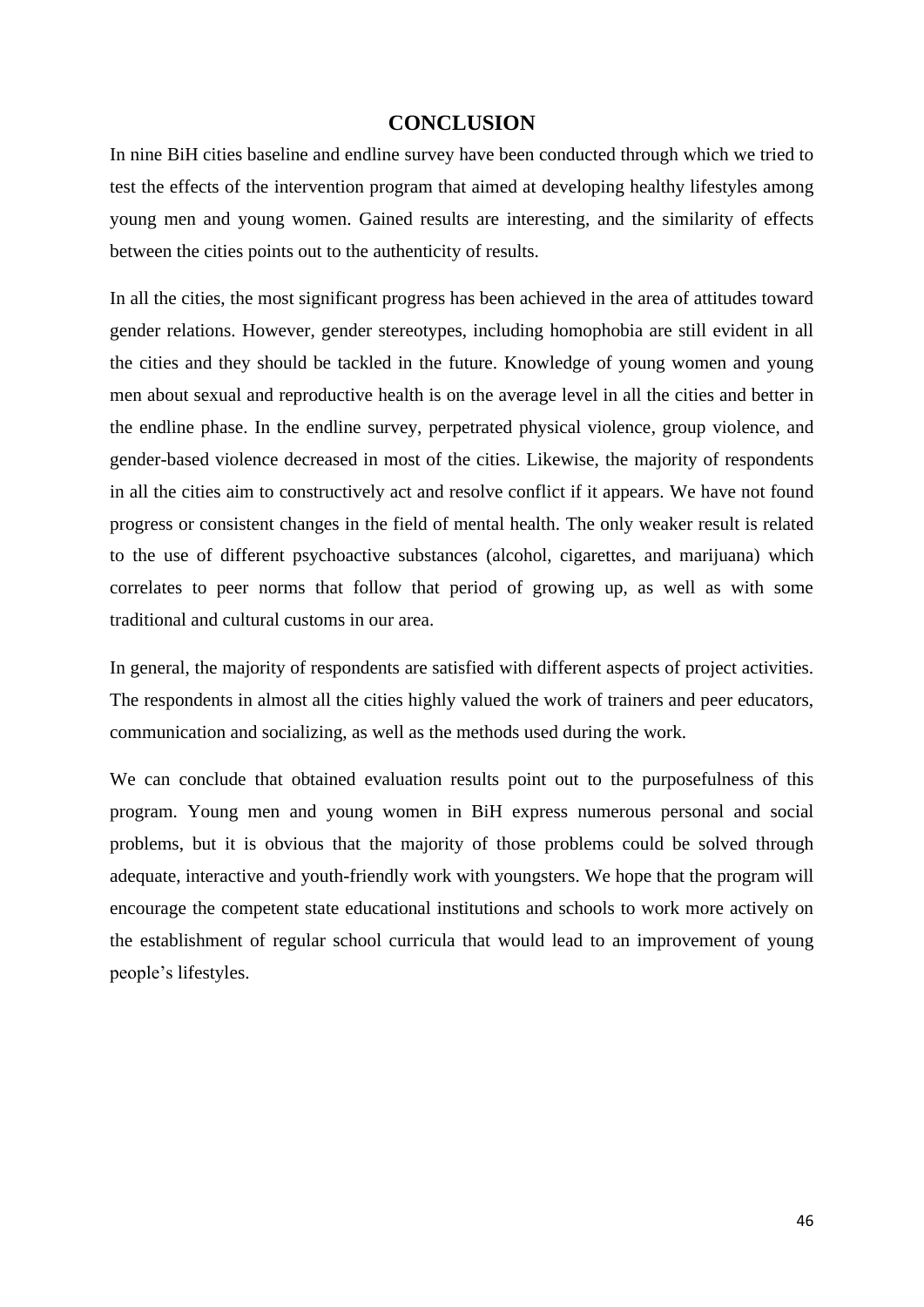### **REFERENCES**

- <span id="page-46-0"></span>Allen, J., Philliber, S., Herrling, S., & Kupermine, G. (1997). Preventing teen pregnancy and academic failure: Experimental evaluation of a developmentally based approach. *Child Development*, *64*(4), 729-744.
- Evans, C. B., Fraser, M. W., & Cotter, K. L. (2014). The effectiveness of school-based bullying prevention programs: A systematic review. *Aggression and Violent Behavior*, *19*(5), 532-544.
- Gaffney, H., Ttofi, M. M., & Farrington, D. P. (2019). Evaluating the effectiveness of schoolbullying prevention programs: An updated meta-analytical review. *Aggression and violent behavior*, *45*, 111-133.
- Keleher, H. & Armstrong, R. (2005). *Evidence-based mental health promotion resource.*  Melbourne, Victoria: Department of Human Services and VicHealth.
- Komro, K. A., & Stigler, M. (2000). *Growing absolutely fantastic youth: A review of the research on "best practices."* Minneapolis, MN: School of Public Health, University of Minnesota.
- Millstein, S. G., Petersen, A. C., &Nightingale, E. 0. (Eds.). (1993). *Promoting the health of adolescents: New directions for the twenty-first centu* y . New York: Oxford University Press.
- O'Brien, M. U. & Weissberg, R. P. (2004). What works in school based social and emotional learning programs for positive youth development. The ANNALS of the American Academy of Political and Social Science 591 (86). 86-87.
- Petrosino, A., Turpin-Petrosino, C., & Buehler, J. (2002). Scared Straight'and other juvenile awareness programs for preventing juvenile delinquency. *Cochrane Database of Systematic Reviews*, *2*.
- Patton, G. C., Bond, L., Carlin, J. B., Thomas, L., Butler, H., Glover, S., et al. (2006). Promoting social inclusion in schools: A group-randomized trial of effects on student health risk behavior and well-being. *American Journal of Public Health, 96*(9), 1582- 1587.
- Roth, J., Brooks-Gunn, J., Murray, L., & Foster, W. (1998). Promoting healthy adolescents: Synthesis of youth development program evaluations. *Journal of research on adolescence*, *8*(4), 423-459.
- Rumpf, H. J., Meyer, C., Hapke, U., John, U. (2001). Screening for mental health: validity of the MHI-5 using DSM-IV Axis I psychiatric disorders as gold standard. Psychiatry research, 105(3), 243-253
- Saewyc, E. M. & Stewart, D. (2008). *Evidence for healthy child and youth development interventions for core public health functions.* Vancouver, BC: McCreary Centre Society.
- Stice, E., Shaw, H., Bohon, C., Marti, C. N., & Rohde, P. (2009). A meta-analytic review of depression prevention programs for children and adolescents: factors that predict